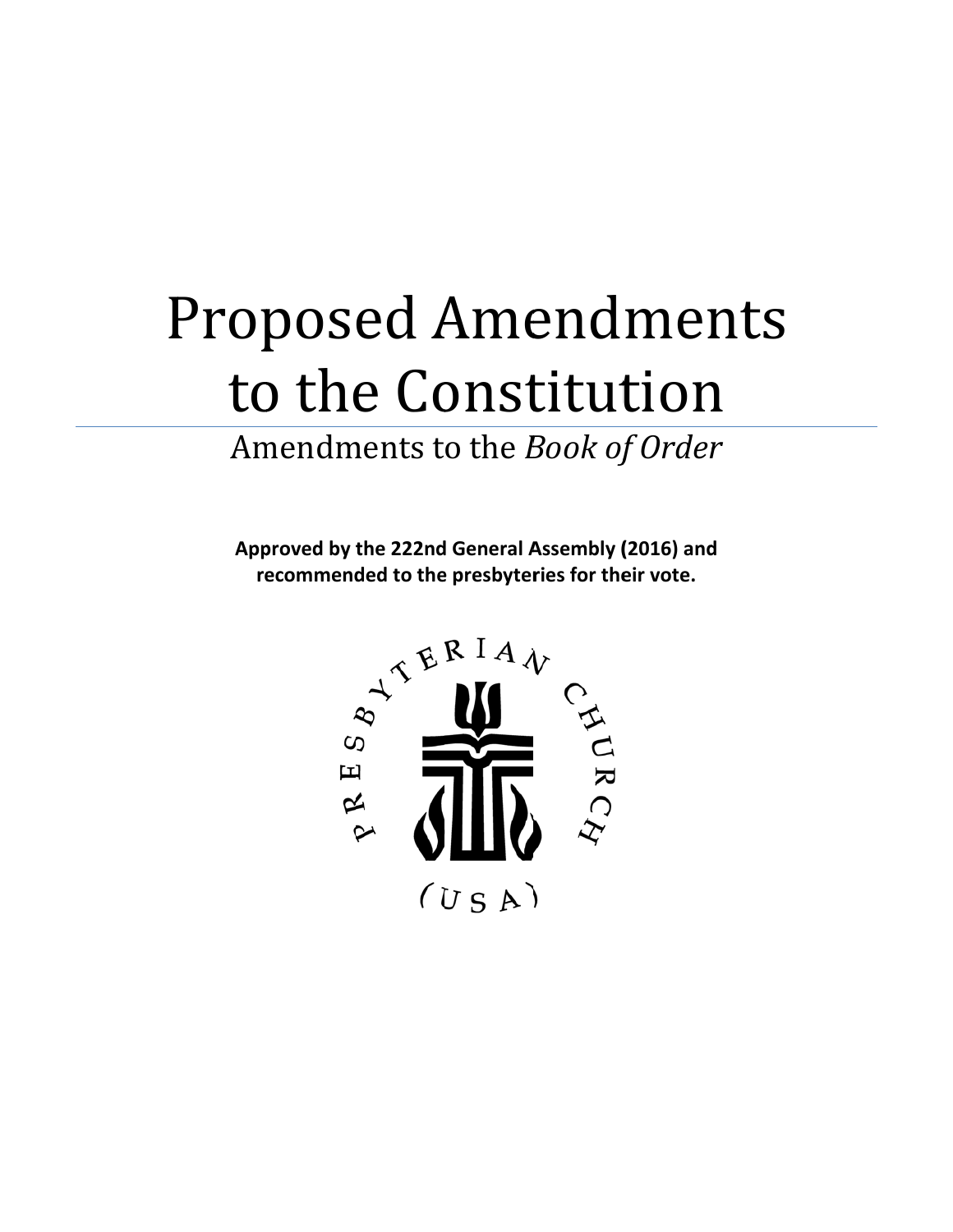# **NOTE FROM THE STATED CLERK**

The 222nd General Assembly (2016) of the Presbyterian Church (U.S.A.) approved and recommended to the presbyteries, for their affirmative or negative votes, proposed changes in the language of the *Book of Order* that, if approved, will amend the Constitution.

Please note that with each proposed amendment reference is made to an item number, which is how the General Assembly kept track of this business in both committee and in plenary. These item numbers can direct you to the complete action of the assembly as well as the full text of offered rationale and advice from the Advisory Committee on the Constitution (ACC) and other advisory and advocacy entities. You can access this information through PC Biz at http://www.pc-biz.org. In providing rationale and advice in this booklet, direct quotations are used whenever possible. However, rationale and advice in this booklet has been edited due to space constraints.

It is recommended that prior to voting, presbyters review all the information for each proposed amendment found in PC-Biz at www.pc-biz.org/. Live links are provided that will take you to the General Assembly committee that handled the proposed amendment. From the list of committee business, click on the specific item number you wish to review.

Presbyteries may use a consent agenda or omnibus motion to vote on amendments as long as each proposed amendment is identified separately. Presbytery stated clerks are to report their votes to the Office of the General Assembly no later than June 25, 2017. However, in order to make changes and publish the 2017–18 *Book of Order* in a timely manner, receipt of votes prior to this deadline would be appreciated.

Thank you for your time and careful attention as you prepare to vote on these proposed amendments.

J. Herbert Nelson II *Stated Clerk of the General Assembly* 

Copyright © 2016 Cover design Copyright © 2016 by Office of the General Assembly Presbyterian Church (U.S.A.)

*PC(USA) Presbyteries may print copies of this publication without prior permission from the publisher*.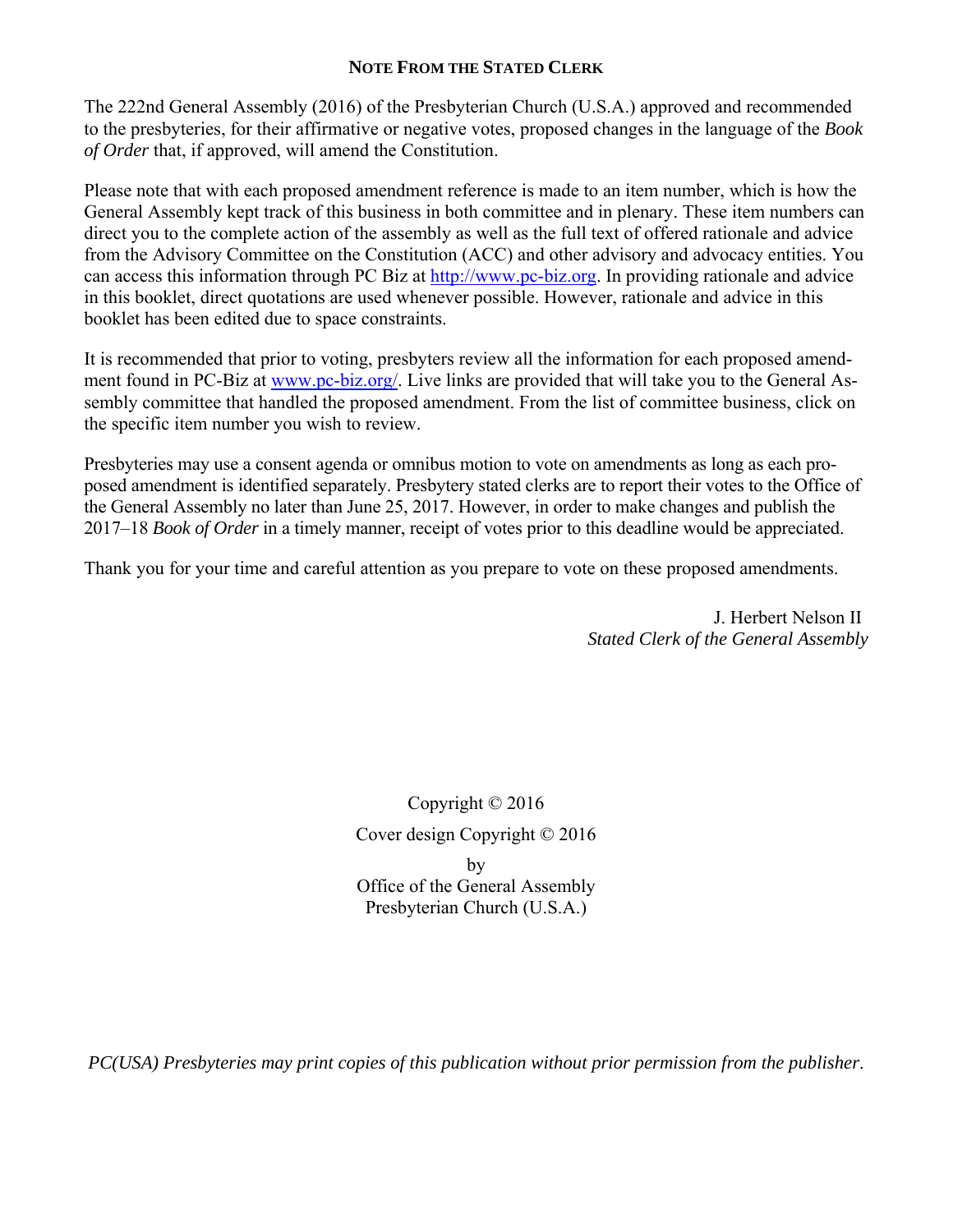# **INDEX**

# PROPOSED CONSTITUTIONAL AMENDMENTS

| <b>Foundations of Presbyterian Polity</b> |                |  |
|-------------------------------------------|----------------|--|
|                                           |                |  |
| <b>Form of Government</b>                 |                |  |
|                                           |                |  |
|                                           |                |  |
|                                           |                |  |
|                                           |                |  |
|                                           |                |  |
|                                           |                |  |
|                                           |                |  |
|                                           |                |  |
|                                           |                |  |
|                                           |                |  |
| <b>Directory for Worship</b>              |                |  |
| $W_2$ $0$ $11a$ and h                     | 1 <sub>2</sub> |  |

# **Rules of Discipline**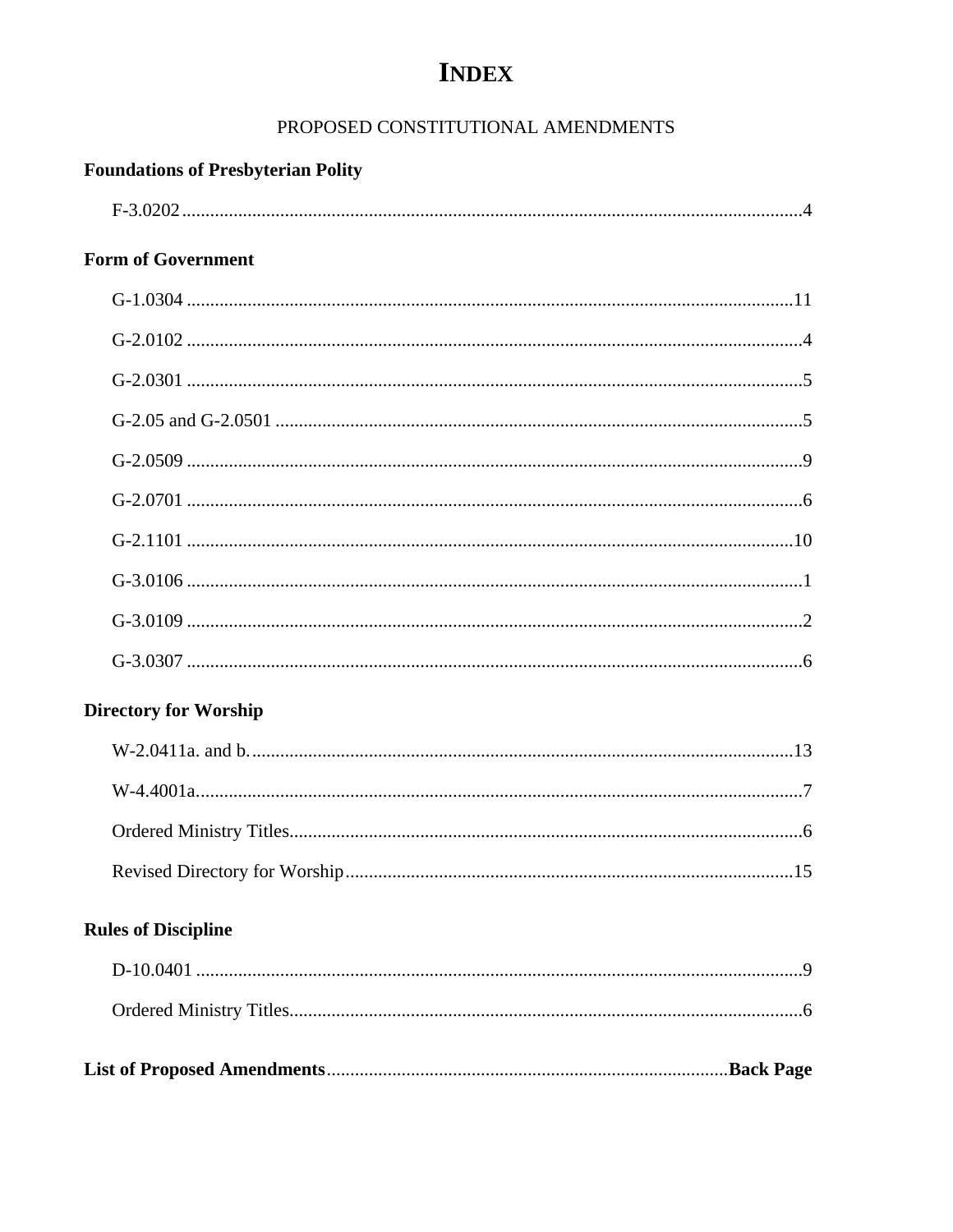#### **16-A. Child and Youth Protection Policy On Amending G-3.0106 (Item 05-09)**

<span id="page-3-0"></span>The 222nd General Assembly (2016) directed the Stated Clerk to send the following proposed amendment to the presbyteries for their affirmative or negative votes:

# **Shall the fourth paragraph of G-3.0106 of the Form of Government be amended as follows? [Text to be inserted is shown as italic.]**

**"All councils shall adopt and implement a sexual misconduct policy and a child** *and youth* **protection policy."**

# **Background and Rationale**

This proposed amendment originated as a recommendation from the Advocacy Committee for Women's Concerns as Item 05-09. The Advocacy Committee for Women's Concerns provided the following rationale:

Since the child protection policy amendment went into effect after the 221st General Assembly (2014), issues have arisen regarding the interpretation of the text. Some councils have interpreted the amendment to mean that the sexual misconduct policy and child protection policy are one policy with one intent and purpose. However, the intent of the original amendment, when further reading the rationale, is that these would be two separate policies with two separate purposes.

The Advocacy Committee for Women's Concerns is also requesting we expand the language of this amendment to include "youth" as well as "child" so as to clarify the intended scope of the policy.

#### In approving Item 05-09, the General Assembly also approved the following comment:

The General Assembly notes that two separate policies are intended by this sentence, with different intents. The child and youth protection policy is intended to address interactions involving children and youth within the church or in church-sponsored activities. The sexual misconduct policy is directed toward proactively preventing and responding to sexual misconduct involving all people of all ages within the church and in church-sponsored activities.

#### **Advice from the Advisory Committee on the Constitution**

The Advisory Committee on the Co nstitution advised the 222nd General Assembly (2016) that Item 05-09 presented the following issue that the General Assembly should consider:

The Advisory Committee on the Constitution recognizes the importance of the purposes of the policies listed or proposed for G-3.0106. The ACC directs the attention of the General Assembly to its advice on Item 05-05 regarding the practice of listing required policies in the Constitution; and thus moving its function from a constitutional document towards a manual of operations.

The Advisory Committee on the Constitution also advised amending Item 05-09 by inse rting "*and youth*" after "child" in G-3.0106 and commenting on the reason for two separate policies.

The Assembly Committee on Mid Councils (05) amended and approved Item 05-09 with comment 41/0. The 222nd General Assembly (2016) then approved a motion to reinsert [sexual misconduct policy and a] in the fourth paragraph of G-3.0106 and then approved Item 05-09 with amendment by voice vote.

For the full report of Item 05-09 go to https://www.pc-biz.org/#/committee/561/business.

 $\overline{\phantom{a}}$  , and the set of the set of the set of the set of the set of the set of the set of the set of the set of the set of the set of the set of the set of the set of the set of the set of the set of the set of the s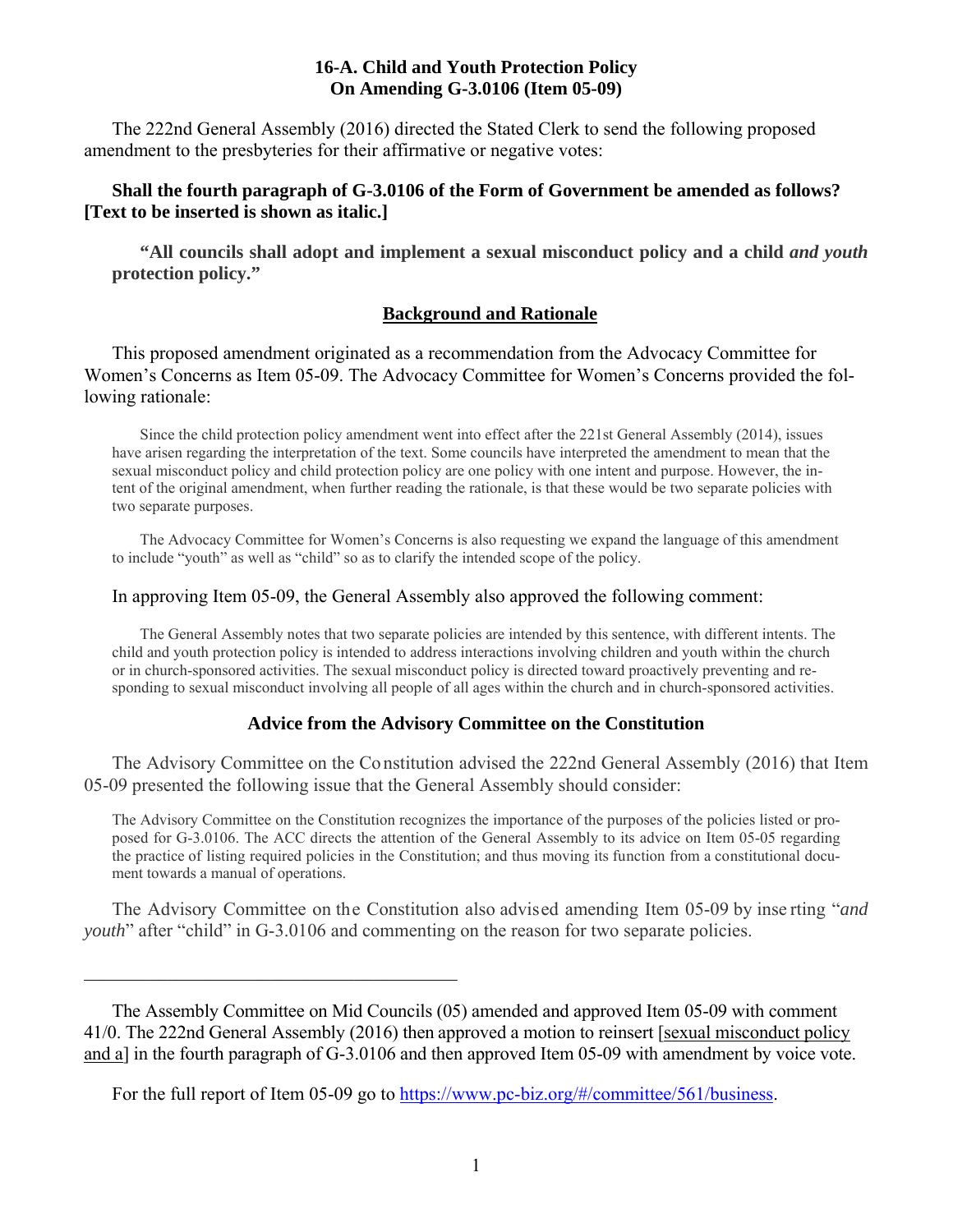#### **16-B. Parity in Committees On Amending G-3.0109 (Item 06-05)**

<span id="page-4-0"></span>The 222nd General Assembly (2016) directed the Stated Clerk to send the following proposed amendment to the presbyteries for their affirmative or negative votes:

### **Shall the second paragraph of G-3.0109 of the Form of Government be amended as follows? [Text to be deleted is shown with a strike-through; text to be added or inserted is shown as italic.]**

**"A committee shall study and recommend action or carry out decisions already made by a council. It shall make a full report to the council that created it, and its recommendations shall require action by that body. Committees of councils higher than the session shall consist of both teaching elders and members of congregations, with at least one half being members of congregations** *in numbers as nearly equal as possible***."**

#### **Background and Rationale**

This proposed amendment originated as an overture from the Presbytery of Saint Andrew as Item 06-05. Presbyteries of Foothills and Mid-South concurred with the overture. The Presbytery of St. Andrew provided the following rationale:

The requirement for parity in our system of government is historic and is grounded in our theological understanding of the nature of the Christian Church. But while parity is essential in decision making, requiring it of all committees (which by definition do not make decisions, but only study matters assigned to them, make recommendations, and carry out decisions made by councils or their commissions), is an unnecessary restriction placed on councils. In particular, it is a burdensome requirement in the matter of committees of counsel, which, as defined in D-6.0302, may be composed of no more than three persons.

Indeed, the current constitutional language is even more restrictive for committees than it is for commissions, where, if they are composed of an uneven number of members, they may in fact have a slight majority of teaching elders.

While the Presbytery of St. Andrew would prefer tha t the entire sentence be deemed unnecessary and deleted, it respectfully requests the deletion of at least the final clause ("with at least one half being members of congregations").

# **Advice from the Advisory Committee on the Constitution**

The Advisory Committee on the Constitution advised the 222nd General Assembly (2016) to disapprove Item 06-05 and offered the following advice:

The Advisory Committee on the Constitution agrees that the requirement for parity in our system of government is historic and is grounded in our theological understanding of the nature of the Church and so we encourage participation of all members in every aspect of our life together. "The unity of believers in Christ is reflected in the rich diversity of the Church's membership. … The Presbyterian Church (U.S.A.) shall guarantee full participation and representation in its worship, governance, and emerging life to all persons or groups within its membership. No member shall be denied participation or representation for any reason other than those stated in this Constitution" (F-1.0403). Responsibilities of governance are shared jointly by presbyters (ruling elders and teaching elders), and the ministry of the Church is shared by all members (F-3.0202, F-3.0208, G-1.0304). While a committee may not always be empowered to make final decisions on behalf of a council, the committee members do decide how to study matters assigned to them, decide which recommendations will be presented to the council for final resolution, and decide how best to carry out decisions made by councils or their commissions. Because all committees must resolve questions or issues as part of their work, we believe it is important that we maintain the historic parity of teaching elders and members of congregations on all committees.

The Assembly Committee on Church Polity and Ordered Ministry (06) amended and approved Item 06-05, 46/13. The 222nd General Assembly (2016) approved the committee's recommendation as amended by consensus.

For the full report of Item 06-05 go to https://www.pc-biz.org/#/committee/563/business.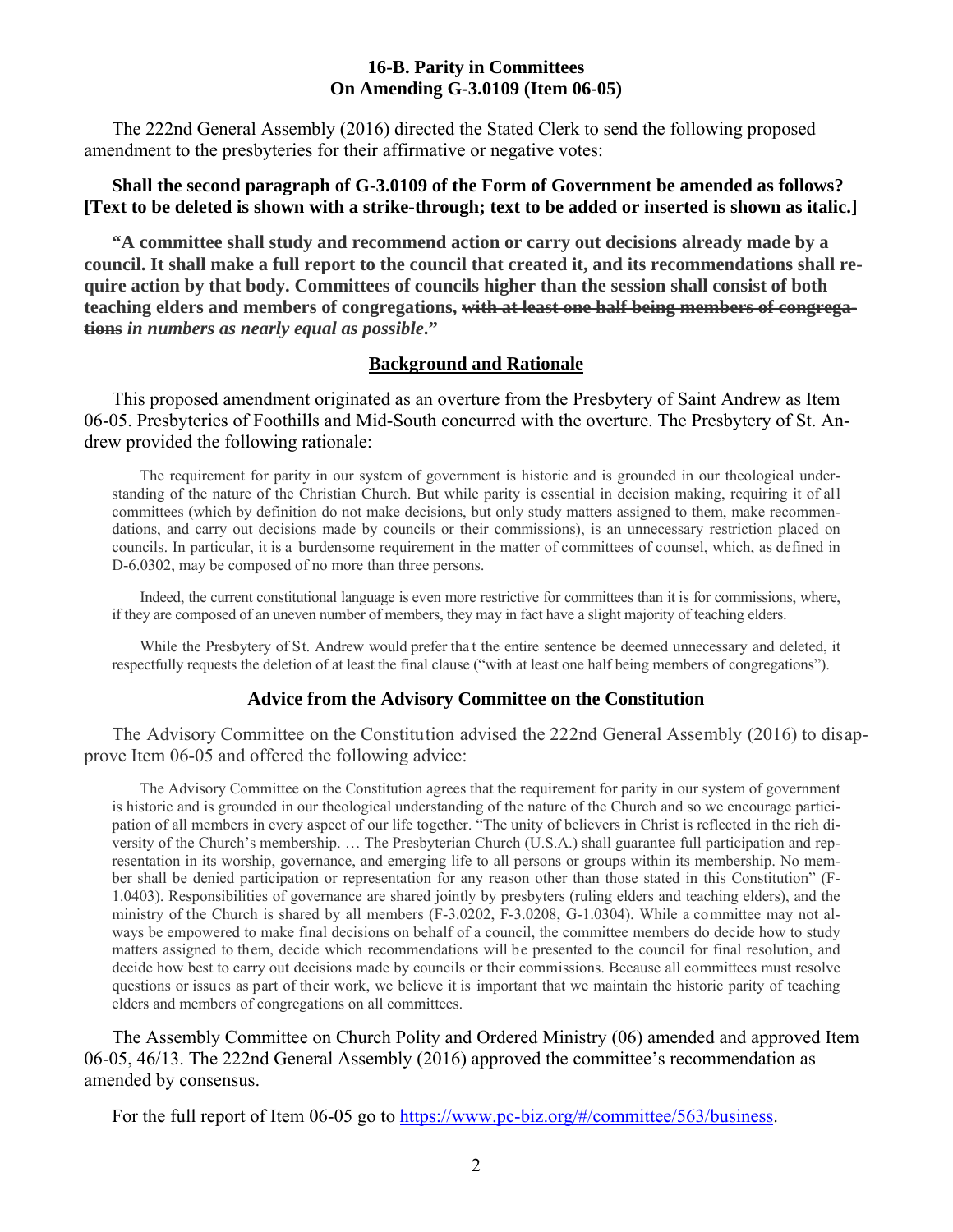#### **16-C. Ordered Ministry Titles (Item 06-08, Recommendations 1 through 8)**

#### **Background and Rationale**

<span id="page-5-0"></span>The following eight proposed amendments (16-C.1. through 16-C.8) originated as an overture from the Presbytery of Great Rivers. Each recommendation is presented separately for presbytery consideration. Presbyteries of Charleston-Atlantic, Huntingdon, Minnesota Valleys, New Castle and Santa Fe concurred with the overture. The Presbytery of Great Rivers provided the following rationale:

In 2012, the PC(USA) adopted a new Form of Government. Among its many changes designed to help clarify our polity were changes in the titles of ordered ministry: "Elder" was changed to "*ruling elder*," "minister of Word and Sacrament" was changed to "*teaching elder*," and "commissioned lay pastor" was changed to "*commissioned ruling elder*."

After observing the changes to these terms for a few years, it h as been noted that there is still much confusion. As a result, the local church and many churches and pastors have simply ignored the change to the nomenclature: pastors are still p astors, elders are still elders, and mid councils and General Assembly seem to be the only bodies who tend to use the terms ruling elder and teaching elder with any regularity or appreciation for the historical and pragmatic rationale.

Furthermore, in speaking to younger clergy regarding this change, some have reported feeling disempowered in the formation of their sense of pastoral authority and professional development by no longer being ordained to the office of "minister of Word and Sacrament." Some feel this title has been particularly disempowering to female clergy.

Lastly, the title, "commissioned ruling elder," greatly minimizes the broad and important pastoral role and responsibility that is played by our commissioned ruling elders whereas the title "commissioned lay pastor" was a far more apropos title.

In summary, this overture seeks to honor the historical and pragmatic rationale given by the Advisory Committee on the Constitution in 2012, address the primary concerns raised by the Presbytery of Santa Fe, provide greater clarity to the local church, offer more empowerment to our younger clergy, and better reflect the important pastoral ministry of our commissioned ruling elders.

*(The referenced action of the 220th General Assembly (2012) can be found on PC Biz at https://www.pcbiz.org/#/search/3737?print )* 

#### **Advice from the Advisory Committee on the Constitution**

The Advisory Committee on the Constitution advised the 222nd General Assembly (2016) to disapprove Item 06-08 and offered the following advice:

This overture seeks to amend the *Book of Order* in numerous locations to "clarify titles to ordered ministry."

The ACC reminds the assembly the particular title for the ordered ministry is different from the functions a person performs locally. A teaching elder may perform the functions of pastor, counselor, chaplain, or minister. In the current Form of Gove rnment, teaching elders are twice also called ministers of the Word and Sacrament (G-2.0501; G-4.0301), making the terms interchangeable.

If the General Assembly decides to make the changes proposed by the overture in regards to the term "teaching elder," the Advisory Committee on the Constitution advises the following:

The proposed change from "teaching elder" to "minister of the Word and Sacrament" is clear and consistent. The General Assembly should review all uses of the term in the *Book of* Order for consistency.

• Recommendation 6 of the overture proposes amending G-3.0307 to strike out "teaching elders" and insert "*its pastors, both ministers of Word and Sacrament* …." This section currently gives the responsibility to the presbytery to be pastor and counselor to all of its teaching elders, including those who serve in non-congregational ministries, are members-at-large, or honorably retired. The amendment would limit this responsibility only to teaching elders serving as pastors of congregations.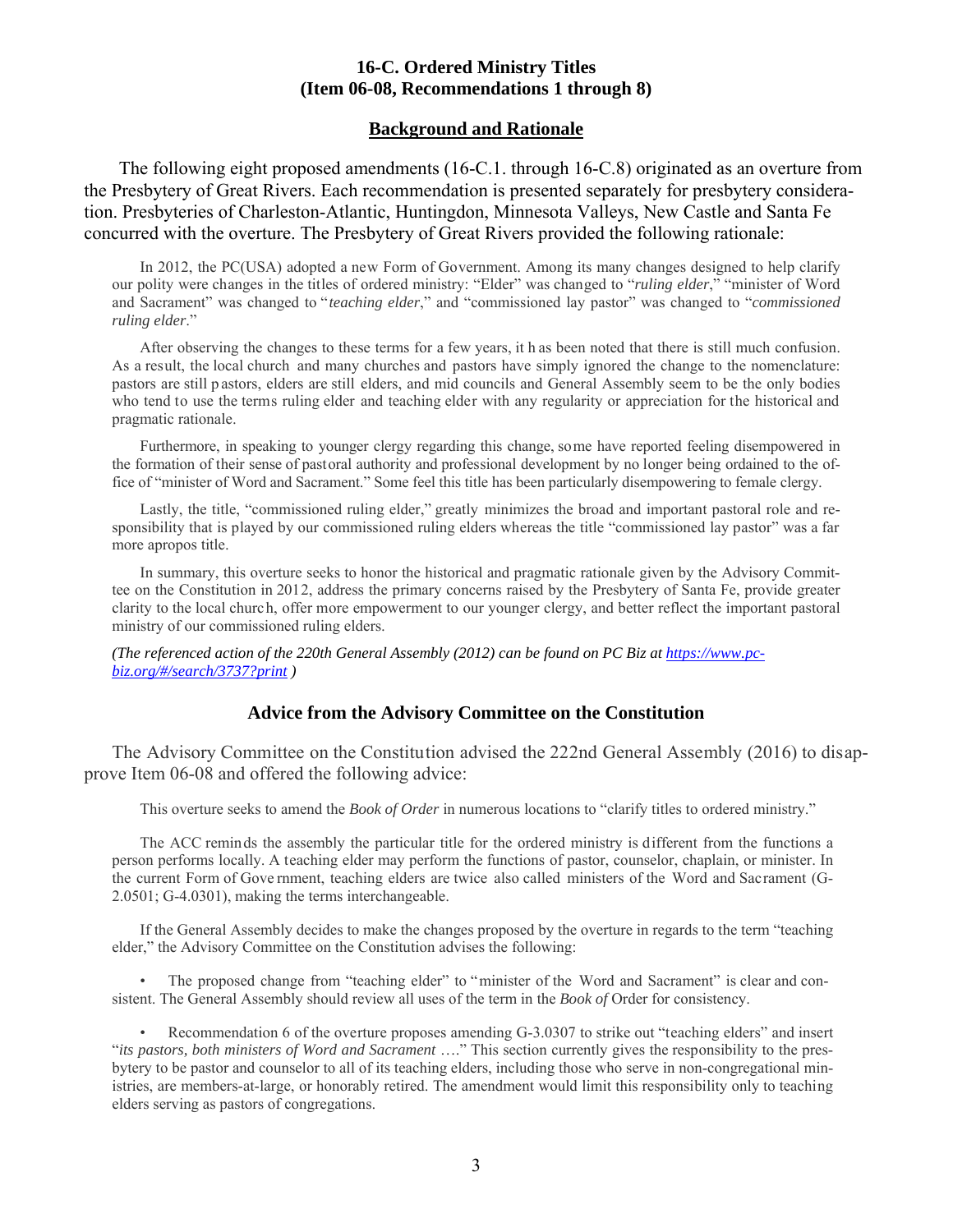The Assembly Committee on Church Polity and Ordered Ministry (06) amended and approved Item 06-08 56/3. The 222nd General Assembly (2016) approved the committee's recommendation as amended, 320/218.

For the full report of Item 06-08 https://www.pc-biz.org/#/committee/563/business

<span id="page-6-0"></span> $\overline{\phantom{a}}$  , and the set of the set of the set of the set of the set of the set of the set of the set of the set of the set of the set of the set of the set of the set of the set of the set of the set of the set of the s

*Editor's Note on 16-C.: If the 16-C. proposed amendments that would change "teaching elder" to "minister of the Word and Sacrament" in the* Book of Order *are approved by a majority of presbyteries, where the term "teaching elder" is used in the* Book of Order *will be editorially corrected to "minister of the Word and Sacrament." Editorial corrections will also be made for inclusion of the word "the" in the phrase "ministers of the Word and Sacrament" in the* Book of Order*.*

*If the 16-C. proposed amendments that would change "ruling elder commissioned to pastoral service' to "commissioned pastor (also known as commissioned ruling elder)" in the Book of Order is approved by a majority of presbyteries, where the term "ruling elder commissioned to pastoral service" is used in the* Book of Order*, will be editorially corrected to "commissioned pastor (also known as commissioned ruling elder)."* 

*If 16-H, the revision of the Directory for Worship, is approved by a majority of presbyteries any approved amendments 16-C.1. through 16-C.8 will be used to editorially correct in the revised Directory for Worship.* 

#### **16-C.1. Ministers of the Word and Sacrament On Amending F-3.0202 (Item 06-08, Recommendation 1)**

The 222nd General Assembly (2016) directed the Stated Clerk to send the following proposed amendment to the presbyteries for their affirmative or negative votes:

**Shall F-3.0202 be amended as follows? [Text to be deleted is shown with a strike-through; text to be added or inserted is shown as italic.]**

**"This church shall be governed by presbyters, that is, ruling elders and teaching elders** *(also called ministers of the Word and Sacrament).* **Ruling elders are so named not because they 'lord it over' the congregation (Matt. 20:25), but because they are chosen by the congregation to discern and measure**  *guide in* **its fidelity to the Word of God, and to strengthen and nurture its faith and life. Teaching elders** *Ministers of the Word and Sacrament* **shall be committed in all their work to** *teaching the faith in word and in deed and* **equipping the people of God for their ministry and witness."**

# **16-C.2. Ministers of the Word and Sacrament On Amending G-2.0102 (Item 06-08, Recommendation 2)**

The 222nd General Assembly (2016) directed the Stated Clerk to send the following proposed amendment to the presbyteries for their affirmative or negative votes:

**Shall the third paragraph of G-2.0102 be amended as follows? [Text to be deleted is shown with a strike-through; text to be added or inserted is shown as italic.]**

**"Ordination to the ministry of teaching elder, ruling elder, or deacon***, ruling elder, or minister of Word and Sacrament (also called teaching elder)* **is unique to that order of ministry."**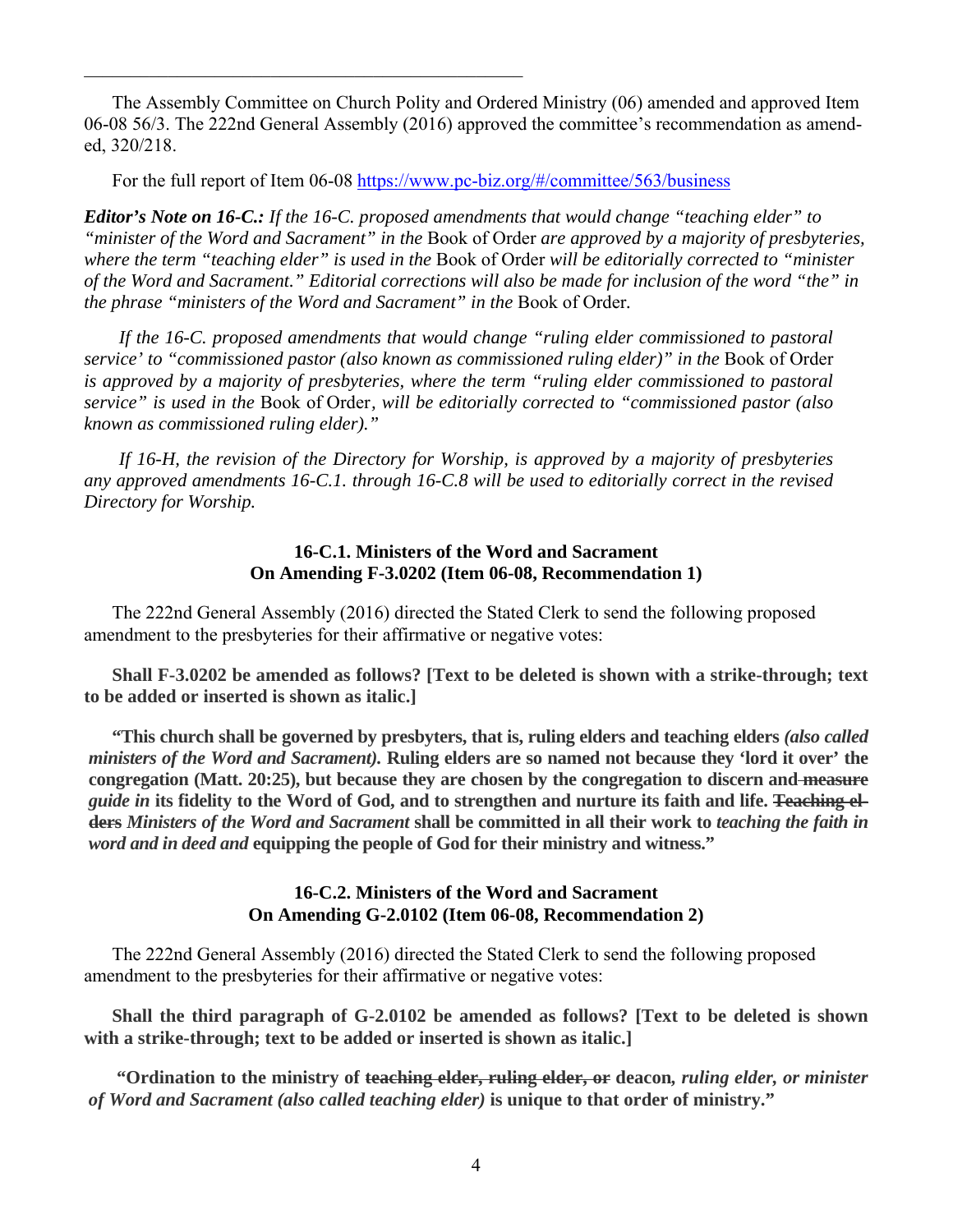#### **16-C.3. Ministers of the Word and Sacrament On Amending G-2.0301 (Item 06-08, Recommendation 3)**

<span id="page-7-0"></span>The 222nd General Assembly (2016) directed the Stated Clerk to send the following proposed amendment to the presbyteries for their affirmative or negative votes:

**Shall G-2.0301 be amended follows? [Text to be deleted is shown with a strike-through; text to be added or inserted is shown as italic.]**

**"As there were in Old Testament times elders for the government of the people, so the New Testament church provided persons with particular gifts to share in discernment of God's Spirit and governance of God's people. Accordingly, congregations should elect persons of wisdom and maturity of faith, having demonstrated skills in leadership and being compassionate in spirit. Ruling elders are so named not because they 'lord it over' the congregation (Matt. 20:25), but because they are chosen by the congregation to discern and measure its fidelity to the Word of God, and to strengthen and nurture its faith and life. Ruling elders, together with teaching elders** *ministers of the Word and Sacrament***, exercise leadership, government, spiritual discernment, and discipline and have responsibilities for the life of a congregation as well as the whole church, including ecumenical relationships. When elected by the congregation, they shall serve faithfully as members of the session. When elected as commissioners to higher councils, ruling elders participate and vote with the same authority as teaching elders** *ministers of the Word and Sacrament***, and they are eligible for any office."**

# **16-C.4. Ministers of the Word and Sacrament On Amending G-2.05 and G-2.0501 (Item 06-08, Recommendation 4)**

The 222nd General Assembly (2016) directed the Stated Clerk to send the following proposed amendment to the presbyteries for their affirmative or negative votes:

**Shall G-2.05 and G-2.0501 be amended as follows? [Text to be deleted is shown with a strikethrough; text to be added or inserted is shown as italic.]**

**"G-2.05 Teaching Elders** *Ministers of the Word and Sacrament***: The Ministry of the Word and Sacrament** *Teaching and Pastoral Care*

**"G-2.0501 Teaching Elder** *Minister of the Word and Sacrament* **Defined**

**"Teaching elders (also called ministers of the Word and Sacrament)** *Ministers of the Word and Sacrament (also called teaching elders and pastors)* **shall in all things be committed to teaching the faith** *in word and deed* **and equipping the saints for the work of ministry (Eph. 4:12). They may serve in a variety of ministries as authorized by the presbytery. When they serve as preachers and teachers of the Word, they shall preach and teach the faith of the church, so that the people are shaped by the pattern of the gospel and strengthened for witness and service. When they serve at font and table, they shall interpret** *and 'show forth'* **the mysteries of grace and lift** *in word and action, lifting* **the people's vision toward the hope of God's new creation. When they serve as pastors, they shall support the people in the disciplines of the faith amid the struggles of daily life. When they serve as presbyters, they shall participate in the responsibilities of governance, seeking always to discern the mind of Christ and to build up Christ's body through devotion, debate, and decision."**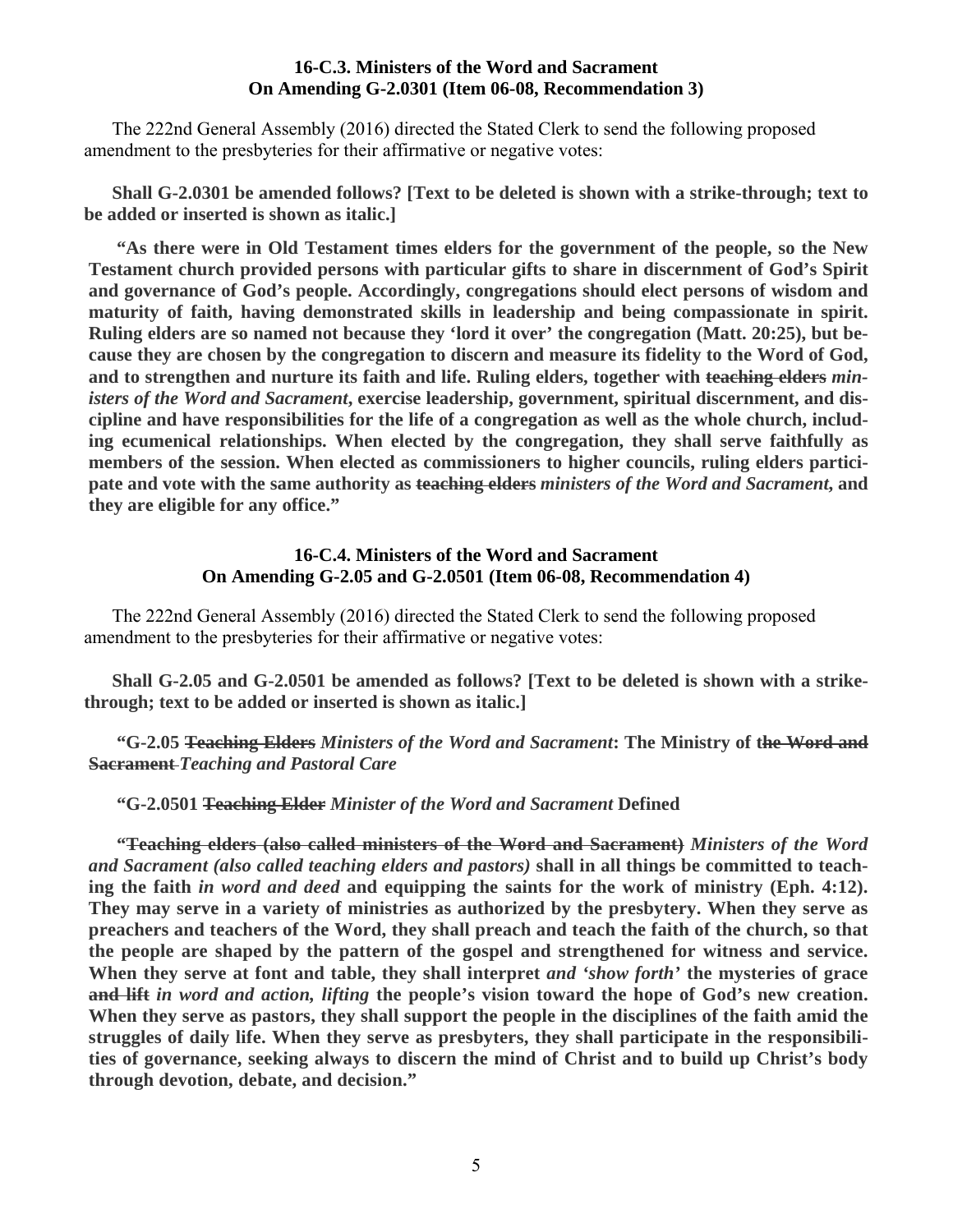# **16-C.5. Ministers of the Word and Sacrament On Amending G-2.0701 (Item 06-08, Recommendation 5)**

<span id="page-8-0"></span>The 222nd General Assembly (2016) directed the Stated Clerk to send the following proposed amendment to the presbyteries for their affirmative or negative votes:

**Shall G-2.0701 be amended as follows? [Text to be deleted is shown with a strike-through; text to be added or inserted is shown as italic.]**

**"Ordination to the ordered ministry of teaching elder** *minister of Word and Sacrament* **is an act of the whole church carried out by the presbytery, setting apart a person to ordered ministry. Such a person shall have fulfilled the ordination requirements of the presbytery of care and received the call of God to service to a congregation or other work in the mission of the church that is acceptable to the candidate and to the presbytery of call."**

# **16-C.6. Ministers of the Word and Sacrament and Commissioned Pastors On Amending G-3.0307 (Item 06-08, Recommendation 6)**

The 222nd General Assembly (2016) directed the Stated Clerk to send the following proposed amendment to the presbyteries for their affirmative or negative votes:

**Shall the second paragraph of G-3.0307 be amended as follows? [Text to be deleted is shown with a strike-through; text to be added or inserted is shown as italic.]**

**"G-3.0307 Pastor, Counselor, and Advisor to** *Teaching Elders Its Pastors* **and Congregations**

**"Presbyteries shall be open at all times to communication regarding the life and ministry of their congregations.** 

**"Each presbytery shall develop and maintain mechanisms and processes to serve as pastor and counselor to teaching elders** *its pastors***,** *both ministers of Word and Sacrament and* **ruling elders commissioned to pastoral service** *(also called commissioned pastors (also known as commissioned ruling elders))***, as well as the and certified Christian educators of the presbytery; to facilitate the relations between the presbytery and its congregations, teaching elders, ruling elders commissioned to pastoral service,** *pastors* **and certified Christian educators; and to settle difficulties on behalf of the presbytery where possible and expedient."** 

# **16-C.7. Minister of the Word and Sacrament and Commissioned Pastor On Amending the Directory for Worship and the Rules of Discipline (Item 06-08, Recommendation 7)**

The 222nd General Assembly (2016) directed the Stated Clerk to send the following proposed amendment to the presbyteries for their affirmative or negative votes:

**Shall the Directory for Worship and the Rules of Discipline be amended so that the terms "ruling elder commissioned to particular pastoral service" or "ruling elder commissioned to pastoral service" and "teaching elder" shall be replaced with its former terms, "***commissioned pastor (also known as commissioned ruling elder)***" or "***minister***" or "***minister of Word and Sacrament***"***,* **respectively?**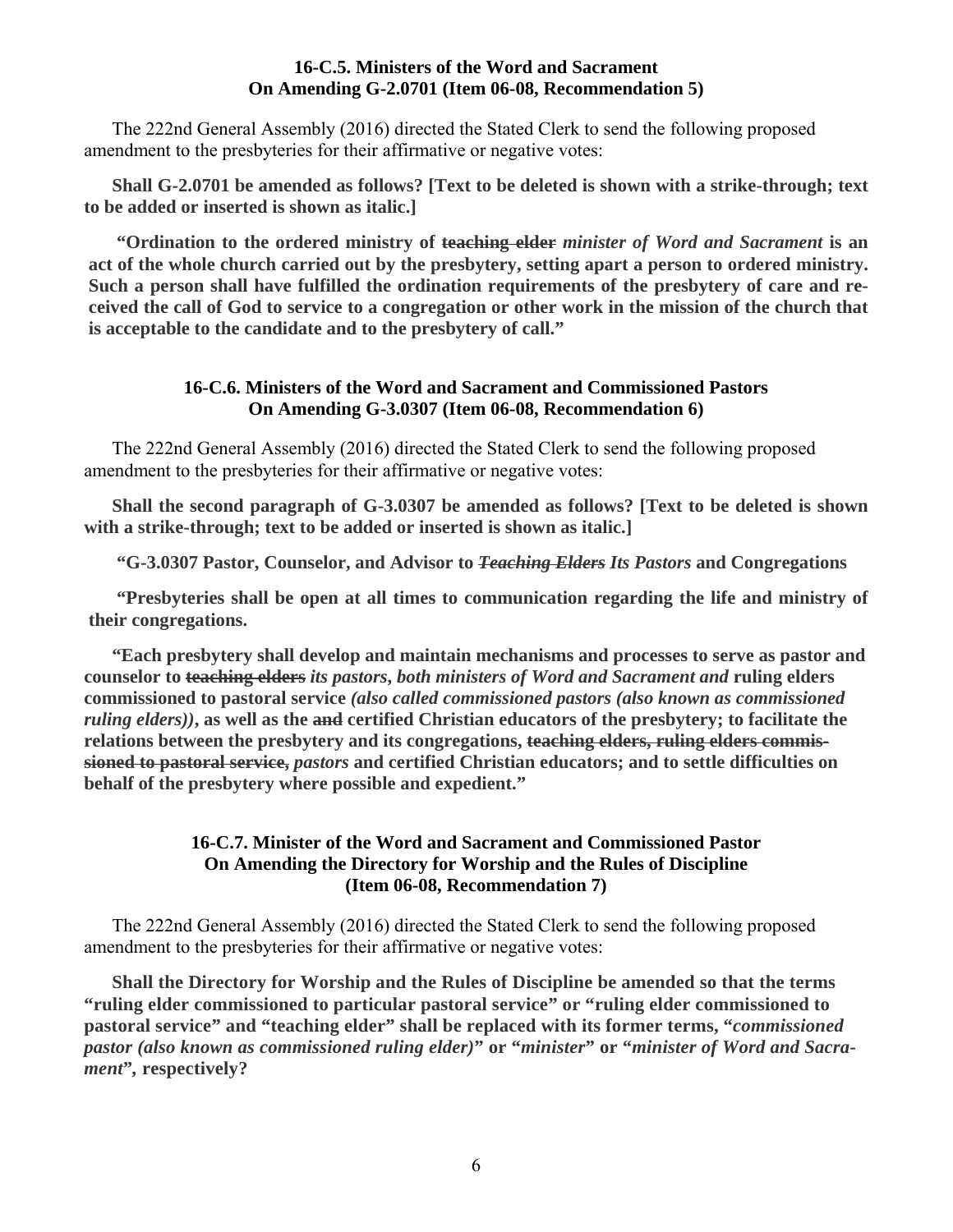#### **16-C.8. Minister of the Word and Sacrament On Amending W-4.4001a. (Item 06-08, Recommendation 8)**

<span id="page-9-0"></span>The 222nd General Assembly (2016) directed the Stated Clerk to send the following proposed amendment to the presbyteries for their affirmative or negative votes:

**Shall W-4.4001a. be amended as follows? [Text to be deleted is shown with a strike-through; text to be added or inserted is shown as italic.]**

**"a. In ordination the church sets apart with prayer and the laying on of hands those who have been called through election by the church to serve as deacons, ruling elders, and teaching elders. (W-2.1005) In installation the church sets apart with prayer those previously ordained as deacons, ruling elders, and teaching elders** *ministers of Word and Sacrament (also called teaching elders)***, and called anew to service in that ministry."**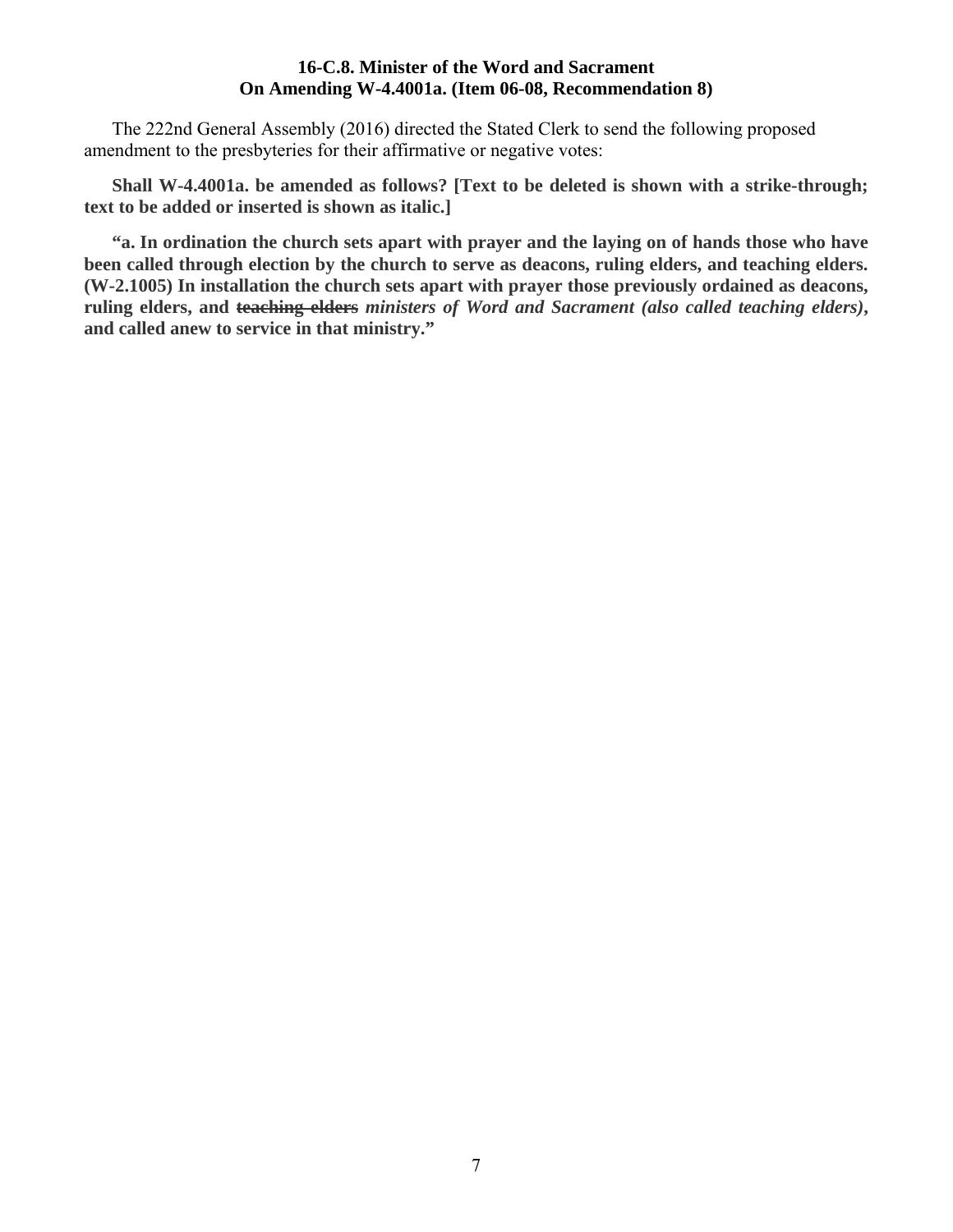# <span id="page-10-0"></span>**16-D. Relationship to the PC(USA) of a Person Who Has Renounced Jurisdiction of the Church (Item 06-10, Recommendations 1 and 2)**

#### **Background and Rationale**

These two proposed amendments (16-D.1. and 16-D.2) originated as an overture from the Presbytery of the Twin Cities Area. The Presbytery of Cimarron concurred with the overture. The Presbytery of the Twin Cities Area offered the following rationale:

In 2014–2015, G-2.0509 of the *Book of Order* was amended to create a *permanent* ban on teaching elders who renounce jurisdiction while being accused in a disciplinary process from working in or for the church in either a paid or volunteer capacity. While this amendment was written in response to the renunciation of a teaching elder accused of sexual abuse, the ban applies to all teaching elde rs who renounce while being accused "[w]ithout regard for the nature, seriousness, or truth of the alleged delinquency, irregularity, or offense."

As Christians, we live in hope of reconciliation for all. This overture proposes a process b y which a former teaching elder, after m any years (perhaps decades) of therapy, may publicly face accusa tions that he or s he had evaded before, as a step towards possible reinstatement to be able to work in the church (at least in some capacity).

# **Advice from the Advisory Committee on the Constitution**

The Advisory Committee on the Constitution advised the 222nd General Assembly (2016) to disapprove Item 06-10 and offered the following advice:

The proposed amendment to the Rules of Discipline "establishes a significant change in defining the time limits for disciplinary proceedings. Currently, the *Book of Order* states that "[n]o charges shall be filed later than five years from the time of the commission of the alleged offense, nor later than one year from the date the investigating committee was formed, whichever occurs first, except as noted below" (D-10.0401). That exception states that in "instances of sexual abuse of another person, the five-year time limit shall not apply" (D-10.0401b). This item would remove the time limit for beginning disciplinary proceedings for all alleged offenses."

The Assembly Committee on Church Polity and Ordered Ministry (06) voted to answer Item 06-10 with an alternate resolution, 31/26. The 222nd General Assembly (2016) did not approve the committee's recommendation but instead amended and approved Item 06-10, 474/78.

For the full report of Item 06-10 https://www.pc-biz.org/#/committee/563/business

 $\overline{\phantom{a}}$  , and the set of the set of the set of the set of the set of the set of the set of the set of the set of the set of the set of the set of the set of the set of the set of the set of the set of the set of the s

**[16-D.1. and 16-D.2. continue on the next page.]**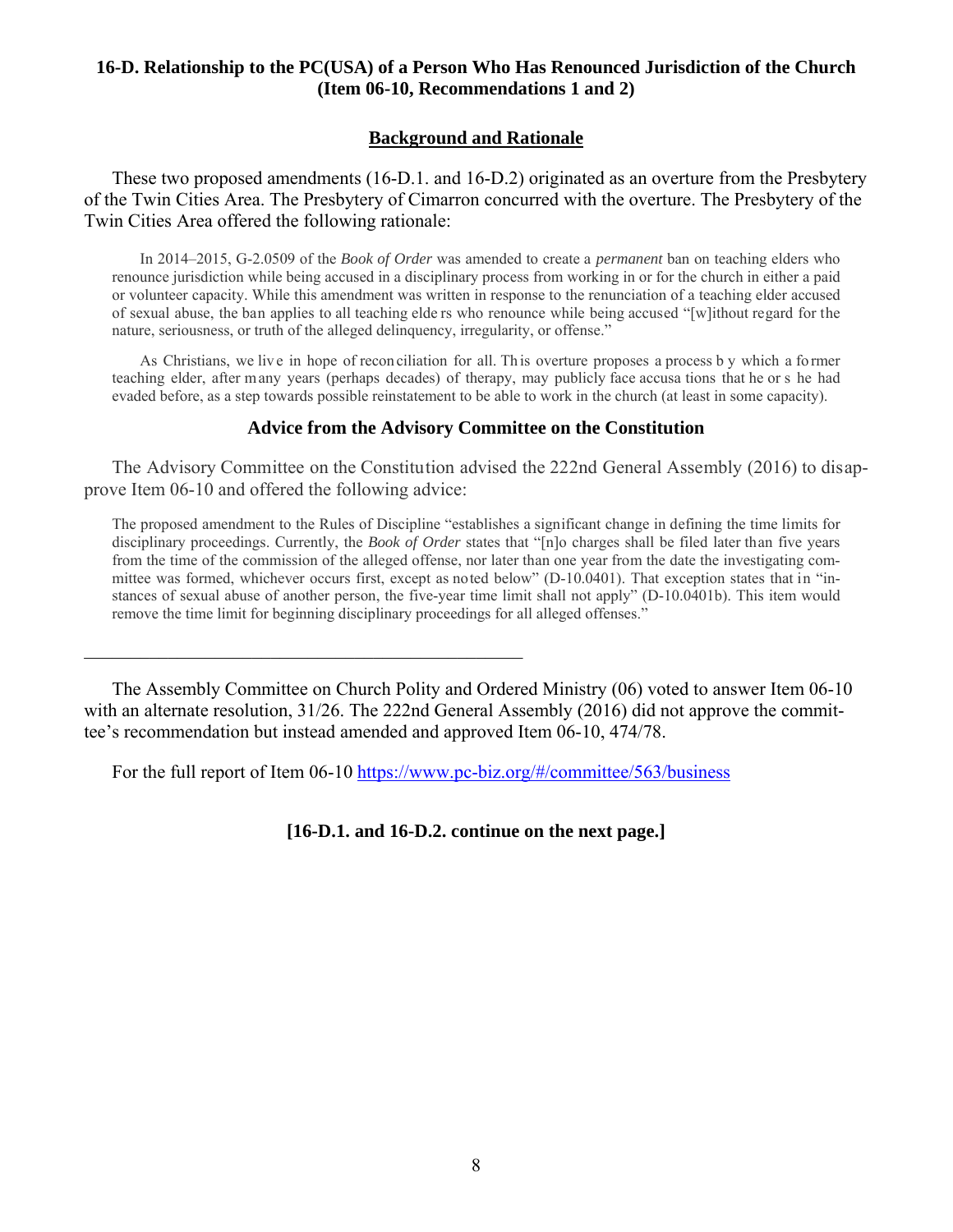#### **16-D.1. On Amending G-2.0509 (Item 06-10, Recommendation 1)**

<span id="page-11-0"></span>The 222nd General Assembly (2016) directed the Stated Clerk to send the following proposed amendment to the presbyteries for their affirmative or negative votes:

**Shall the fourth paragraph of G-2.0509 be amended as follows: [Text to be added or inserted is shown as italic.]**

**"Whenever a former teaching elder has renounced jurisdiction in the midst of a disciplinary proceeding as the accused, that former teaching elder shall not be permitted to perform any work, paid or volunteer, in any congregation or entity under the jurisdiction of the Presbyterian Church (U.S.A.)** *unless and until the person rejoins the church, comes forward and resubmits to the disciplinary process***."** 

# **16-D.2. On Amending D-10.0401 (Item 06-10, Recommendation 2)**

The 222nd General Assembly (2016) directed the Stated Clerk to send the following proposed amendment to the presbyteries for their affirmative or negative votes:

**Shall D-10.0401 be amended by adding new section "***d.***" to read as follows: [Text to be added or inserted is shown as italic.]**

**"***d. For instances where a former teaching elder comes forward in self-accusation to undergo a disciplinary process to regain permission to perform work under the jurisdiction of the Presbyterian Church (U.S.A.) (G-2.0509), no time limit from the time of the commission of the alleged offense to the filing of charges shall apply. Charges based on all accusations that had been made by the time that the former teaching elder had renounced jurisdiction may be brought regardless of the date on which any such offense is alleged to have occurred.***"**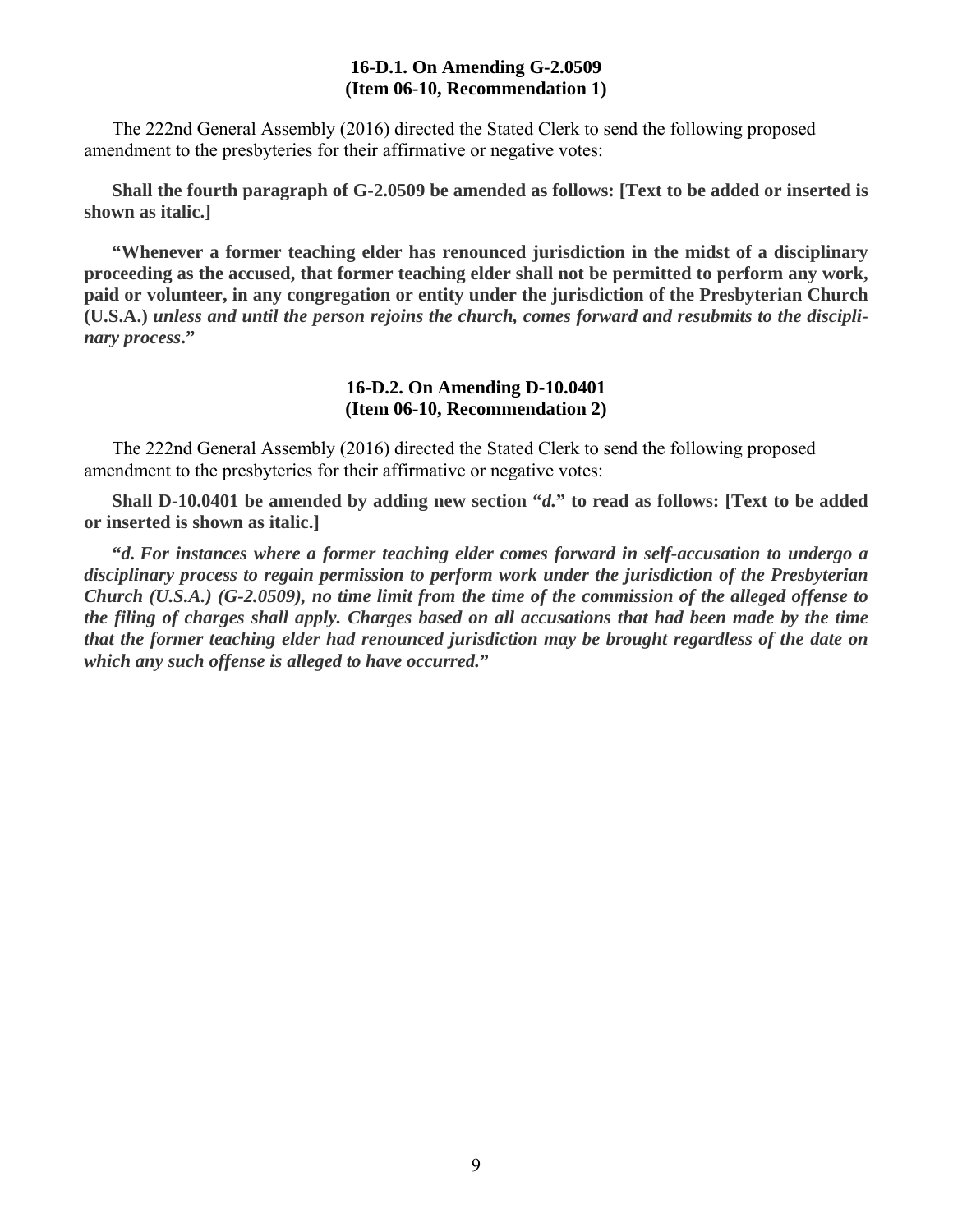# **16-E. Certified Service Requirements On Amending G-2.1101 (Item 06-15)**

<span id="page-12-0"></span>The 222nd General Assembly (2016) directed the Stated Clerk to send the following proposed amendment to the presbyteries for their affirmative or negative votes:

**Shall G-2.1101 be amended as follows: [Text to be deleted is shown with a strike-through; text to be added or inserted is shown as italic.]**

**"Persons may be certified and called to service within congregations, councils, and church-related entities, serving in staff positions. These individuals endeavor to reflect their faith through their work and to strengthen the church through their dedication. They should be encouraged by their session and presbytery to meet, or be prepared to meet, the certification requirements in a handbook provided by** *of* **a national certifying body approved by the General Assembly. Names of those who have earned certification through a national certifying body shall be transmitted to the appropriate body of the General Assembly, which will forward them to the stated clerk of the presbyteries in which those persons labor."**

# **Background and Rationale**

This proposed amendment originated as an overture from the Committee on the Office of the General Assembly (COGA) as Item 06-15. COGA offered the following rationale:

Current language in the *Book of Order* calling for a "handbook" seems antiquated and limiting. Most organizations maintain certification requirements on-line or in other electronic formats. This change would provide clarification and reflect current practice.

# **Advice from the Advisory Committee on the Constitution**

The Advisory Committee on the Constitu tion recommended that the 2 22nd General Assembly (2016) approve Item 06-15 for the reasons cited in the rationale.

The Assembly Committee on Church Polity and Ordered Ministry (06) voted to approve Item 06-15 59/0. The 222nd General Assembly (2016) approved the committee's recommendation by consensus.

For the full report of Item 06-15 https://www.pc-biz.org/#/committee/563/business

 $\overline{\phantom{a}}$  , and the set of the set of the set of the set of the set of the set of the set of the set of the set of the set of the set of the set of the set of the set of the set of the set of the set of the set of the s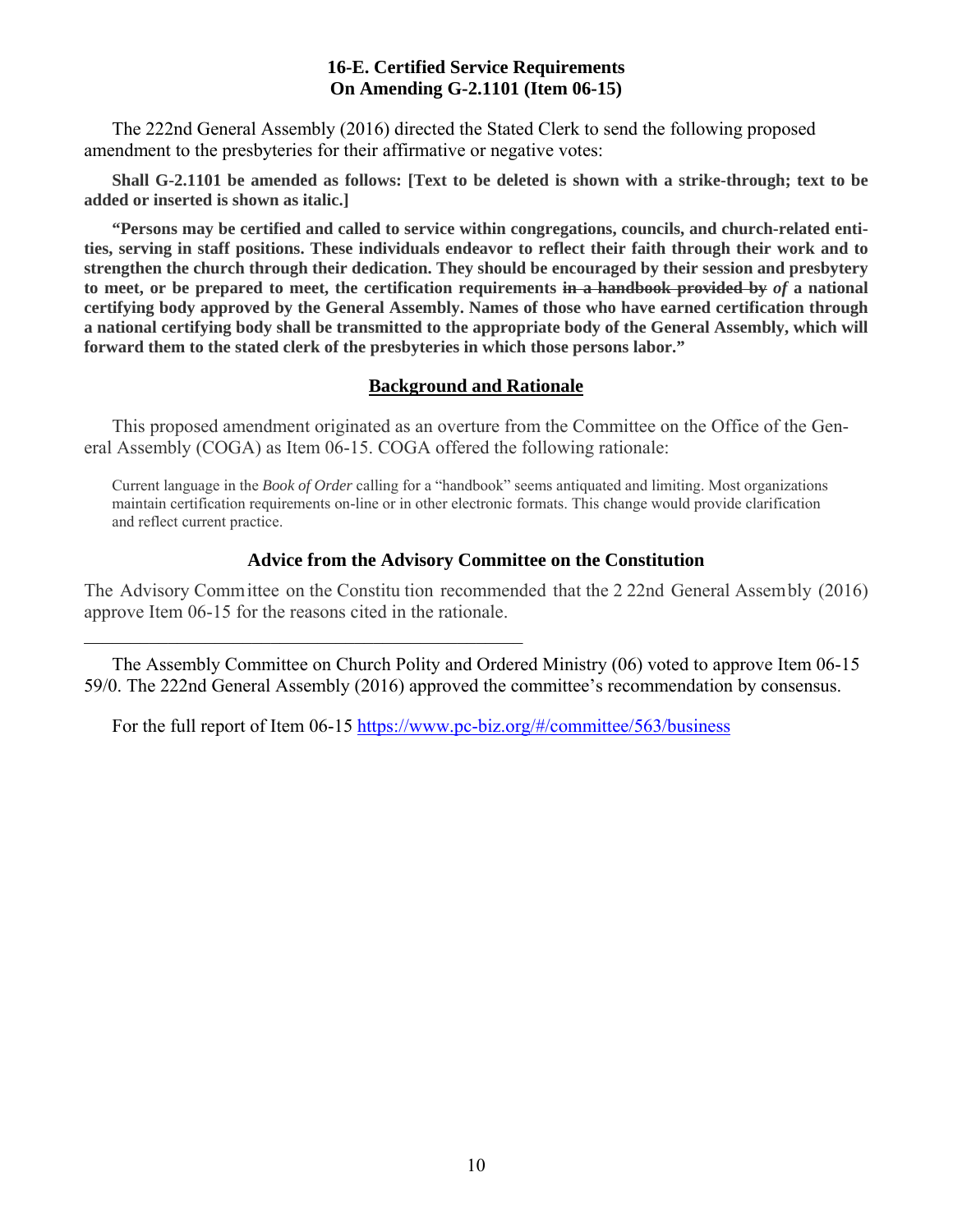#### **16-F. The Ministry of Members On Amending G-1.0304 (Item 09-11)**

<span id="page-13-0"></span>The 222nd General Assembly (2016) directed the Stated Clerk to send the following proposed amendment to the presbyteries for their affirmative or negative votes:

**Shall G-1.0304 be amended as follows? [Text to be added or inserted is shown as italic.]**

**"G-1.0304 The Ministry of Members**

**"Membership in the Church of Jesus Christ is a joy and a privilege. It is also a commitment to participate in Christ's mission. A faithful member bears witness to God's love and grace and promises to be involved responsibly in the ministry of Christ's Church. Such involvement includes:** 

**"proclaiming the good news in word and deed,**

**"taking part in the common life and worship of a congregation,**

**"lifting one another up in prayer, mutual concern, and active support***,*

**"studying Scripture and the issues of Christian faith and life,**

**"supporting the ministry of the church through the giving of money, time, and talents,**

**"demonstrating a new quality of life within and through the church,**

**"responding to God's activity in the world through service to others,**

**"living responsibly in the personal, family, vocational, political, cultural, and social relationships of life,**

**"working in the world for peace, justice, freedom, and human fulfillment,**

**"***caring for God's creation,*

**"participating in the governing responsibilities of the church, and**

**"reviewing and evaluating regularly the integrity of one's membership, and considering ways in which one's participation in the worship and service of the church may be increased and made more meaningful."**

#### **Background and Rationale**

This proposed amendment originated as an overture from the Presbytery of New Castle. The Presbyteries of Boston, Cascades, Heartland, Homestead, Inland Northwest, Lake Michigan, Monmouth, Northern New England, and Seattle concurred with the overture. New Castle Presbytery offered the following rationale:

Although a "green church movement" has long remained at the grassroots level in the U.S., the PC(USA) leads with a robust environmental ministry and "Earth Care Congregation" program. We recognize the importance of earth care issues and action, and we have an opportunity to add the concern to to an important section of our constitutional documents.

Membership in the Church of Jesus Christ and in the Presbyterian Church (U.S.A.) is a joy and a privilege. It is also a commitment to particip ate in Christ's mission. A faithful member bears witness to God's love and grace and promises to be involved responsibly in the ministry of Christ's Church. Caring for God's Creation is a critical act of faith in today's world and should be included in G-1.0304, "The Ministry of Members," of the *Book of Order*.

# **Advice from the Advisory Committee on the Constitution**

The Advisory Committee on the Co nstitution advised the 222nd General Assembly (2016) that Item 09-11 presents the following matters the General Assembly should consider: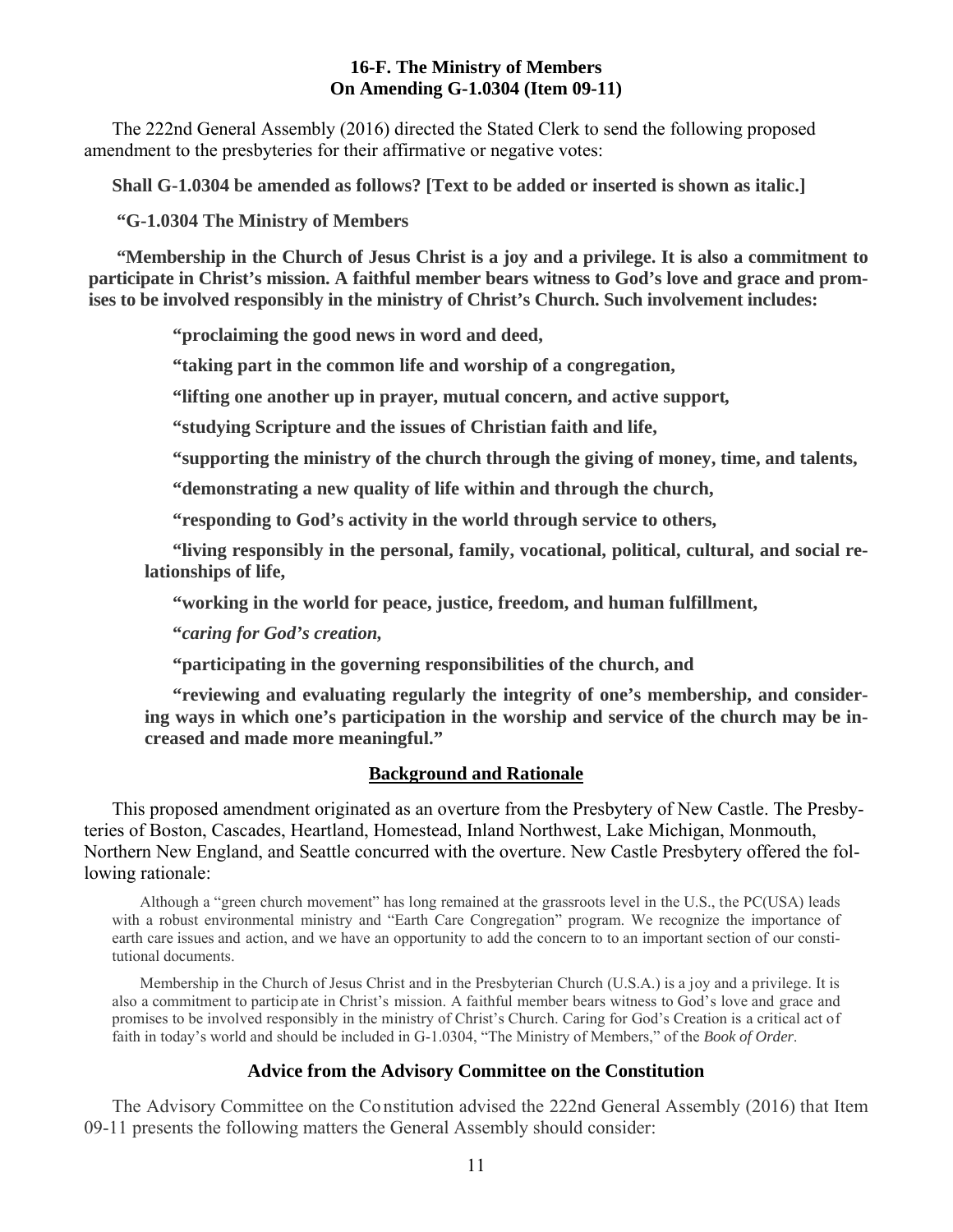There are several points already in G-1.0304 that encourage church members to live out faithful stewardship of God's creation. The responsibility for caring for God's creation already is included in our confessional documents, as noted in the rationale, and this should be instructive for all church members.

The *Book of Order* is a constitutional document, not a manual of operations. Although there is no impediment to approving this overture, there is no compelling reason to add this to the *Book of Order*.

The Assembly Committee on Immigration and Environmental Issues (09) voted to approve Item 09- 11 43/11. The 222nd General Assembly (2016) approved the committee's recommendation 429/120.

For the full report of Item 06-15 https://www.pc-biz.org/#/committee/569/business

 $\overline{\phantom{a}}$  , and the set of the set of the set of the set of the set of the set of the set of the set of the set of the set of the set of the set of the set of the set of the set of the set of the set of the set of the s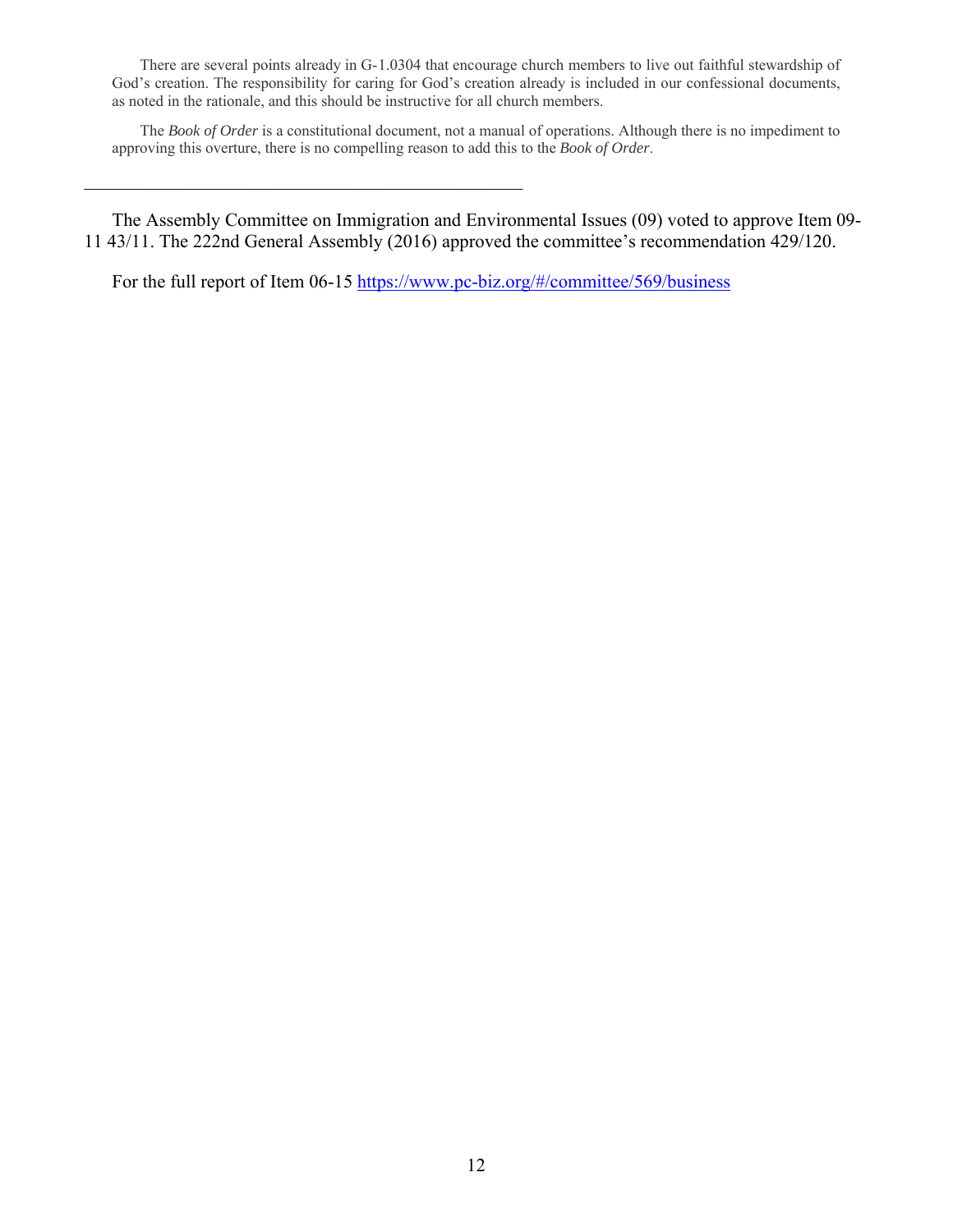#### **16-G. Access to the Lord's Table On Amending W-2.4011a. and b. (Item 14-03)**

<span id="page-15-0"></span>The 222nd General Assembly (2016) directed the Stated Clerk to send the following proposed amendment to the presbyteries for their affirmative or negative votes:

**Shall W-2.4011a. and b. be amended by striking the current text and inserting new text to read as follows? [Text to be added or inserted is shown as italic.]**

**"***Theology of the Lord's Supper*

**"***a. The opportunity to eat and drink with Christ is not a right bestowed upon the worthy, but a privilege given to the undeserving who come in faith, repentance, and love. All who come to the table are offered the bread and cup, regardless of their age or understanding. If some of those who come have not yet been baptized, an invitation to baptismal preparation and Baptism should be graciously extended.*

**"***Worshipers prepare themselves to celebrate the Lord's Supper by putting their trust in Christ, confessing their sin, and seeking reconciliation with God and one another. Even those who doubt may come to the table in order to be assured of God's love and grace in Jesus Christ.*

**"***Welcoming to the Table*

**"***b. In cases where baptized children who have not yet begun to participate in the Lord's Supper express a desire to receive the Sacrament, the session should provide an occasion to welcome them to the table in public worship. Their introduction to the Lord's Supper should include ongoing instruction or formation in the meaning and mystery of the Sacraments.***"**

#### **Background and Rationale**

This proposed amendment is an alternate resolution from the original overture from the Presbytery of Southeastern Illinois, Item 14-03. Presbyteries of Cimarron, Florida, Huntingdon, and Palo Duro concurred with the original overture. The Presbytery of the Southeastern Illinois provided the following rationale:

We acknowledge the importance of Baptism in the life of a Ch ristian and fully support the goal that every Christian should be strongly encouraged to acknowledge the lordship of Christ in her/his life with the act of Baptism. Having said that, we also realize that the current wording in the *Book of Order* regarding who can partake in Holy Communion excludes those developing Christians who have not yet made the baptismal declaration. Children whose parents decided to not partake in infant baptism would be excluded until such time as (usually during the Confirmation experience) they themselves choose to be baptized. People who are new to the faith and are being nurtured by a congregation would also be excluded. In both of these cases it appears that the *Book of Order* would exclude these people from participation and require them to stay behind in the pews while everyone else goes forward to receive the elements.

We believe that few con gregations actually follow the *Book of Order* in this regard. Holy Communion is routinely open to all who profess faith in Jesus Christ, with no mention of having to have been baptized.

We feel strongly that the *Book of Order* should be changed in the above ways so that we can walk arm-in-arm with all of our seeking brothers and sisters as we go forward to receive this holy sacrament.

#### **Advice from the Advisory Committee on the Constitution**

The Advisory Committee on the Constitution advised the 222nd General Assembly (2016) to approve Item 14-03 and provided the following advice: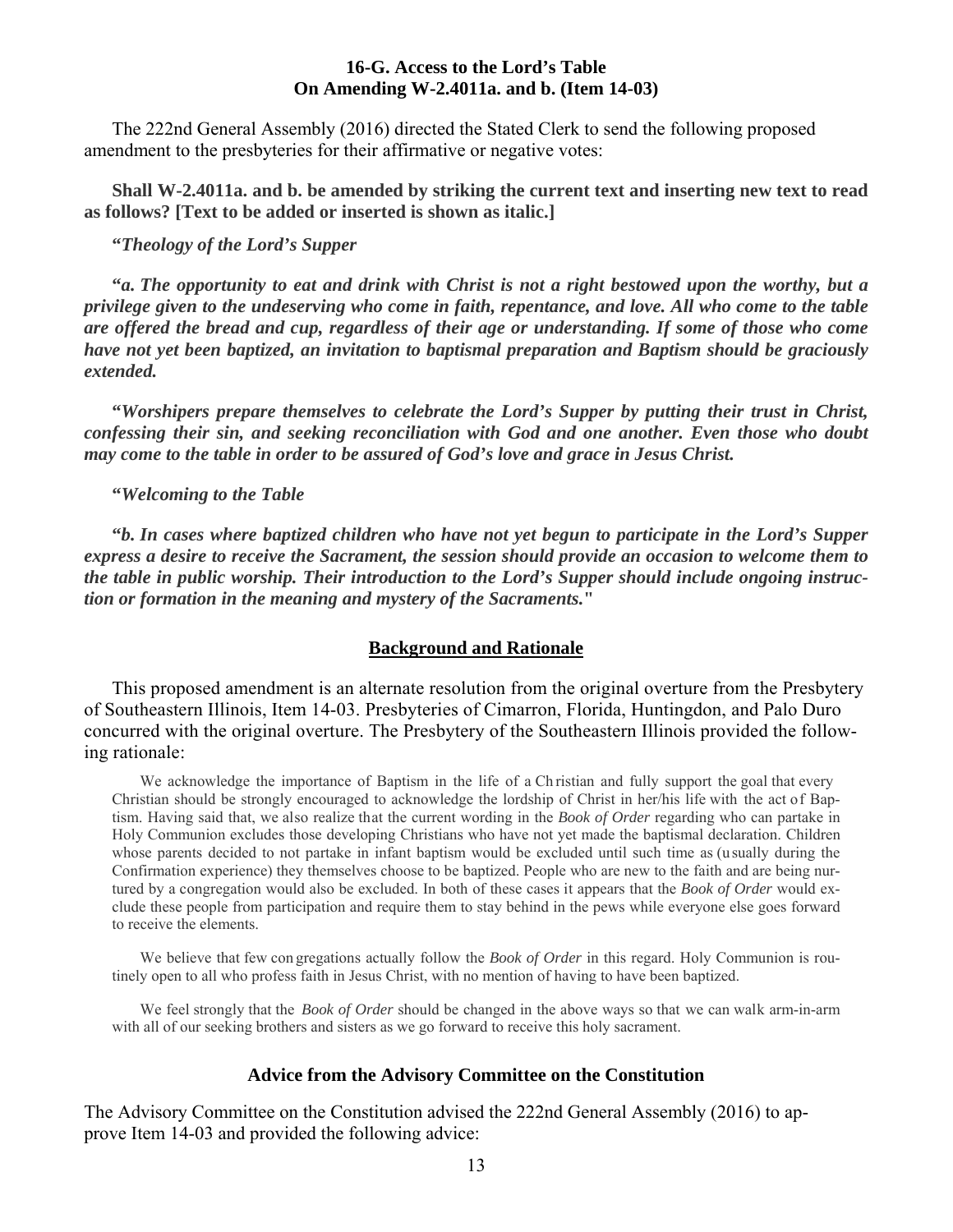The Advisory Committee on the Constitution notes that the proposed Directory for Worship addresses this concern by providing that "All who come to the table are offered the bread and cup" and that "an invitation to baptismal preparation and baptism should be graciously extended" (proposed W-3.0409) to those who come to the table but have not been baptized.

*Editor's Note: The proposed Amendment 16-F is wording taken directly from the proposed revised Directory for Worship (see W-3.0409 and W-4.0202). If 16-H, the revised Directory for Worship, is approved by a majority of the presbyteries and Amendment 16-F is also approved by a majority of the presbyteries, the wording in the Amendment 16-F will already be in the revised Directory for Worship.*

The Assembly Committee on Theological Issues and Institutions (14) voted to approve an alternate resolution, 73/3. The 222nd General Assembly (2016) approved the committee's recommendation on the alternate resolution, 516/45.

For the full report of Item 14-03 https://www.pc-biz.org/#/committee/579/business

 $\overline{\phantom{a}}$  , and the set of the set of the set of the set of the set of the set of the set of the set of the set of the set of the set of the set of the set of the set of the set of the set of the set of the set of the s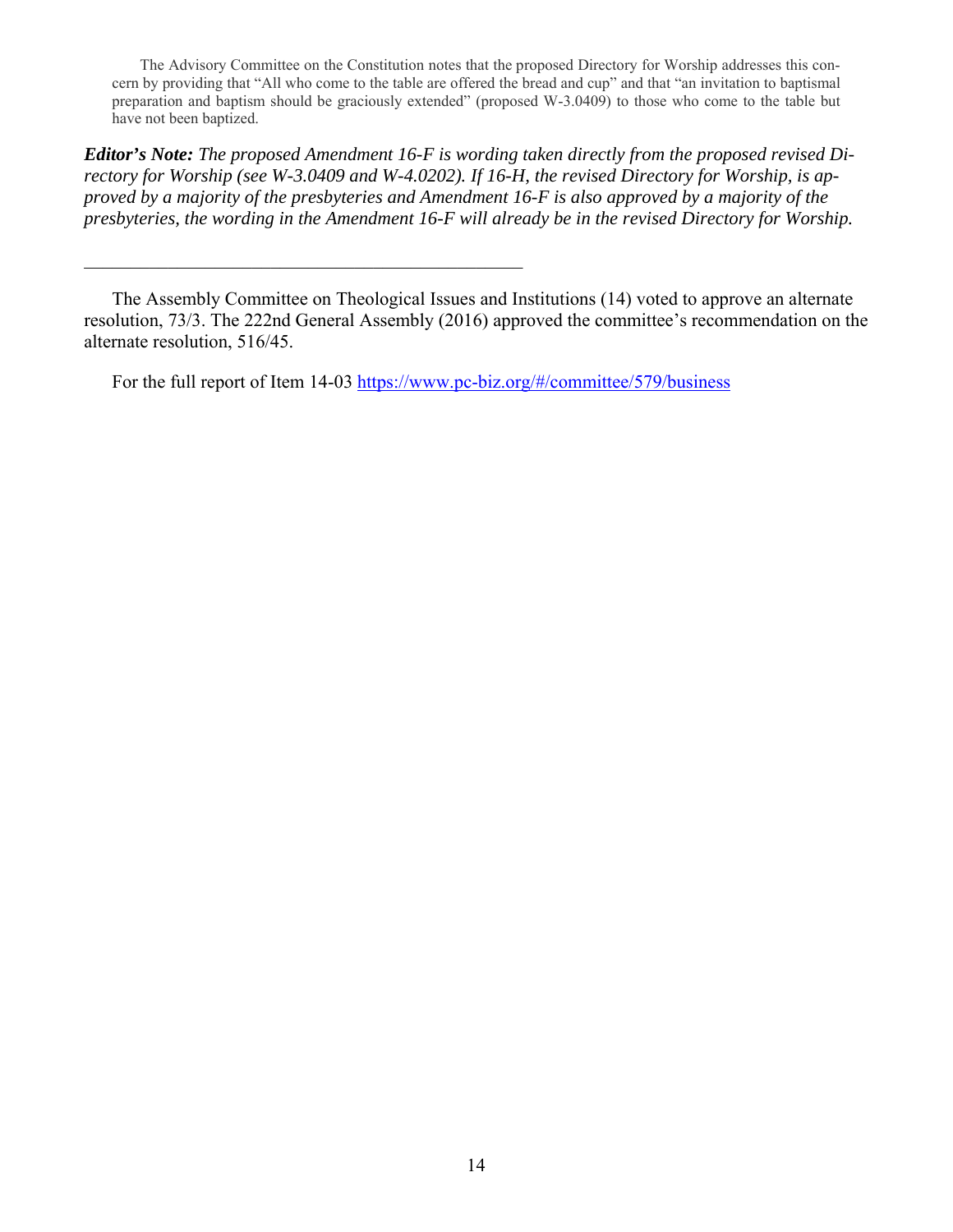# **16-H. Directory for Worship On Replacing the Current Directory for Worship (Item 14-04)**

<span id="page-17-0"></span>The 222nd General Assembly (2016) directed the Stated Clerk to send the following proposed amendment to the presbyteries for their affirmative or negative votes:

**Shall the** *Book of Order* **by amended by striking out the text of Chapters I through VII of the current Directory for Worship and inserting new text to read as follows? [Text to be inserted is shown below.]** 

#### **Directory for Worship**

"†" – In the Directory for Worship, the functions described as belonging to teaching elders may be, in particular circumstances, also performed by ruling elders.

#### **Preface**

This Directory for Worship reflects the conviction that the faith, life, and worship of the Church are inseparable. Its theology is based on the Bible, instructed by the *Book of Confessions* of the Presbyterian Church (U.S.A.), and attentive to ecumenical relationships. It reflects and encourages a rich heritage of traditions and diversity of cultures.

A Directory for Worship is not a service book with fixed orders of worship and collections of prayers. Rather, it describes the theology that underlies our worship, outlines appropriate forms for worship, and highlights connections between worship and Christian life, witness, and service.

This directory presents standards and norms for worship in the congregations and councils of the Presbyterian Church (U.S.A.). As a vision for Reformed worship, it suggests possibilities, invites development, and encourages ongoing reform. As the constitutional document ordering our worship, the Directory for Worship shall be authoritative for this church.

Direct references to Scripture, the *Book of Confessions*, and other sections of the *Book of Order* are provided in parentheses; other biblical, confessional, and ecumenical sources will be indicated in footnotes.

#### **Chapter One: The Theology of Christian Worship**

#### **W-1.01: Christian Worship: An Introduction**

#### **W-1.0101: Glory to God**

Christian worship gives all glory and honor, praise and thanksgiving to the holy, triune God. We are gathered in worship to glorify the God who is present and active among us—particularly through the gifts of Word and Sacrament. We are sent out in service to glorify the same God who is present and active in the world.

#### **W-1.0102: Grace and Gratitude**

God acts with grace; we respond with gratitude. God claims us as beloved children; we proclaim God's saving love. God redeems us from sin and death; we rejoice in the gift of new life. This rhythm of divine action and human response—found throughout Scripture, human history, and everyday events—shapes all of Christian faith, life, and worship.

#### **W-1.0103: God's Covenant**

The Old Testament tells the story of God's steadfast love from generation to generation. To Adam and Eve, to Noah and his family, to Abraham and Sarah, to Moses and Aaron, and to the house of David, God made everlast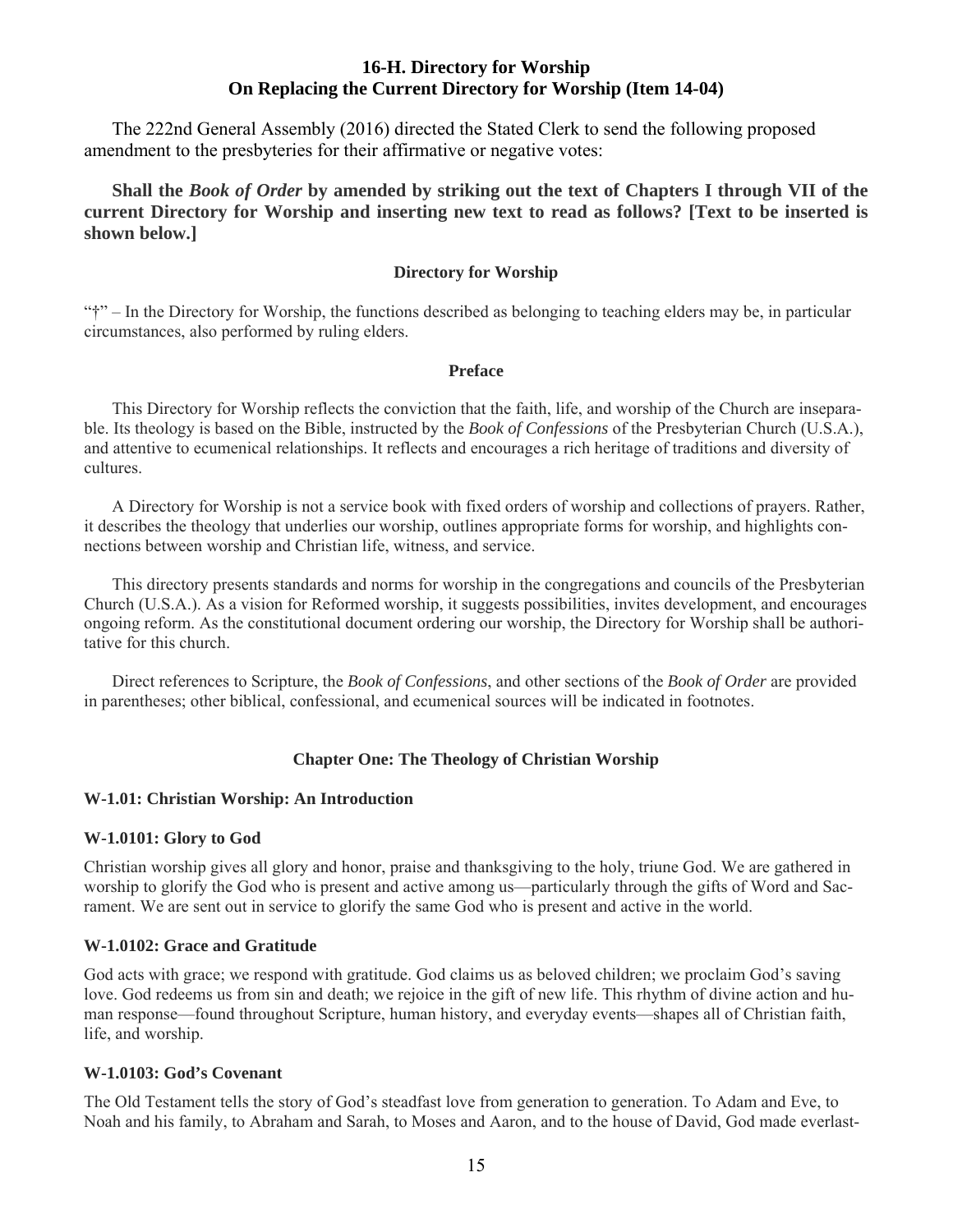ing promises of faithfulness, calling the people to respond in faith. In the fullness of time, God made a new and everlasting covenant with us through Jesus Christ.

# **W-1.0104: Jesus Christ**

"Fully human, fully God" (B. Stat. 10.2), Jesus Christ came into the world to show God's love, to save us from sin, and to offer eternal, abundant life to all. Jesus is God's Word: spoken at creation, promised and revealed in Scripture, made flesh to dwell among us, crucified and raised in power, interceding for the redemption of the world, returning in glory to judge and reign forever. Scripture is God's Word: the Old and New Testaments together testify to Jesus Christ. Proclamation is God's Word: we bear witness in word and deed to the good news of Christ our Savior.

Jesus Christ is the embodiment of God's gracious action in history and the model for our grateful response to God. In Jesus we find the full and clear revelation of who God is; in him we also discover who God is calling us to be. Therefore we worship Jesus Christ as Lord, even as he leads us in the worship and service God desires.

# **W-1.0105: The Holy Spirit**

The Holy Spirit is "the giver and renewer of life" (B. Stat. 10.4), who instills our faith and enables us to follow Jesus Christ. The Scriptures describe how the Spirit moved at the dawn of creation, anointed Christ in baptism, raised Jesus from the dead, and was poured out on the Church at Pentecost. The same Spirit is still at work in the life of the Church and the life of the world.

The Holy Spirit manifests God's gracious action and empowers our grateful response. The Spirit gathers us for worship, enlightens and equips us through the Word, claims and nourishes us through the Sacraments, and sends us out for service. To each member of Christ's body, the Spirit gives gifts for ministry in the Church and mission in the world.

# **W-1.0106: Word and Sacrament**

In Christian worship Jesus Christ is truly present and active among us, by the power of the Holy Spirit, through the gifts of Word and Sacrament. Wherever the Scriptures are read and proclaimed and the Sacraments of Baptism and the Lord's Supper are celebrated, the Church bears witness to Jesus Christ, the living Word, and proclaims the mystery of faith. Through these means of grace, God imparts and sustains our faith, orders our common life, and transforms the world. Through these same acts of worship, we share in the life of the Spirit, are united to Jesus Christ, and give glory to God.

# **W-1.0107: Worship and the Church**

God's gifts of Word and Sacrament establish and equip the Church as the body of Christ in the world. The mission of the one, holy, catholic, and apostolic Church flows from Baptism, is nourished at Lord's Supper, and serves to proclaim the good news of Jesus Christ to all. In the same way, the Church's ministry emerges from the font, arises from the table, and takes its shape from the Word of the Lord. Therefore the worship of the triune God is the center of our common life and our primary way of witness to the faith, hope, and love we have in Jesus Christ.

To be a Christian is to worship Jesus Christ as Savior and Lord. To be a member of Christ's body, the Church, is to share through Word and Sacrament in the grace of the Lord Jesus Christ, the love of God, and the communion of the Holy Spirit.

# **W-1.02: Time, Space, and Matter**

# **W-1.0201: Creation and Redemption**

Time, space, and matter are all created by God, redeemed by Christ, and made holy by the Spirit. Through Christian worship—at certain times, in particular places, and with material gifts—we participate in God's plan for the redemption of time, space, and matter for the glory of God.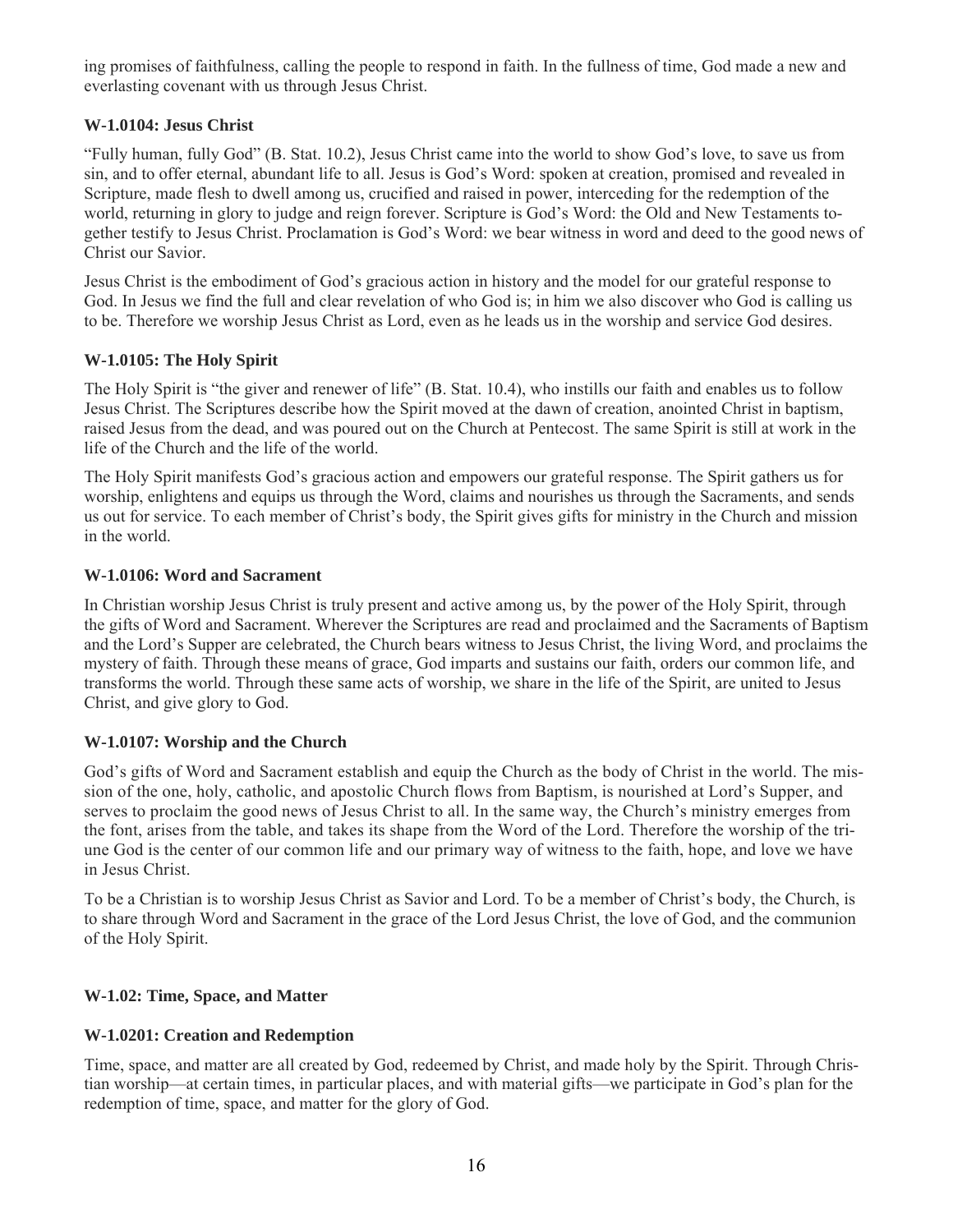# **W-1.0202: Time**

Because God is the author of history, we may worship at any time. The psalms reflect the daily worship of the people of God, while the Torah teaches that one day in seven is to be set apart as holy to the Lord. The prophets anticipated God's judgment and triumph over evil on the day of the Lord. The Gospels all testify that Jesus rose from the dead on the first day of the week. The apostles came to speak of this as the Lord's Day, claiming God's victory over sin and death through the power of Jesus' resurrection.

The first Christians began to celebrate Jesus' resurrection every Lord's Day, gathering to proclaim the Word and celebrate the Sacraments. The Church continues to gather, traditionally on the first day of the week, to hear the gospel and break bread in Jesus' name, with the confidence that the risen Lord is with us.

Through two thousand years of Christian worship, the Church has developed ways of keeping time—many of them adapted from the feasts and fasts of Israel that Jesus kept. This pattern of the Christian year keeps us centered in Christ as we seek to proclaim the story of our faith, grow as Jesus' disciples, and serve Christ's mission. The year begins with a focus on Christ's incarnation, with the seasons of Advent and Christmas encompassing the Nativity and Epiphany of the Lord. After Epiphany we celebrate Jesus' Baptism and Transfiguration. At the heart of the Christian year is the mystery of Christ's death and resurrection, with the seasons of Lent and Easter encompassing Ash Wednesday, the Great Three Days—Maundy Thursday, Good Friday, and the Easter Vigil—the Resurrection and Ascension of the Lord, and the Day of Pentecost. After Pentecost we commemorate Trinity Sunday, All Saints Day, and the Reign of Christ.

The pattern of daily prayer also connects the Church with the worship of ancient Israel, centuries of Christian tradition, and Jesus' own practices. Whether in large assemblies, with small groups, or at home, daily prayer serves as a bridge between public worship and personal affairs, helping us to live out our faith each day.

We mark other occasions in worship, reflecting the cycles of civic and agricultural life, cultural and family celebrations, the commemoration of significant persons and events, and the programs and activities of the church. It is appropriate to observe such things, provided that they never distract from the worship of the triune God.

#### **W-1.0203: Space**

Because heaven and earth belong to God, we may worship in any place. The Old Testament describes stone altars, tabernacles, temples, and other places where the people gathered and encountered God. The Gospels tell us that Jesus worshiped at the synagogue and temple, but he also worshiped in the wilderness, on hillsides, and at lakeshores, demonstrating that God cannot be confined to any one place.

The first Christians worshiped at the temple and in synagogues, homes, catacombs, and prisons. The important thing was not the place, but the gathering of Christ's body—the people of God—and the presence of Christ among them in Word and Sacrament. Later the Church began to build special places to meet for worship. To this day, space for Christian worship is primarily established by the presence of the risen Lord and the communion of the Holy Spirit in the gathering of the people of God.

Space that is set apart for worship should encourage community, be accessible to all, and open us to reverence for God. It is not to be an escape from the world, but a place for encountering the God of all creation who gathers us in and sends us out. Space for Christian worship should include a place for the reading and proclamation of the Word, a font or pool for Baptism, and a table for the Lord's Supper. The arrangement of these symbols of Word and Sacrament conveys their relationship to one another and their centrality in Christian worship.

#### **W-1.0204: Matter**

Because God created the world and called it good, we use material gifts in worship. The Old Testament tells of various things that were used in the worship of God: the ark, linens and vessels, oil and incense, musical instruments, grain, fruit, and animals. At the same time, the prophets warned of the danger of idolatry: mistaking physical objects for divine presence. The Gospels show how Jesus used common things—nets and fish, jars and ointment, a towel and basin, water, bread, and wine—in his ministry of teaching, healing, and feeding. On the cross, he offered his body as a living sacrifice.

The first Christians, following Jesus, took three primary elements of life—water, bread, and wine—as symbols of God's self-offering to us and our offering of ourselves to God. We have come to call them Sacraments: signs of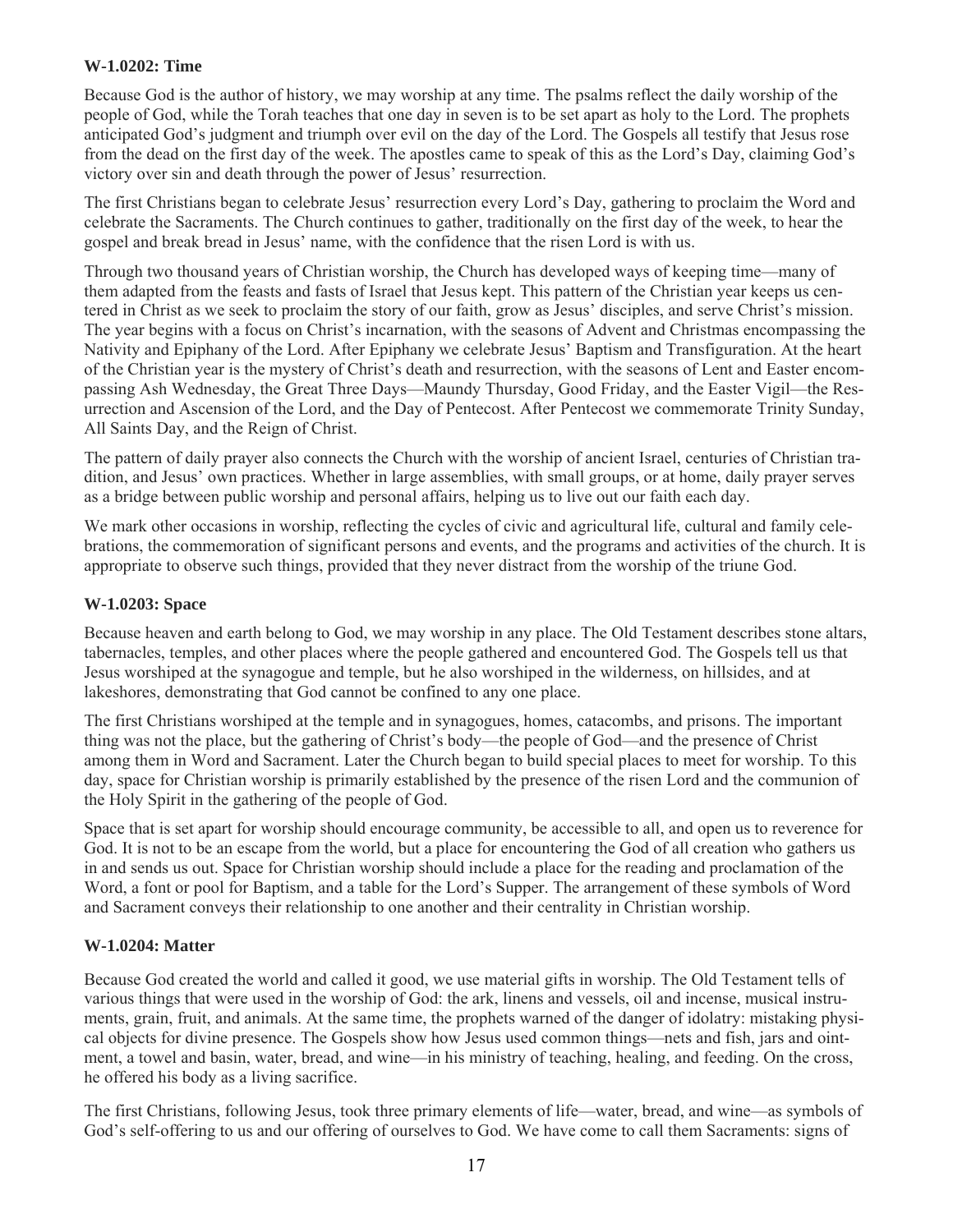God's gracious action and our grateful response. Through the Sacraments of Baptism and the Lord's Supper, God claims us as people of the covenant and nourishes us as members of Christ's body; in turn, we pledge our loyalty to Christ and present our bodies as a living sacrifice of praise.

The offering of material gifts in worship is an expression of our self-offering, as an act of gratitude for God's grace. We give our lives to God through Jesus Christ, who gave his life for us. The practice of offering also reflects our stewardship of God's good creation. Mindful that the earth and everything in it belong to God, we present tithes and offerings for use in Christ's ministry and mission.

We offer creative gifts in worship as well, including music, art, drama, movement, media, banners, vestments, vessels, furnishings, and architecture. When such gifts only call attention to themselves, they are idolatrous; when, in their simplicity of form and function, they give glory to God, they are appropriate for worship.

# **W-1.03: Language, Symbols, and Culture**

#### **W-1.0301: The Word Made Flesh**

God brings all things into being by the Word. Through the incarnation, this same, eternal Word of God became flesh and lived among us, in a particular person in a particular time and place—Jesus of Nazareth. Our use of language, symbols, and cultural forms in Christian worship is founded on the gift of Jesus' incarnation. Through Jesus Christ, God speaks to us in truth and reaches out to us with grace; through Jesus Christ, we may speak truthfully to God and lift up our hearts with gratitude.

#### **W-1.0302: Language**

The mystery and reality of God transcend our experience, understanding, and speech, such that we cannot reduce God to our ways of speaking. Yet we are compelled to speak of the glory, goodness, and grace of the God who is revealed in the world around us, in Scripture, and above all, in Jesus Christ.

The Old Testament speaks of God in personal ways, as creator, covenant-maker, comforter, liberator, judge, redeemer, midwife, mother, shepherd, sovereign, bearer, begetter. It addresses God as "Lord," a word that conveys the sovereignty of God while standing in for the hidden name revealed to Moses at the burning bush. It also borrows images from nature, describing God as rock, well-spring, fire, light, eagle, hen, lion. The Gospels show how Jesus used and adapted these images when speaking to and about God, particularly in his intimate use of Abba, Father. He also claimed some of these terms in speaking about himself—as good shepherd, bridegroom, and Son of Man. New Testament writers continued to use and adapt Old Testament language in speaking about Jesus especially in their use of "Lord" to convey his sovereignty over the powers of this world, and to identify him with the Holy One of Israel.

In worship the church shall strive to use language about God that is intentionally as diverse and varied as the Bible and our theological traditions. Language that appropriately describes and addresses God is expansive, drawing from the full breadth and depth of terms and images for the triune God in the witness of Scripture. Language that authentically describes and addresses the people of God is inclusive, respecting the diversity of persons, cultures, backgrounds, and experiences that flow from God's creative work. Such language allows for all members of the community of faith to recognize themselves as equally included, addressed, and cherished by God.

Since Pentecost, the Church of Jesus Christ has been a community of many nations and cultures, united by the power of the Holy Spirit. Therefore our churches worship in many languages. The words we use in worship are to be in the common language or languages of those who are gathered, so that all are able to receive the good news and respond with true expressions of their faith. Through the rich variety of human speech we bear witness to God's saving love for all.

#### **W-1.0303: Symbols**

Certain biblical images have come to have deeper significance, multiple associations, and lasting meaning for the people of God. We call these symbols. There are numerous examples in the Old Testament—tree, temple, rainbow, river, sheep, scroll, building, body. New Testament writers drew on this treasury of common meaning to convey their understanding of Christ, the gospel, the Church, and the realm of God. Certain prominent symbols from Scripture, such as light, book, water, bread, cup, and cross, play an important role in Christian worship. Such things are not objects to be worshiped, but signs that point to the grace of God in Jesus Christ.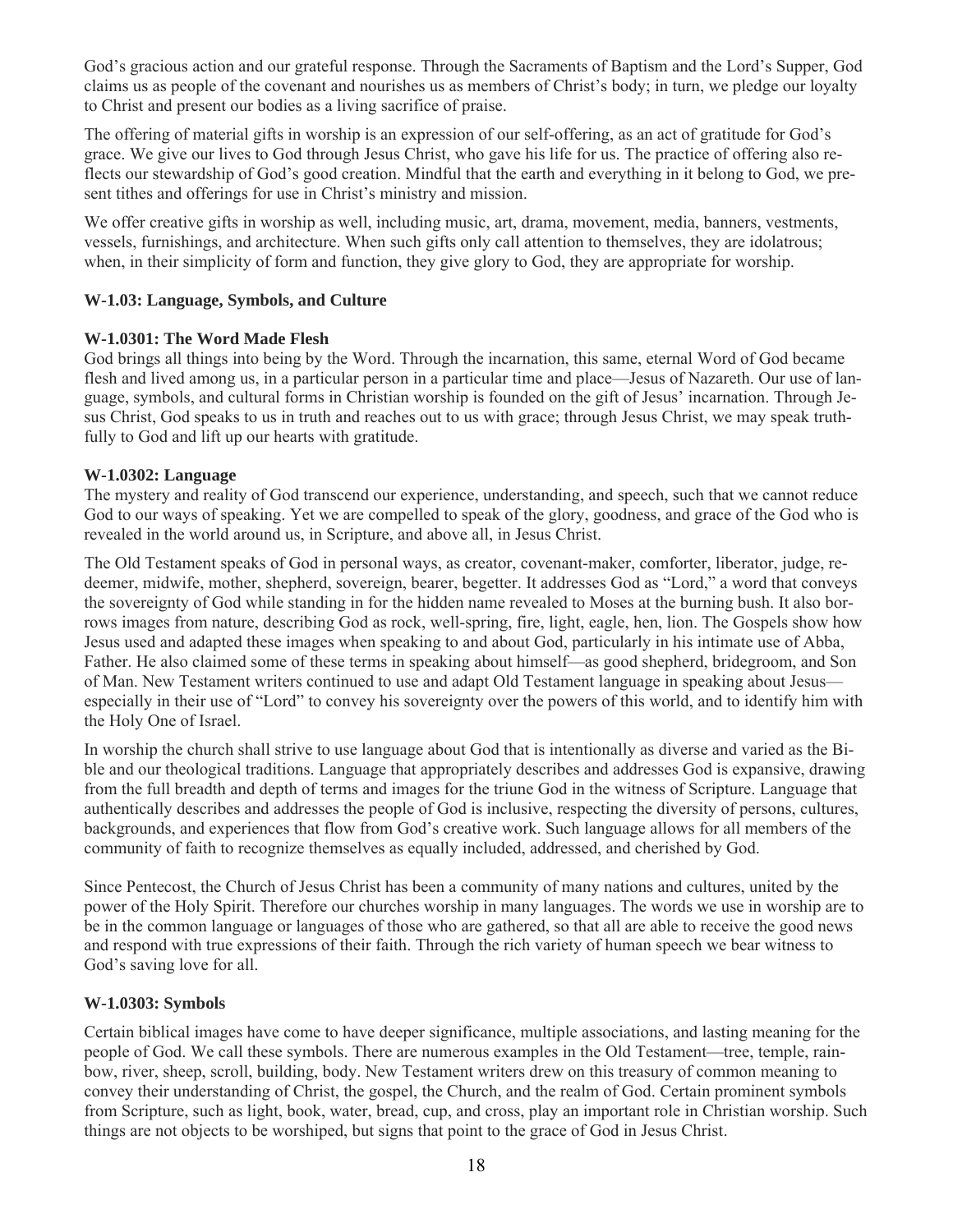We come to know God's Word more fully when it is both proclaimed and enacted in worship. The Old Testament describes symbolic actions in worship—fasting and feasting, rejoicing and lamenting, dancing and singing, marking and anointing, cleansing and offering, doing justice and showing mercy. The Gospels demonstrate how Jesus brought new meaning to existing practices of faith—especially baptism and breaking bread—and transformed ordinary acts of compassion—healing the sick, giving alms to the poor, feeding the hungry, and washing feet into new ways of serving God. Christian worship includes a variety of symbolic actions, with strong ties to these and other biblical practices—gathering and sending, kneeling and standing, speaking and singing, cleansing and offering, marking and anointing, eating and drinking, blessing and laying on of hands. All of these convey the gracious action of God and communicate our grateful response.

#### **W-1.0304: Culture**

God has poured out the Holy Spirit on all flesh; Scripture promises that everyone who calls on the name of the Lord will be saved. The book of Acts and the New Testament epistles record the challenges and controversies of an emerging Church that would be "no longer Jew or Greek" (Gal. 3:28), but one in Jesus Christ. As the Church has grown and spread over two thousand years, it has taken root and flourished in cultures and lands all around the globe—bearing witness to the love of God for all the world and Christ's sovereignty in every place. Finally, from the book of Revelation, we know that the company of the redeemed will be a great multitude from every nation, tribe, and people, singing praise to the Lamb of God.

Christian worship is contextual—emerging from a particular community and incorporating the words, images, symbols, and actions that best convey the good news of Jesus Christ in that gathering of God's people. It is also cross-cultural—reflecting the diversity of traditions and cultures within and beyond the community of faith. Christian worship is transcultural—proclaiming the universal message of God's grace in Jesus Christ and rooted in common elements of human life that transcend all cultures. It is also countercultural—asserting the scandal of the gospel and anticipating God's reign of righteousness, justice, and peace. Finally, faithful worship should be an intercultural event—fostering mutuality, dialogue, and equality among all people.

Whenever and wherever we gather in Jesus' name, we join the praise and prayer of the people of God in every time and place. Therefore, it is fitting that we share stories and sing songs from cultures other than our own as we pray for and with the Church throughout the world.

#### **Chapter Two: The Ordering of Reformed Worship**

#### **W-2.01: Sources and Principles**

#### **W-2.0101: Sources of Order**

Worship shall be faithful to the Holy Spirit who speaks in Scripture. The witness of Scripture provides the Church's preeminent, authoritative source for the ordering of worship. Those responsible for planning and leading worship are also to be guided by the Constitution of the Presbyterian Church (U.S.A.), instructed by the wisdom of the Reformed tradition, attentive to the traditions of the universal Church, and sensitive to the culture and context of the worshiping community.

#### **W-2.0102: Form and Freedom**

Christian worship has always been marked by a tension between form and freedom. Some traditions have emphasized established orders of worship, seeking to be faithful to the Scriptures. Others have resisted fixed forms of worship, asserting our freedom in Christ. We acknowledge that all forms of worship are provisional and subject to reformation according to the Word of God. Fixed forms of worship are valuable in that they offer consistent patterns and practices that help to shape lives of faith and faithfulness. More spontaneous approaches to worship are valuable in that they provide space for unexpected insight and inspiration. In whatever form it takes, worship is to be ordered by God's Word and open to the creativity of the Holy Spirit.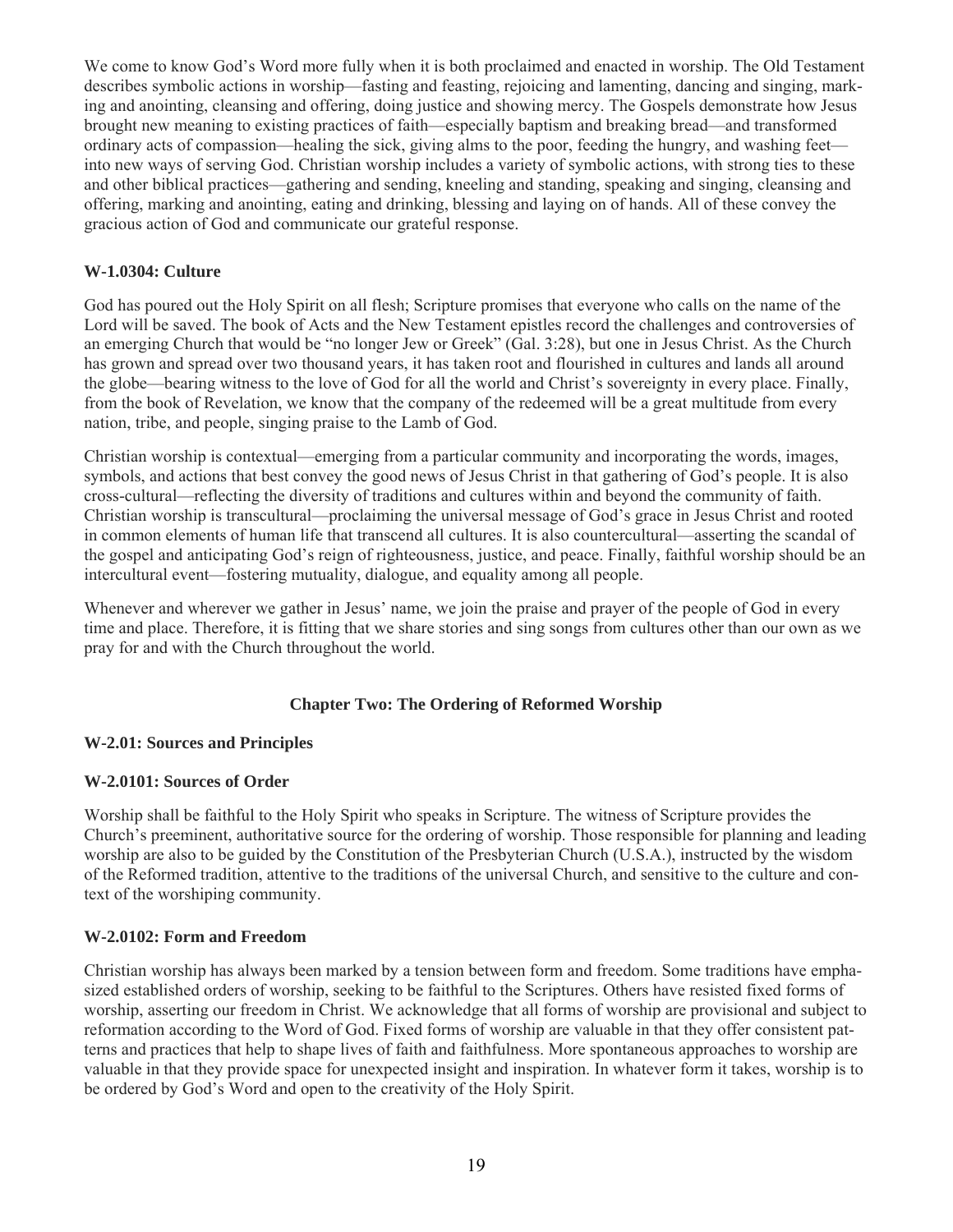# **W-2.02: The Worshiping Assembly**

#### **W-2.0201: A Royal Priesthood**

In Jesus Christ, the Church is called to be a royal priesthood, giving glory to God in worship and devoting itself to God's service in the world. Worship is a collective activity of the people of God and an expression of our common life and ministry. It demands the full, conscious, and active participation of the whole body of Christ, with heart, mind, soul, and strength.

Children and youth bring special gifts and grow in their faith through their regular participation in worship. Those who plan and lead worship should provide for their full participation in the Service for the Lord's Day.

The ordering of worship should reflect the richness of cultural diversity in the congregation and the local context in which it ministers. The order of worship should provide for and encourage the participation of all; no one is to be excluded.

#### **W-2.0202: Prayerful Participation**

Prayer is at the heart of worship. It is a gift from God, who desires dialogue and relationship with us. It is a posture of faith and a way of living in the world. Prayer is also the primary way in which we participate in worship. Christian prayer is offered through Jesus Christ and empowered by the Holy Spirit. Faithful prayer is shaped by God's Word in Scripture and inspires us to join God's work in the world.

There are many kinds of prayer—adoration, thanksgiving, confession, supplication, intercession, dedication. There are many ways to pray—listening and waiting for God, remembering God's gracious acts, crying out to God for help, or offering oneself to God. Prayer may be spoken, silent, sung, or enacted in physical ways.

The singing of psalms, hymns, and spiritual songs is a vital and ancient form of prayer. Singing engages the whole person, and helps to unite the body of Christ in common worship. The congregation itself is the church's primary choir; the purpose of rehearsed choirs and other musicians is to lead and support the congregation in the singing of prayer. Special songs, anthems, and instrumental music may also serve to interpret the Word and enhance the congregation's prayer. Furthermore, many of the elements of the service of worship may be sung. Music in worship is always to be an offering to God, not merely an artistic display, source of entertainment, or cover for silence.

Participation in worship may involve a range of other actions: kneeling, bowing, standing, lifting hands; dancing, drumming, clapping, embracing, or joining hands; anointing and laying on of hands.

The gifts of the Spirit are for building up the Church. Every action in worship is to glorify God and contribute to the good of the people. Worshipers and worship leaders must avoid actions that only call attention to themselves and fail to serve the needs of the whole congregation.

#### **W-2.03: Leadership in Worship and Ordered Ministries**

#### **W-2.0301: Gifts for Service**

God pours out the gifts of the Holy Spirit upon each Christian in Baptism, and all are called to use these gifts for the glory of God. Therefore it is appropriate for any member of the church to pray, read Scripture, or assist in worship in other ways according to his or her gifts.

By their gifts and training, some are called to particular acts of leadership in worship and have particular responsibilities for ordering the service. These specific roles and responsibilities are undertaken in service to God and to the congregation, and should in no way diminish the leadership of other members or overshadow the primary participation of the worshiping assembly.

#### **W-2.0302: Deacons**

Deacons are called to lead the congregation in compassion, witness, and service, representing the ministry of the church in the world and the presence of the world in the church. While deacons have no particular responsibilities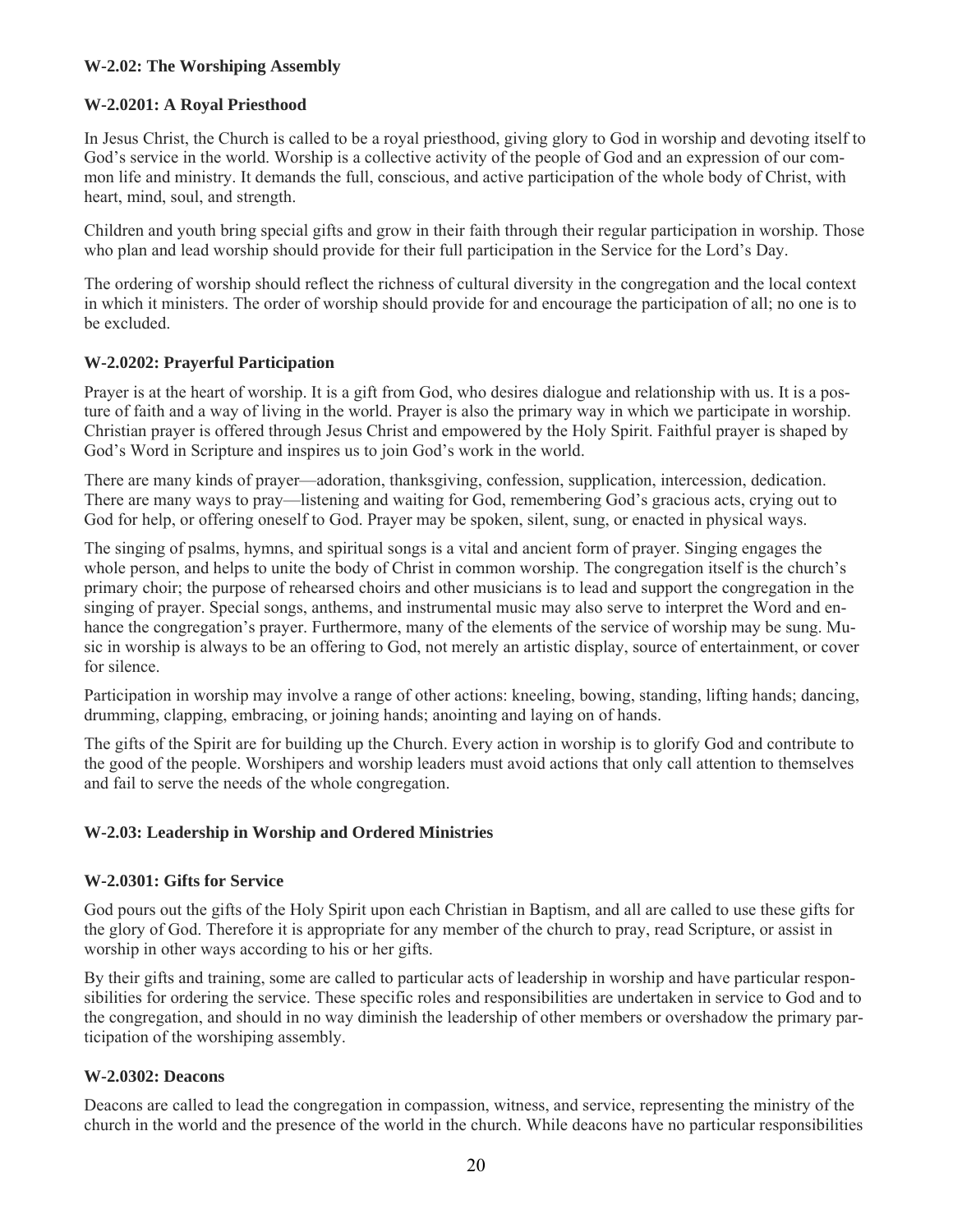for the ordering of worship, the session should ensure that deacons (where present) have regular opportunities to lead in worship, and that their ministries of compassion, witness, and service are reflected in the public services of the church.

# **W-2.0303: Ruling Elders**

Ruling elders are called to nurture the common life of the people of God through their gifts of discernment and governance. They should also cultivate an ability to teach the Word when called upon to do so. When appropriately prepared and commissioned by the presbytery, ruling elders may proclaim the Word and administer the Sacraments in a particular congregation (G-2.1001).

In a particular congregation, ruling elders shall provide for the church's worship and encourage the people's participation. Specifically, when serving together on the session, ruling elders and teaching elders†: make provision for the regular preaching of the Word and celebration of the Sacraments, corporate prayer, and the offering of praise to God in song; oversee and approve all public worship in the congregation, with the exception of responsibilities reserved for the teaching elder†; determine occasions, days, times, and places for worship; and have responsibility for the arrangement of worship space, the use of special appointments (flowers, candles, banners, paraments, and other objects), and the ministries of music, drama, dance, and visual arts.

# **W-2.0304: Teaching Elders**

Teaching elders† (also called ministers of Word and Sacrament) are called to proclaim the Word, preside at the Sacraments, and equip the people for ministry in Jesus' name. Specifically, teaching elders† are responsible for: the selection of Scriptures to be read, the preparation of the sermon, the prayers to be offered, the selection of music to be sung, printed worship aids or media presentations for a given service, and the use of drama, dance, and other art forms in a particular service of worship.

# **W-2.0305: Shared Responsibility and Accountability**

In a particular congregation, the order of worship is the responsibility of the teaching elder† with the concurrence of the session. The selection of hymnals, service books, Bibles, and other more permanent worship resources is the responsibility of the session with the concurrence of the teaching elder†, and in consultation with church musicians and educators.

Where there is a music leader or choir director, the teaching elder† will confer with that person on anthems and other musical offerings; the session will see that these conferences take place appropriately and on a regular basis. The teaching elder† may confer with a committee in planning particular services of worship.

The session is responsible for educating the congregation about the church's worship, in order to facilitate their full and active participation. It is appropriate that the session provide for the regular study of this Directory for Worship, particularly in the training of ruling elders and deacons.

In fulfilling their responsibilities for worship, sessions are accountable to presbytery. It is appropriate that the presbyteries discuss with sessions the character of their congregation's worship, the standards governing it, and the fruit that it bears in the mission and ministry of the church. It is appropriate that the presbyteries provide instruction in worship, making use of this Directory for Worship in the preparation of candidates for ordination, and in the ongoing nurture of teaching elders†.

# **Chapter Three: The Service for the Lord's Day**

# **W-3.01: Worship on the Lord's Day**

# **W-3.0101: The Day of Resurrection**

We gather to worship God on the Lord's Day (Sunday) because the gospels testify that Jesus rose from the dead early on the first day of the week. The Lord's Day is also called the "eighth day" of creation, a sign of the new creation that has begun with Christ's resurrection. While we may worship God on any day and at any time, the Sunday service in particular is a celebration of Christ's resurrection and an anticipation of the fullness of God's coming reign.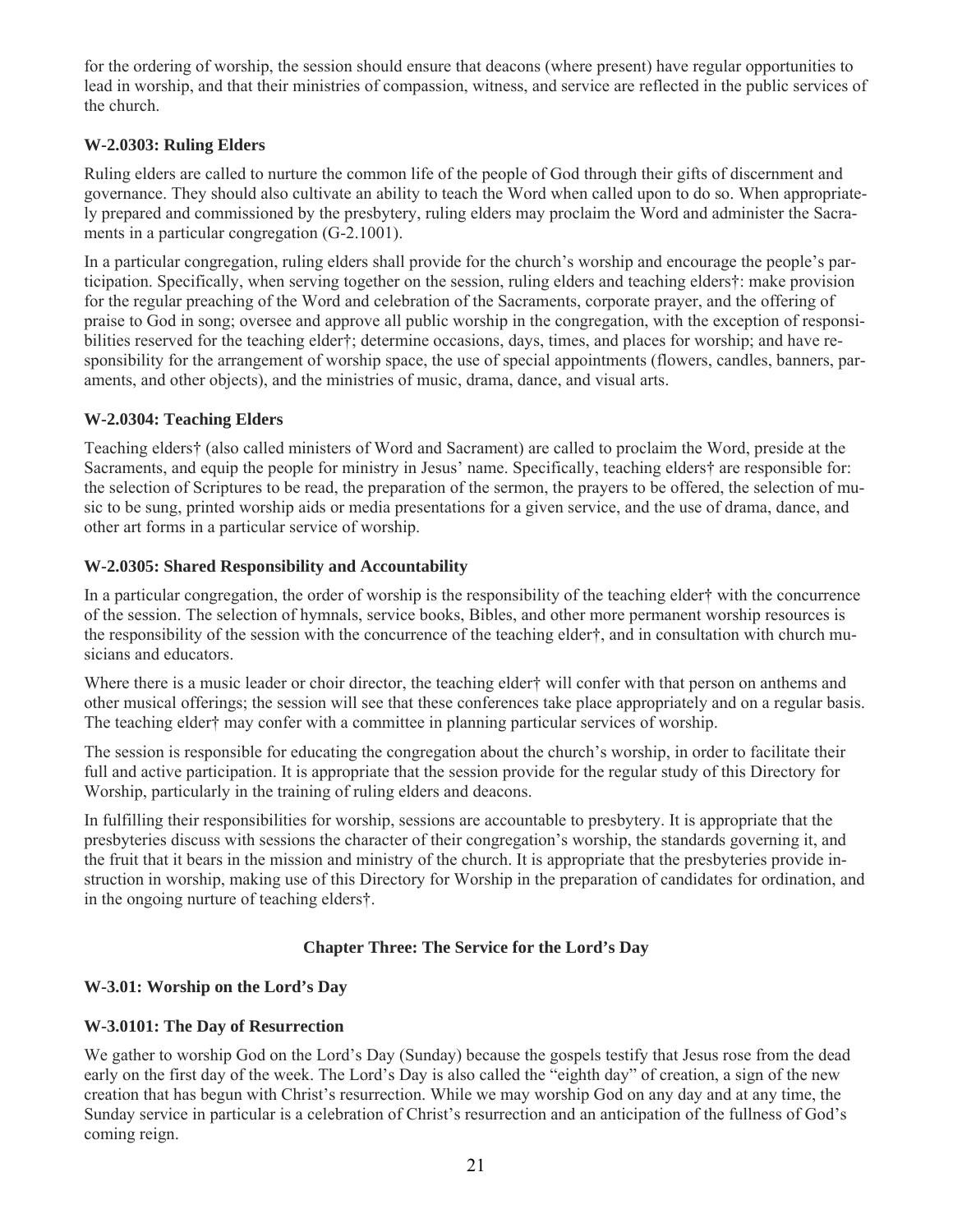# **W-3.0102: The Pattern of Lord's Day Worship**

The Service for the Lord's Day is a service of Word and Sacrament. We meet in the presence of the living Lord, who appeared to his disciples on the first day of the week—the day he rose from the dead—to interpret the Scriptures and break bread. Following Jesus' example, the Church proclaims the fullness of the gospel in Word and Sacrament on the Lord's Day.

The Service for the Lord's Day includes other actions as well: gathering and singing, confession and pardon, prayer and offering, blessing and sending. Through all of these actions, we are drawn into Christ's presence and sent out in the power of the Spirit.

The pattern of Lord's Day worship may be applied to days and times other than Sunday morning. Saturday evening services such as the Easter Vigil appropriately follow the order of Lord's Day worship since, in the ancient Jewish and Christian reckoning of time, the new day begins at sunset. Services of daily prayer provide a pattern for worship at other times and on other days of the week.

#### **W-3.0103: The Order of Worship**

An order of worship offers a meaningful and reliable structure for the church's encounter with the living God. Over time, an order of worship helps to shape our faith and faithfulness as the people of God, becoming a pattern for how we live as Christians in the world.

The order of worship offered here for the Service for the Lord's Day is rooted in Scripture, the traditions of the universal Church, and our Reformed heritage. In particular, it seeks to uphold the centrality of Word and Sacraments in the Church's faith, life, and worship. This description of the Service for the Lord's Day is presented as one commendable model, but is not intended to exclude other ways of ordering worship. Other patterns may be appropriate in the context of a particular congregation or culture, provided that they are faithful to the Word, open to the Spirit, and dedicated to the glory of God.

# **W-3.02: Gathering**

# **W-3.0201: Preparing for Worship**

Worship begins as the people gather—greeting one another, praying in silence, sharing announcements, or offering music to the glory of God. The act of assembling in Jesus' name bears witness to the Church's identity and mission as Christ's body in the world.

#### **W-3.0202: Opening Sentences**

A call to worship, typically drawn from sentences of Scripture, expresses God's invitation to gather as Christ's body in this place. A greeting in the name of Jesus Christ or the triune God establishes the context for worship as an encounter with the Holy One who calls all things into being.

#### **W-3.0203: Psalms, Hymns, and Spiritual Songs**

For millennia the people of God have sung psalms as praise and prayer to God. Early Christians continued to sing, pray, and study the psalms, interpreting them in the light of Jesus' life, death, and resurrection. Singing psalms remains an important part of the Reformed heritage. To the psalms the Church has added other hymns, canticles, and spiritual songs. Through the ages and from varied cultures, the Church has developed many other forms of congregational song, accompanied by a great array of instruments. We draw from this rich repertoire in the Service for the Lord's Day, singing glory to God.

#### **W-3.0204: Prayer**

A prayer may be offered, giving thanks and praise to God, expressing joy in the presence of Christ, and calling for the gifts of the Spirit to be poured out upon the gathered community. This prayer may employ themes and images that are drawn from the biblical readings for the day or from the setting in the Christian year.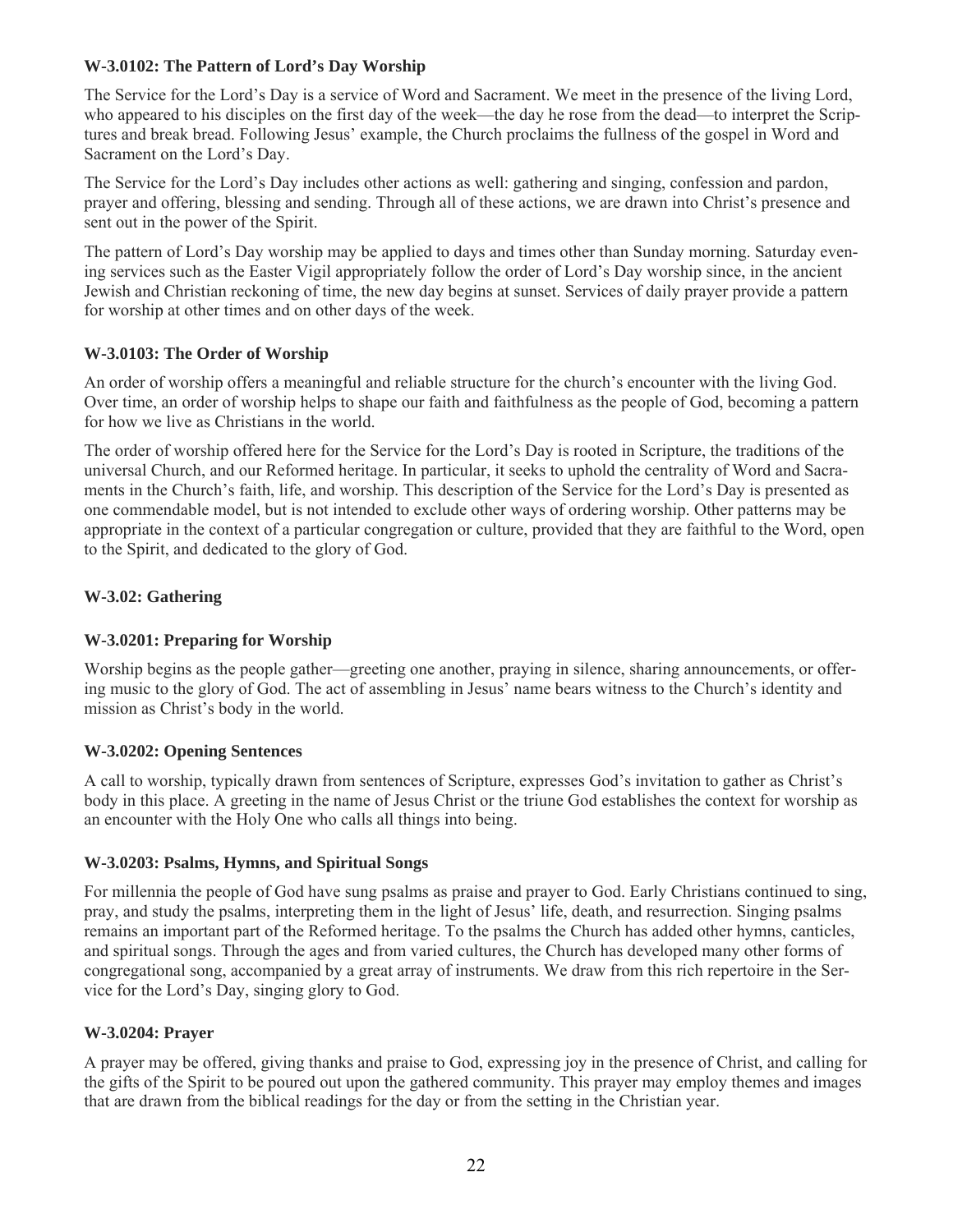# **W-3.0205: Confession and Forgiveness**

Having praised the holiness of God, we must also face the sinful state of the world and of our lives, confessing our unworthiness to enter into God's presence. Nevertheless we approach God with confidence, trusting in the mercy of Jesus Christ. This turn from communal praise to corporate confession, established on the promise of God's grace, is one of the hallmarks of the Reformed tradition.

A call to confession expresses God's initiative in calling for repentance and promising forgiveness in Christ. As members of Christ's body, we confess the reality of sin, captivity, and brokenness in personal and common life and ask for God's saving grace. The prayer of confession may include the singing of a prayer for grace, such as "Lord, have mercy." A declaration of forgiveness proclaims the good news of God's mercy and offers the assurance of pardon in Jesus' name. Leading this element of worship from the font connects our confession with the grace and cleansing of Baptism, and the baptismal call to new life in Christ. Because of these associations with the ministry of Word and Sacrament, it is fitting for a teaching elder† to lead the call to confession and proclaim the good news of forgiveness in Jesus Christ.

Other actions may follow—a song of praise, such as "Glory be to the Father" or "Glory to God"; a summary of the law or call to faithfulness; and the sharing of peace as a sign of reconciliation in Christ.

#### **W-3.03: Word**

#### **W-3.0301: Theology of Proclamation**

The Scriptures bear witness to the Word of God, revealed most fully in Jesus Christ, the Word who "became flesh and lived among us" (John 1:14). Where the Word is read and proclaimed, Jesus Christ the living Word is present by the power of the Holy Spirit. Therefore, reading, hearing, preaching, and affirming the Word are central to Christian worship and essential to the Service for the Lord's Day.

A teaching elder† is responsible for the selection of Scriptures to be read in public worship. Selected readings are to be drawn from both Old and New Testaments, and over a period of time should reflect the broad content and full message of Scripture. Selections for readings should be guided by the rhythms of the Christian year, events in the world, and pastoral concerns in the local congregation. Lectionaries ensure a broad range of biblical texts as well as consistency and connection with the universal Church. The teaching elder† is also responsible for the version of the Bible to be used in public worship. The Scriptures are to be read in the common language(s) of the worshiping community. The congregation is to be informed of significant adaptations, paraphrases, or new translations.

The Word proclaimed shall be based on the Word written in Scripture. Preaching requires diligence and discernment in the study of Scripture, listening for the voice of God through the discipline of daily prayer, theological reflection on the message of the gospel, sensitivity to the context of the congregation, attentiveness to what the Spirit is saying to the church, awareness of events in the world, and consistent and personal obedience to Jesus Christ. The sermon will present the gospel with clarity and simplicity, in language that all can understand. The gifts of song, drama, dance, and visual art may be employed in the proclamation of the Word.

We respond to the proclamation of the Word in a variety of ways: confessing the faith of the Church, celebrating or reaffirming the Sacrament of Baptism, praying for the Church and world, and offering our lives in gratitude for God's grace. The proclamation of the Word is incomplete if it fails to evoke the response of the people of God. When the Word is proclaimed, we are called, above all, to discern Jesus Christ, receive his grace, and respond to his call with obedience. All of these things depend on the gifts of the Holy Spirit, whom we seek in prayer.

#### **W-3.0302: Prayer for Illumination**

A prayer for illumination calls on the Holy Spirit to empower the reading, understanding, proclaiming, and living of God's Word. This sense of utter reliance on the illumination of the Spirit is an important and distinctive mark of the Reformed tradition. The prayer for illumination precedes the reading of Scripture and preaching of the sermon and applies to all of the readings, as well as the proclamation of the Word.

#### **W-3.0303: Scripture**

The public reading of Scripture is to be clear, audible, and attentive to the meaning of the text. Reading from the church's Bible conveys a sense of the permanence and weight of the Word of God, and demonstrates the commu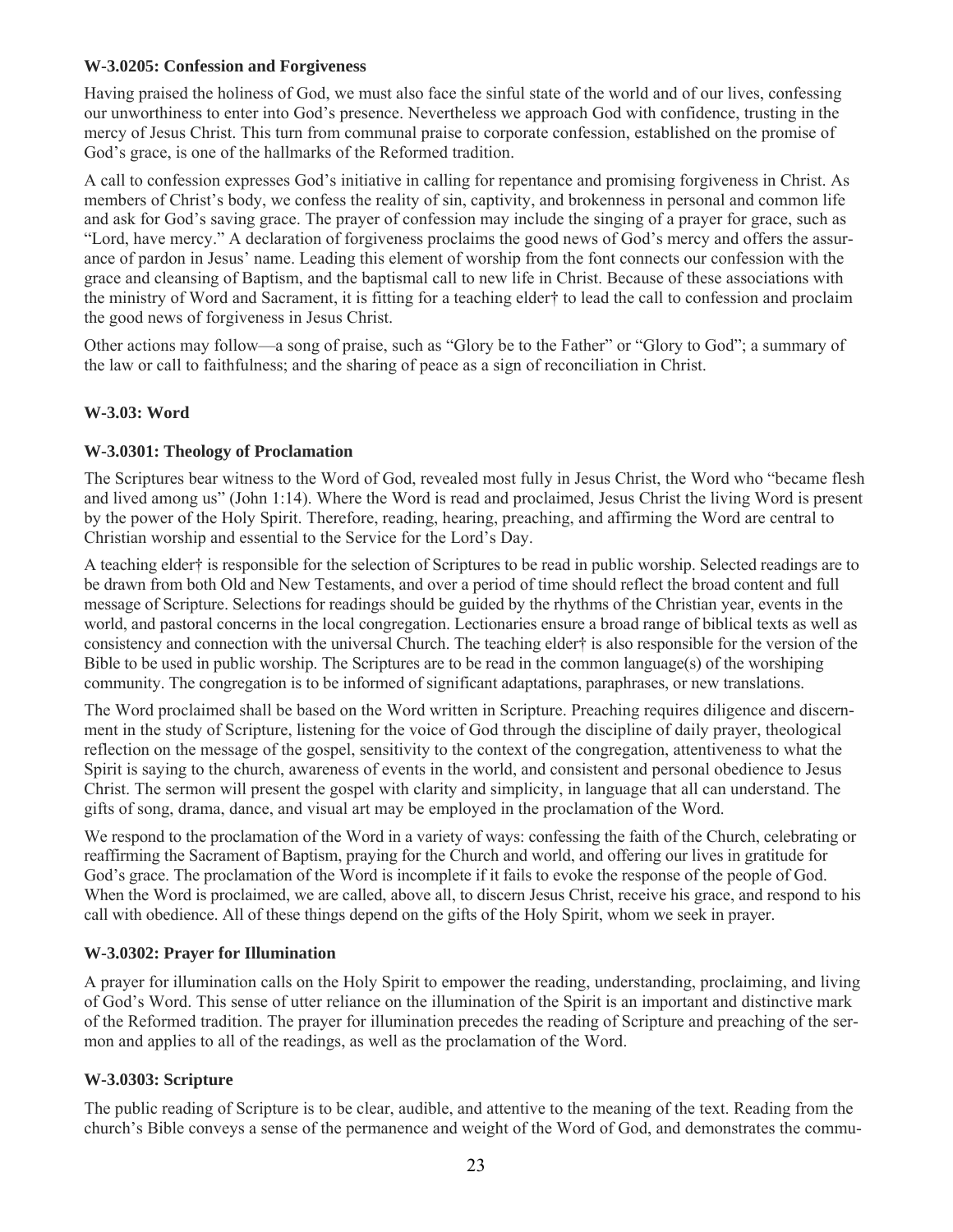nal nature of the biblical story. Anyone may be invited to read Scripture, including children and youth. Because deacons are charged with the ministry of witness to the gospel and ruling elders are responsible for the proclamation of the Word, it is fitting for a deacon or ruling elder to read Scripture. The session will ensure that all readers are prepared for this important ministry.

The role of the congregation is to listen prayerfully, actively, and attentively to the Word that is read and proclaimed. Such listening requires expectation, concentration, and imagination. The congregation may participate in the presentation of Scripture through unison, responsive, or antiphonal readings, or by following along with printed or projected materials. Spoken responses may conclude the reading of Scripture. Scripture may also be presented through music.

# **W-3.0304: Musical Responses**

Psalms, canticles, anthems, alleluias, songs of praise, or other musical responses may accompany the reading of the Word. A psalm may be sung in response to the first reading, giving the congregation an opportunity to reflect on and pray from that text.

# **W-3.0305: Proclamation**

A sermon, based on the Scripture(s) read in worship, proclaims the good news of the risen Lord and presents the gift and calling of the gospel. Through the sermon, we encounter Jesus Christ in God's Word, are equipped to follow him more faithfully, and are inspired to proclaim the gospel to others through our words and deeds. The sermon may conclude with prayer, an ascription of praise, or a call to discipleship. In keeping with the ministry of Word and Sacrament, a teaching elder† ordinarily preaches the sermon.

Other forms of proclamation include song, drama, dance, visual art, and testimony. Like the sermon, these are to illuminate the Scripture(s) read in worship and communicate the good news of the gospel. When these forms of proclamation are employed, worship leaders should connect them with the witness of the Scripture(s) to the Triune God.

# **W-3.0306: Affirmation of Faith**

Responding to the Word proclaimed, we affirm our faith in the holy, triune God. This affirmation of faith is drawn from sentences of Scripture or the creeds, confessions, and catechisms. A congregational song, anthem, or other musical response may serve as an affirmation of faith. Opportunities for personal testimony may also be provided at this time. When Baptism or the reaffirmation of Baptism takes place, the Apostles' Creed is spoken in the context of the baptismal liturgy. The Nicene Creed, our earliest ecumenical confession of faith, is traditionally associated with the celebration of the Lord's Supper.

# **W-3.0307: Baptism and Baptismal Discipleship**

The Sacrament of Baptism (W-3.0402–W-3.0408) and other services associated with the baptismal covenant ordinarily take place as a response to the Word. Such services include the reaffirmation of Baptism on profession of faith (W-4.0203), the reception of new members (W-4.0204), commissioning for service (W-4.03), ordination and installation to ordered ministry (W-4.04), transitions in life or ministry (W-4.05), commemorations of communal events, Christian marriage (W-4.06), and witness to the resurrection (W-4.07). An invitation to discipleship may also be spoken at this time, calling worshipers to be baptized or to live into the promises of their Baptism.

#### **W-3.0308: Prayers of Intercession**

In response to the Word, we pray for the world God so loves—joining Christ's own ministry of intercession and the sighs of the Spirit, too deep for words. These prayers are not the work of a single leader, but an act of the whole congregation as Christ's royal priesthood. We affirm our participation in the prayer through our "amen" and other responses.

Prayers of intercession and supplication are offered for: the mission and ministry of the universal Church and the local congregation; care of creation and the right use of resources; peace and justice in the world; the leaders and peoples of all nations; the poor, hungry, and oppressed; compassion and reconciliation in the local community;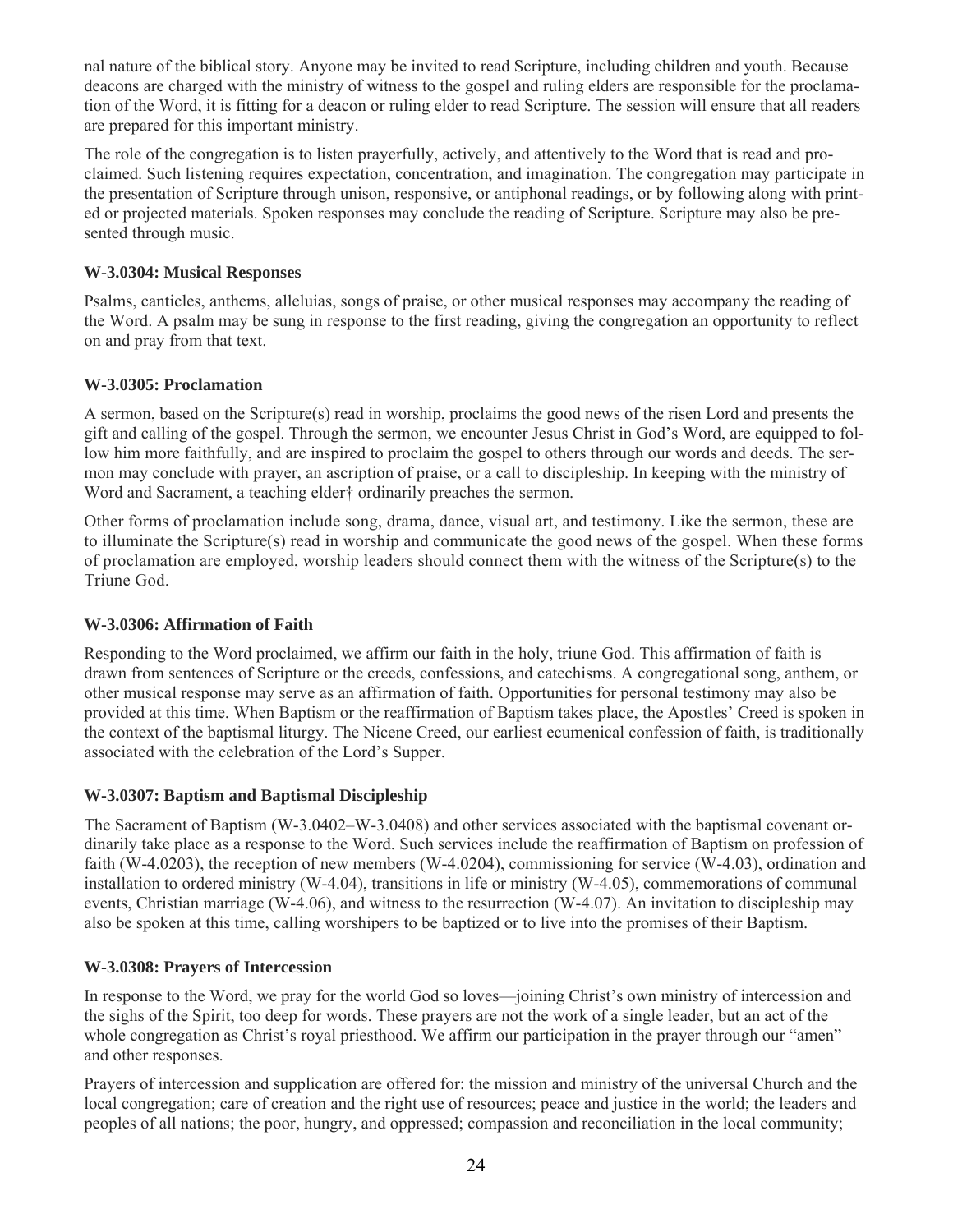healing and wholeness for all who suffer; and other special needs. These prayers may be led from the communion table or from the midst of the congregation. They may include musical responses or symbolic action. The peace of Christ may follow, if not previously shared.

Because pastors are called to serve as good shepherds for God's people, it is fitting for a teaching elder† to lead the prayers of intercession and supplication. Because deacons are responsible for ministries of compassion and ruling elders are charged with the nurture of the congregation, it is also fitting for a deacon or ruling elder to lead these prayers. Other persons with a gift for prayer may be invited to lead the intercessions.

#### **W-3.0309: Offering and Lord's Supper**

The collection of tithes and offerings (W-3.0411) and the celebration of the Lord's Supper (W-3.0409–W-3.0414) take place as a response to the Word. These actions are signs of our gratitude for the grace of God proclaimed in the gospel. If the Lord's Supper is omitted, a prayer of thanksgiving and dedication follows the collection of the offering (W-3.0415).

#### **W-3.04: Sacrament**

#### **W-3.0401: Theology of the Sacraments**

The Sacraments are the Word of God enacted and sealed in the life of the Church, the body of Christ. They are gracious acts of God, by which Christ Jesus offers his life to us in the power of the Holy Spirit. They are also human acts of gratitude, by which we offer our lives to God in love and service. The Sacraments are both physical signs and spiritual gifts, including words and actions, surrounded by prayer, in the context of the Church's common worship. They employ ordinary things—the basic elements of water, bread, and wine—in proclaiming the extraordinary love of God. The Reformed tradition recognizes the Sacraments of Baptism and the Lord's Supper (also called Eucharist or Holy Communion) as having been instituted by the Lord Jesus Christ through the witness of the Scriptures and sustained through the history of the universal Church.

# **W-3.0402: Theology of Baptism**

Baptism is the sign and seal of our incorporation into Jesus Christ. In his own baptism, Jesus identified himself with sinners—yet God claimed him as a beloved Son, and sent the Holy Spirit to anoint him for service. In his ministry, Jesus offered the gift of living water. Through the baptism of his suffering and death, Jesus set us free from the power of sin forever. After he rose from the dead, Jesus commissioned his followers to go and make disciples, baptizing them and teaching them to obey his commands. The disciples were empowered by the outpouring of the Spirit to continue Jesus' mission and ministry, inviting others to join this new way of life in Christ. As Paul wrote, through the gift of Baptism we are "dead to sin and alive to God in Christ Jesus" (Rom. 6:11).

The Sacrament of Baptism holds a deep reservoir of theological meaning, including: dying and rising with Jesus Christ; pardon, cleansing, and renewal; the gift of the Holy Spirit; incorporation into the body of Christ; and a sign of the realm of God. The Reformed tradition understands Baptism to be a sign of God's covenant. The water of Baptism is linked with the waters of creation, the flood, and the exodus. Baptism thus connects us with God's creative purpose, cleansing power, and redemptive promise from generation to generation. Like circumcision, a sign of God's gracious covenant with Israel, Baptism is a sign of God's gracious covenant with the Church. In this new covenant of grace God washes us clean and makes us holy and whole. Baptism also represents God's call to justice and righteousness, rolling down like a mighty stream, and the river of the water of life that flows from God's throne.

Baptism enacts and seals what the Word proclaims: God's redeeming grace offered to all people. Baptism is at once God's gift of grace, God's means of grace, and God's call to respond to that grace. Through Baptism, Jesus Christ calls us to repentance, faithfulness, and discipleship. Through Baptism, the Holy Spirit gives the Church its identity and commissions the Church for service in the world.

Baptism is the bond of unity in Jesus Christ. When we are baptized, we are made one with Christ, with one another, and with the Church of every time and place. In Christ, barriers of race, status, and gender are overcome; we are called to seek reconciliation in the Church and world, in Jesus' name.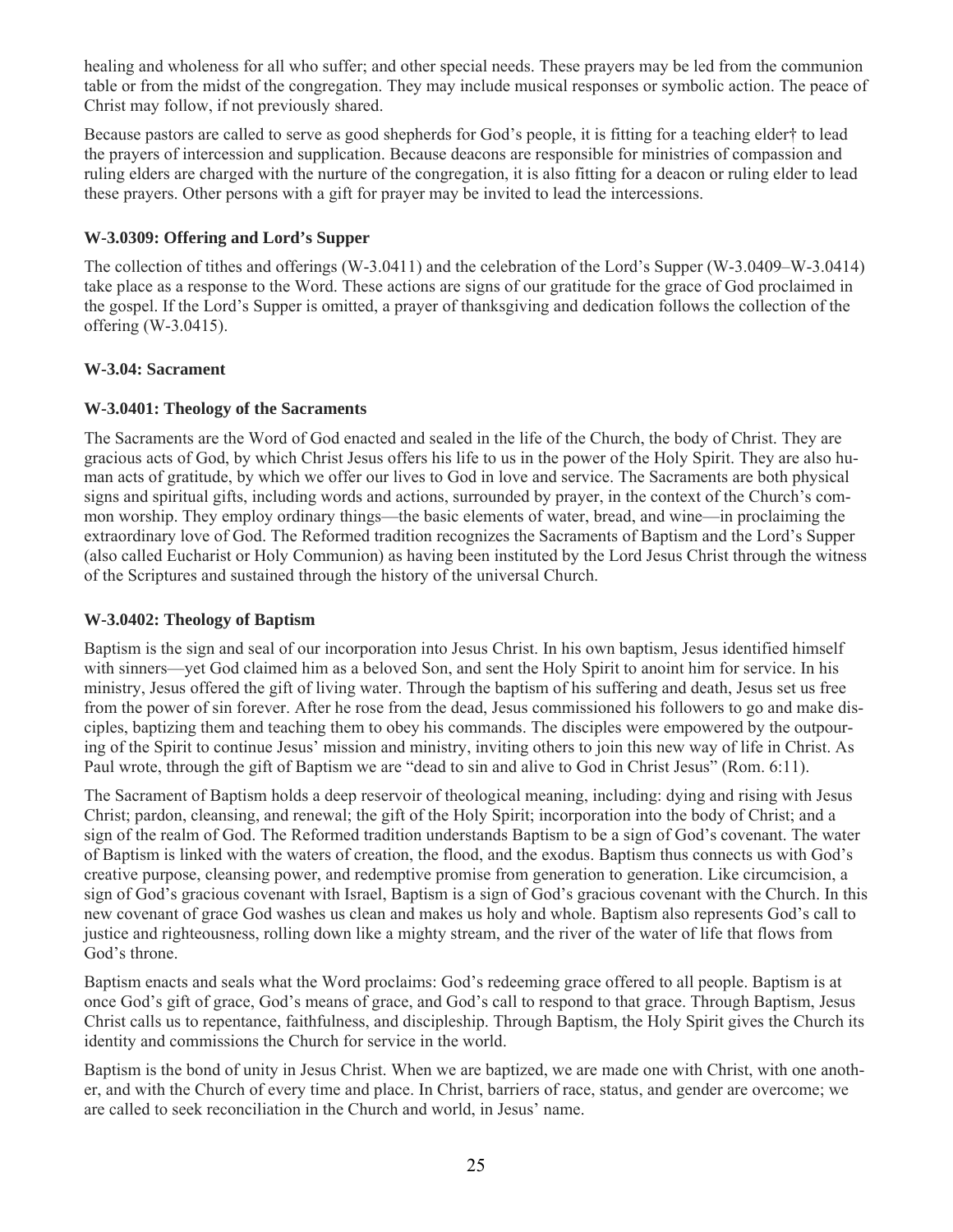Both believers and their children are included in God's covenant love. The baptism of believers witnesses to the truth that God's gift of grace calls for our grateful response. The baptism of our young children witnesses to the truth that God claims people in love even before they are able to respond in faith. These two forms of witness are one and the same Sacrament.

God's faithfulness to us is sure, even when human faithfulness to God is not. God's grace is sufficient; therefore Baptism is not repeated. There are many times in worship, however, when we may remember the gift of our baptism and acknowledge the grace of God continually at work in us. These may include: profession of faith; when participating in another's baptism; when joining or leaving a church; at an ordination, installation, or commissioning; and at each celebration of the Lord's Supper.

Baptism marks the beginning of new life in Christ. The new way of life to which God calls us is one of deep commitment, disciplined discernment, and growth in faith. The gifts of the Holy Spirit, given with and through Baptism, equip and strengthen us for the challenges of Christian faith and life.

Baptism is ordinarily celebrated on the Lord's Day in the gathering of the people of God. The presence of the covenant community bears witness to the one body of Christ, into whom we are baptized. When circumstances call for the administration of Baptism apart from public worship, the congregation should be represented by one or more members.

As there is one body, there is one Baptism. The Presbyterian Church (U.S.A.) recognizes all baptisms by other Christian churches that are administered with water and performed in the name of the triune God—Father, Son, and Holy Spirit.

# **W-3.0403: Responsibility for Baptism**

Baptism shall be authorized by the session and administered by a teaching elder†. The session's responsibilities for Baptism include: encouraging parents (or those exercising parental responsibility) to present their children for Baptism without undue haste or undue delay; encouraging new believers to be baptized; examining candidates for Baptism, or their parents, and instructing them in the significance of the Sacrament; enrolling those who are baptized as members of the congregation; and providing for their ongoing nurture and formation for baptismal life in the world. The congregation as a whole, on behalf of the universal Church, is responsible for nurturing baptized persons in Christian life. The session may designate certain members of the congregation as sponsors or mentors for those who are baptized or for their parents.

When a young child is presented for Baptism at least one parent (or person exercising parental responsibility) should be an active member of a Christian church, normally the congregation in which the baptism takes place. The session may consider a request to baptize a child whose parent is an active member of another church. If the session approves such a request, it should communicate with the council of the other congregation and notify them when the Sacrament has been administered. Those presenting children for Baptism will promise to nurture and guide them until they are ready to make a personal profession of faith and assume the responsibility of active church membership.

A council may authorize a Baptism, to be administered by a teaching elder†, in certain situations beyond the congregational setting, such as hospitals, prisons, schools, military bases, or other ministry settings. In these cases, the teaching elder† is responsible for ensuring that the name of the newly baptized person is placed on the appropriate roll of a council (G-3.02, G-3.03).

#### **W-3.0404: Presentation**

The teaching elder† introduces the Sacrament of Baptism with sentences of Scripture; other sentences of Scripture may be spoken by ruling elders, members of the congregation, or ecumenical witnesses. On behalf of the session, a ruling elder presents each candidate for Baptism. Those desiring Baptism for their children or themselves express their intent to receive the Sacrament. Parents, sponsors (if applicable), and the congregation make vows to support and nurture those being baptized. No one comes to Baptism alone; we are encouraged by family or friends and surrounded by the community of faith.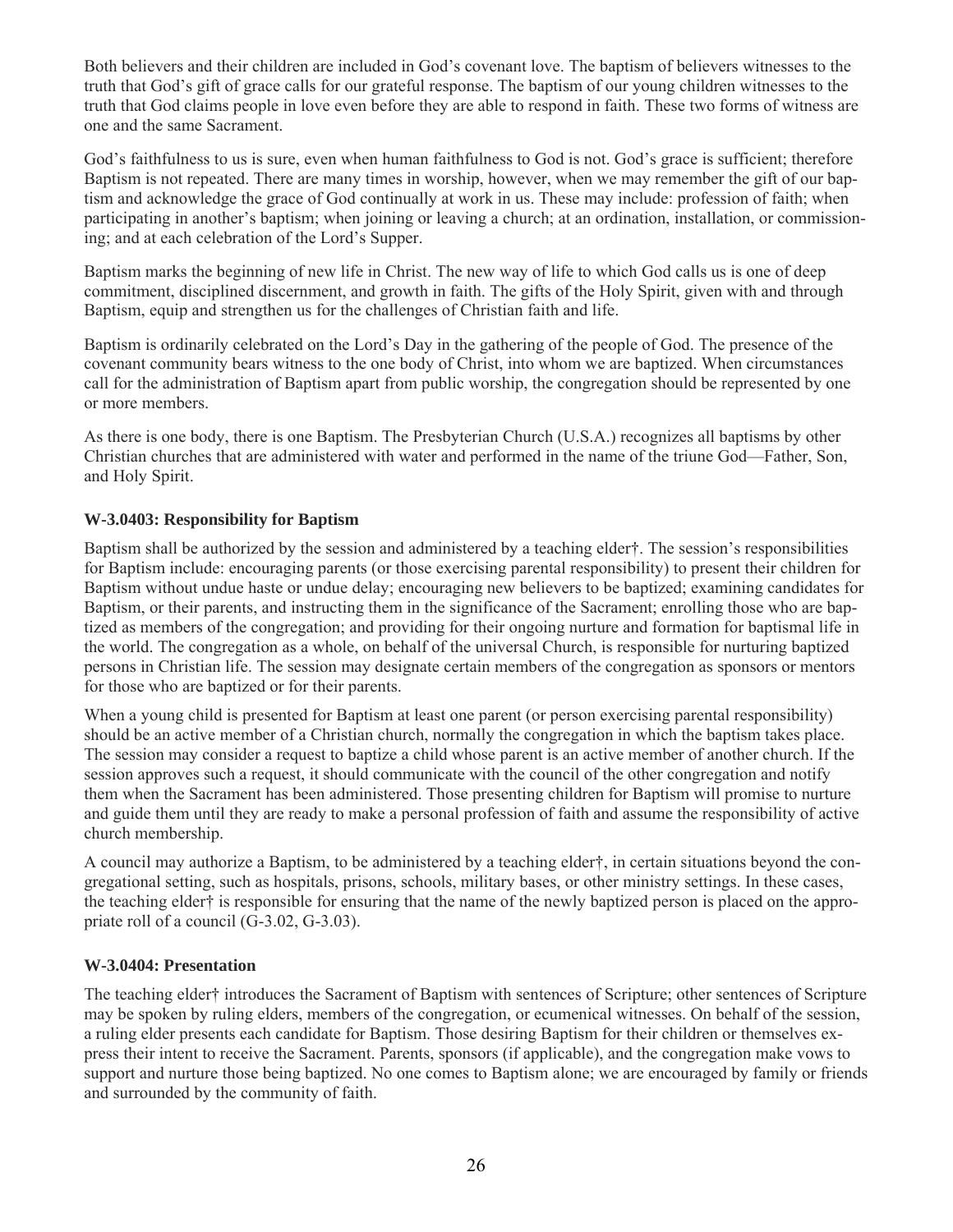### **W-3.0405: Profession of Faith**

Candidates for Baptism or their parents shall renounce evil and profess their faith in Jesus Christ as Lord and Savior. Those who are being baptized upon profession of faith declare their intent to participate actively and responsibly in the church's worship and mission. Together with the congregation they profess their faith, using the Apostles' Creed, the baptismal affirmation of the early Church.

# **W-3.0406: Thanksgiving over the Water**

At the place of baptism, a teaching elder† leads the people in prayer: giving thanks for God's covenant faithfulness through history; praising God's gracious and reconciling action in Jesus Christ; and asking the Holy Spirit to attend and empower the Baptism, give deliverance and rebirth, and equip the church for faithfulness.

# **W-3.0407: The Act of Baptism**

Accompanied by a visible and generous use of water, the teaching elder† shall address each person by their Christian or given name and say: "[Name], I baptize you in the name of the Father, and of the Son, and of the Holy Spirit" (Matt. 28:19). The water used for Baptism should be from a local source, and may be applied with the hand, by pouring, or through immersion.

Other actions signifying the gift of the Holy Spirit, such as the laying on of hands and anointing with oil, may be included. However, the central act of baptizing with water in the name of the triune God must not be overshadowed.

#### **W-3.0408: Welcome**

The newly baptized person is welcomed as a member of the Church, the body of Christ. Appropriate gifts may be given, such as a candle (reflecting the light of Christ) or a baptismal garment (signifying being clothed with Christ). The peace of Christ may be exchanged, if not previously shared.

The Church's way of welcome into the body of Christ involves the unrepeatable Sacrament of Baptism and the repeatable Sacrament of the Lord's Supper. Christ bathes us with mercy, then feeds us with grace. Since this ancient pattern of initiation includes both Sacraments, the Lord's Supper appropriately follows Baptism; those who have just been baptized may be invited to receive communion first.

# **W-3.0409: Theology of the Lord's Supper**

The Lord's Supper (or Eucharist) is the sign and seal of our communion with the crucified and risen Lord. Jesus shared meals with his followers throughout his earthly life and ministry—common suppers, miraculous feasts, and the covenant commemorations of the people of God. Jesus spoke of himself as the bread of life, and the true vine, in whom we are branches. On the night before his death, Jesus shared bread and wine with his disciples. He spoke of the bread and wine as his body and blood, signs of the new covenant and told the disciples to remember him by keeping this feast. On the day of his resurrection, Jesus made himself known to his disciples in the breaking of the bread. The disciples continued to devote themselves to the apostles' teaching, fellowship, prayers, and the common meal. As Paul wrote, when we share the bread and cup in Jesus' name, "we who are many are one body" (1 Cor. 10:17).

The Sacrament of the Lord's Supper offers an abundant feast of theological meaning, including: thanksgiving to God the Father; remembrance of Jesus Christ; invocation of the Holy Spirit; communion in the body of Christ; and a meal of the realm of God. The Reformed tradition understands the Lord's Supper to be a sign of God's covenant. The bread of the Lord's Supper is linked with the bread of Passover and the gift of manna in the wilderness. The Lord's Supper thus connects us with God's saving power and providential care from generation to generation. Like the offering of sacrifices, a sign of Israel's thanksgiving for God's faithfulness, the Lord's Supper is a sacrifice of praise and a sign of our gratitude for God's steadfast love. The Lord's Supper represents God's gracious invitation to an everlasting covenant. The Lord's Supper also reflects our calling to feed others as we have been fed, and offers a foretaste of that heavenly banquet when God will wipe away every tear and swallow up death forever.

The Lord's Supper enacts and seals what the Word proclaims: God's sustaining grace offered to all people. The Lord's Supper is at once God's gift of grace, God's means of grace, and God's call to respond to that grace.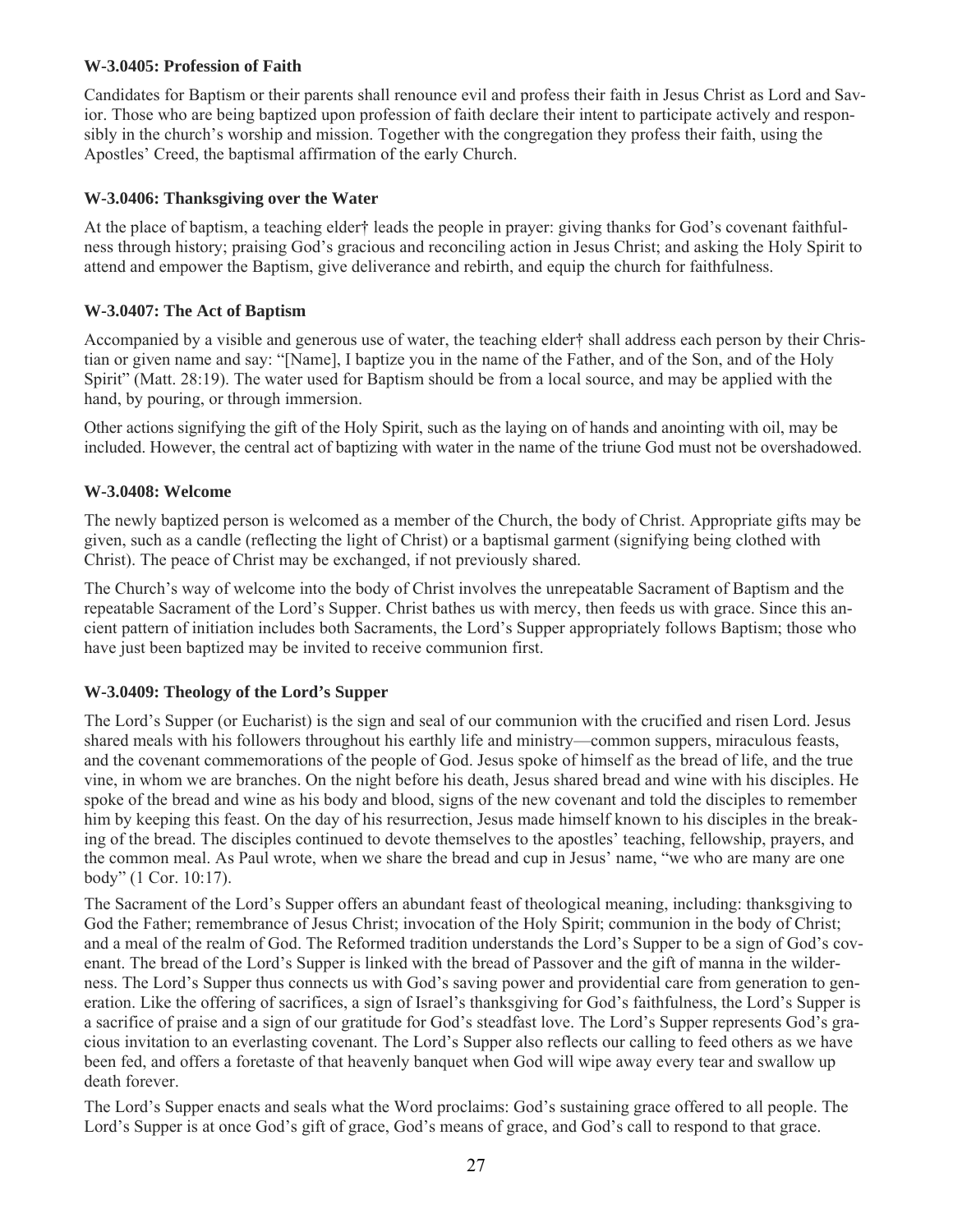Through the Lord's Supper, Jesus Christ nourishes us in righteousness, faithfulness, and discipleship. Through the Lord's Supper, the Holy Spirit renews the Church in its identity and sends the Church to mission in the world.

When we gather at the Lord's Supper the Spirit draws us into Christ's presence and unites with the Church in every time and place. We join with all the faithful in heaven and on earth in offering thanksgiving to the triune God. We reaffirm the promises of our baptism and recommit ourselves to love and serve God, one another, and our neighbors in the world.

The opportunity to eat and drink with Christ is not a right bestowed upon the worthy, but a privilege given to the undeserving who come in faith, repentance, and love. All who come to the table are offered the bread and cup, regardless of their age or understanding. If some of those who come have not yet been baptized, an invitation to baptismal preparation and Baptism should be graciously extended.

Worshipers prepare themselves to celebrate the Lord's Supper by putting their trust in Christ, confessing their sin, and seeking reconciliation with God and one another. Even those who doubt may come to the table in order to be assured of God's love and grace in Jesus Christ.

The Lord's Supper shall be celebrated as a regular part of the Service for the Lord's Day, preceded by the proclamation of the Word, in the gathering of the people of God. When local circumstances call for the Lord's Supper to be celebrated less frequently, the session may approve other schedules for celebration, in no case less than quarterly. If the Lord's Supper is celebrated less frequently than on each Lord's Day, public notice is to be given at least one week in advance so that all may prepare to receive the Sacrament.

# **W-3.0410: Responsibility for the Lord's Supper**

The Lord's Supper shall be authorized by the session and administered by a teaching elder†. It is appropriate that a presbytery authorize and train ruling elders to administer the Lord's Supper in the event of the absence of pastors (G-3.0301b). The session may authorize the celebration of the Lord's Supper at events other than the Service for the Lord's Day, including services of Christian marriage, ordination and installation, services of wholeness, ministry to the sick, and services of witness to the resurrection. At all such events, the Word is to be read and proclaimed. When the Lord's Supper takes place apart from public worship, the congregation shall be represented by one or more members.

A council may authorize the celebration of the Lord's Supper in certain contexts beyond the congregational setting, such as hospitals, prisons, schools, military bases, or other ministry settings (G-3.02, G-3.03).

# **W-3.0411: Offering**

Christian life is an offering of one's self to God. In the Lord's Supper we are presented with the costly selfoffering of Jesus Christ for the life of the world. As those who have been claimed and set free by his grace, we respond with gratitude, offering him our lives, our spiritual gifts, and our material goods. Every service of worship shall include an opportunity to respond to Christ's call to discipleship through self-offering. The gifts we offer express our stewardship of creation, demonstrate our care for one another, support the ministries of the church, and provide for the needs of the poor.

Tithes and offerings are gathered as an act of thanksgiving to God. Gifts of food for the poor may also be collected at this time, and the table may be prepared for the Lord's Supper. All of these gifts are received with a prayer of dedication to God, spoken or sung. Because ruling elders and deacons are charged with the stewardship of the church's resources and leadership in ministry to the poor, it is fitting for a ruling elder or deacon to lead this prayer. Signs of Christ's peace and reconciliation may be exchanged, if this did not take place earlier in the service.

# **W-3.0412: Great Thanksgiving**

Following the offering and the preparation of the table, a teaching elder† invites worshipers to the Lord's Supper using sentences of Scripture. At the table, facing the people, the teaching elder† shall lead the people in a prayer to the triune God: giving thanks for God's creative power, providential care, and covenant faithfulness, along with particular blessings of the day; remembering God's acts of salvation through Jesus' birth, life, death, resurrection, ascension, and promised return, as well as Jesus' institution of the Sacrament (if not otherwise spoken at the invitation to the table or the breaking of the bread); and calling on the Holy Spirit to draw worshipers into the presence of the risen Lord, nourish them in the body and blood of Christ, unite them with Christ in the communion of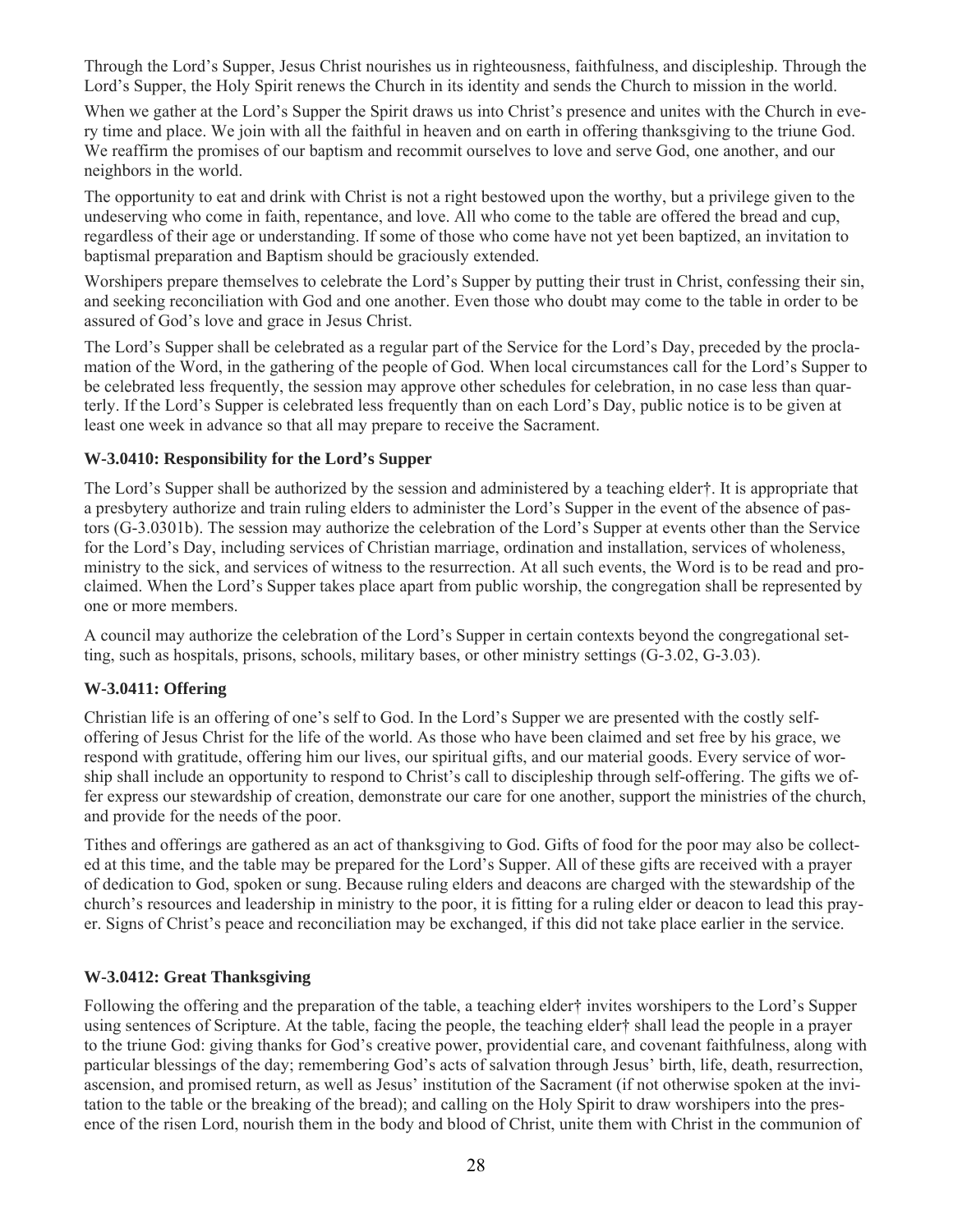saints and the Church in every place, and send them in mission to the world. The prayer ends with praise to the triune God. Musical acclamations, such as "Holy, holy, holy," "Christ has died," and "Amen," may be included. The Lord's Prayer follows.

# **W-3.0413: Breaking the Bread**

At the table, in full view of the people, the teaching elder† breaks the bread and pours the cup, or lifts a cup that has already been filled. These actions may be accompanied by sentences of Scripture or performed in silence. The use of one loaf and one cup expresses the unity of the body of Christ and the communal nature of the Sacrament. The bread used for the Lord's Supper should be common to the culture of the congregation; those who prepare the bread shall make provision for the full participation of the congregation. The session will determine whether wine is used; a non-alcoholic option shall be provided and clearly identified.

# **W-3.0414: Communion**

The bread and cup are shared in the manner most appropriate to the occasion. Worshipers may gather at the table, come forward to meet the servers, or receive the bread and cup where they are. The bread may be broken and placed in people's hands or they may receive pieces of bread prepared for distribution. They may drink from a common cup, receive individual cups, or dip the broken bread into the cup. Ordinarily ruling elders, deacons, and teaching elders† serve the bread and cup; the session may authorize other church members to do so. While the bread and cup are shared worshipers may sing, other music may be offered, appropriate passages of Scripture may be read, or the people may pray in silence.

When all have received the bread and cup the remaining elements are placed on the table. The teaching elder<sup>†</sup> then leads the people in prayer, thanking God for the gift of the Sacrament and asking for grace to live and serve faithfully until the coming of Christ's realm in fullness.

As soon as possible after the service (ordinarily on the same day), the bread and cup may be shared with absent, homebound, or hospitalized members by two or more persons in ordered ministry. Those who carry out this extended service of communion shall be authorized by the session; equipped with the necessary theological, pastoral, and liturgical gifts and resources; and instructed to maintain the unity of Word and Sacrament through the reading of Scripture and offering of prayers.

At the conclusion of the Service for the Lord's Day, the bread and cup are to be removed from the table and used or disposed of in a manner approved by the session, in keeping with the Reformed understanding of the Sacrament and principles of good stewardship. This may be accomplished by consuming what remains or returning the elements to the earth.

# **W-3.0415: If the Lord's Supper Is Omitted**

The Lord's Supper is integral to the Service for the Lord's Day, a service of Word and Sacrament. If, in local circumstances and by the decision of the session, the Lord's Supper is to be omitted from Sunday worship, the service continues after the prayers of the people with the offering and a prayer of thanksgiving and dedication, followed by the Lord's Prayer.

#### **W-3.05: Sending**

# **W-3.0501: Acts of Commitment**

Having encountered the risen Lord in Word and Sacrament, we affirm Christ's call to discipleship through acts of commitment. Such acts of commitment may include: closing hymns, psalms, or spiritual songs that send us out to live the gospel by God's grace; creative or symbolic actions expressing our resolve to share in Christ's mission; declarations of intent to prepare for or desire to receive the Sacrament of Baptism, or to reaffirm the baptismal covenant; commissioning to ministries of evangelism, compassion, justice, and reconciliation; farewells to members of the church who are departing; and brief invitations or announcements related to the church's mission.

#### **W-3.0502: Blessing and Charge**

The Service for the Lord's Day concludes with a blessing in the name of the triune God, such as the priestly blessing or apostolic benediction. Because this blessing is an expression of the gospel of God's grace and an extension of the ministry of the Word and Sacrament, a teaching elder† ordinarily speaks the blessing.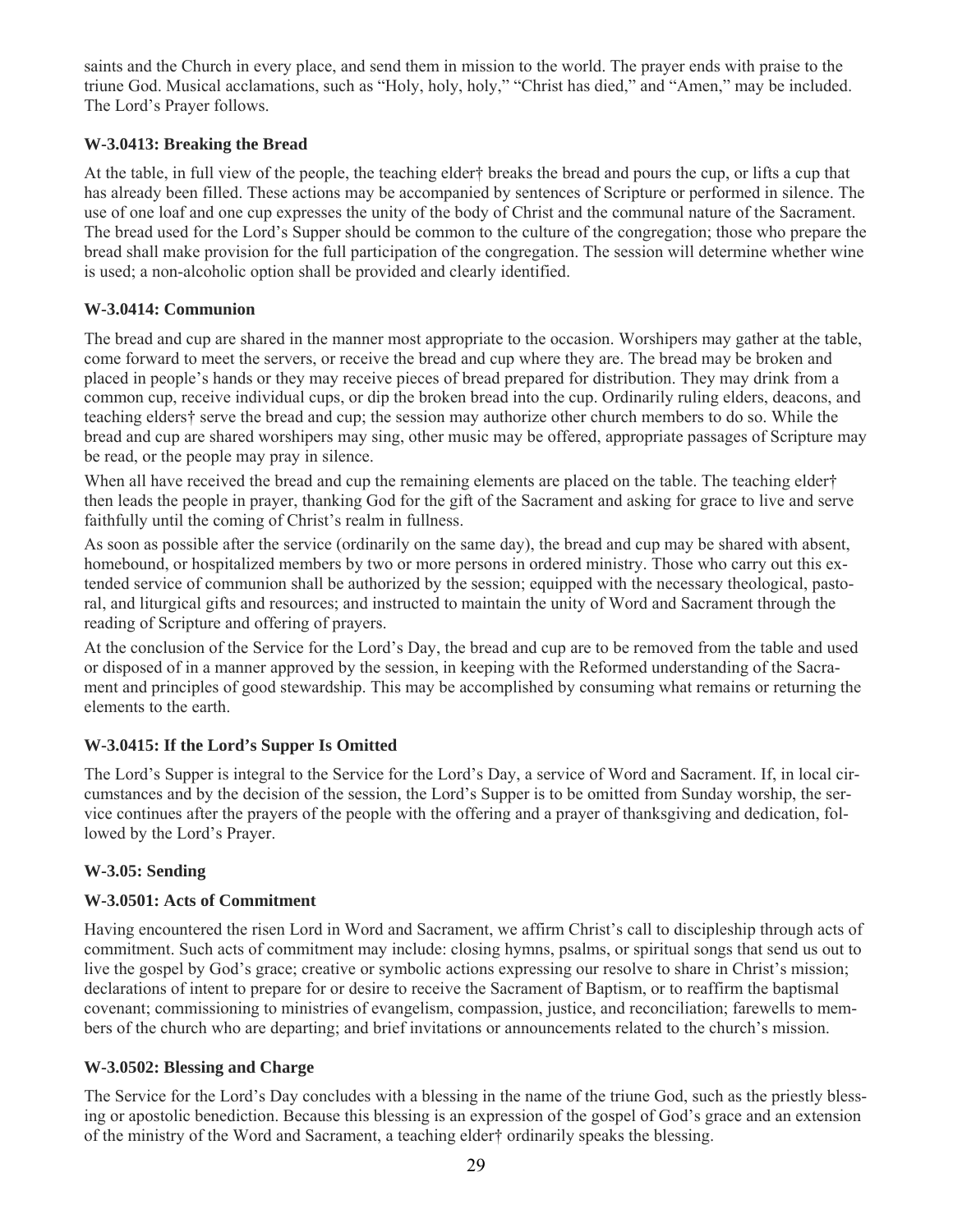We are blessed in order to be a blessing to others. The charge calls the church to go forth as agents of God's mission in the world. Because deacons are responsible for the church's ministry of witness and service, and ruling elders have oversight of the church's faithfulness to God's mission, it is fitting for a deacon or ruling elder to speak the charge.

# **W-3.0503: Service in the World**

Christian worship and service does not end at the conclusion of the Service for the Lord's Day; we go forth to love and serve the Lord in daily living. In so doing, we seek to fulfill our chief end: to glorify and enjoy God forever.

#### **Chapter Four: Pastoral and Occasional Services**

#### **W-4.01: Services Claiming and Completing Baptism**

#### **W-4.0101: Flowing from Baptism**

As a sign and seal of God's gracious action and our grateful response, Baptism is the foundation for all Christian commitment. The following pastoral and occasional services are all rooted in the baptismal covenant and flow from the promises of Baptism. Such occasions may be appropriately celebrated following the proclamation of the Word during the Service for the Lord's Day, or may be recognized in other services of public worship. They are fittingly led from the church's baptismal font or pool.

#### **W-4.02: Reaffirmation of the Baptismal Covenant**

#### **W-4.0201: Nurturing the Baptized**

In Baptism each Christian is set free from sin, marked as Christ's own, sealed by the Holy Spirit, welcomed to the Lord's Supper, made a member of the Church, and set apart for a life of service. It is the responsibility of the whole congregation, particularly exercised through the session, to nurture those who are baptized as they grow in faith and seek to respond to Christ's call to discipleship. When a person is baptized as a child, the session should equip and support the parent(s) (or those exercising parental responsibility) in this endeavor. When a person is baptized upon profession of faith, the session should provide ongoing opportunities for Christian formation and instruction.

# **W-4.0202: Welcoming to the Table**

In cases where baptized children who have not yet begun to participate in the Lord's Supper express a desire to receive the Sacrament, the session should provide an occasion to welcome them to the table in public worship. Their introduction to the Lord's Supper should include ongoing instruction or formation in the meaning and mystery of the Sacraments.

#### **W-4.0203: Public Profession**

When those who have been baptized as children are ready to make a public profession of faith and accept the responsibility of life in the church (sometimes called "confirmation"), the session shall provide an opportunity for them to do so. They are to be instructed in the faith, examined by the session, received as active members, and presented to the congregation in public worship. At this time, they reaffirm the vows of Baptism by renouncing evil and affirming their reliance on God's grace, professing their faith in Jesus Christ as Lord and Savior, and declaring their intent to participate actively and responsibly in the worship, life, governance, and mission of the church. On such occasions, it is fitting for all worshipers to reaffirm the baptismal covenant.

#### **W-4.0204: New Members**

New members are received by public profession of faith, reaffirmation of faith, or certificate of transfer. The session should provide opportunity for those seeking membership to explore the faith they will (re)affirm. After they are examined and received by the session, new members are presented in worship. As part of their public welcome, it is appropriate for those previously baptized to reaffirm the commitments made in Baptism, profess their faith in Jesus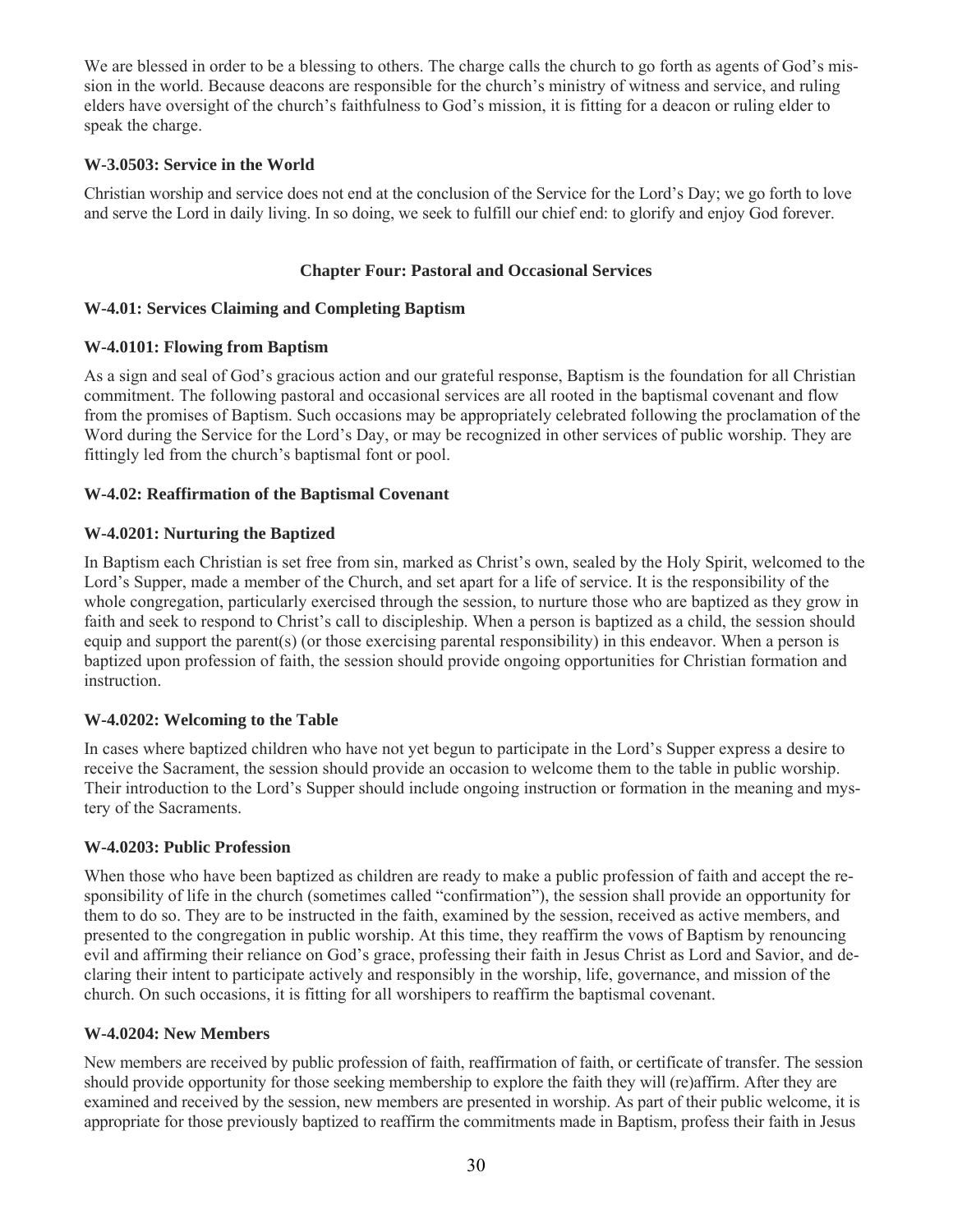Christ, and declare their intent to participate actively and responsibly in the worship, life, governance, and mission of the church. On such occasions, it is fitting for all worshipers to reaffirm the baptismal covenant.

# **W-4.0205: Renewal and Fresh Commitment**

In the lives of believers and in congregational life there are special occasions of awakening, renewal, or commitment; these are appropriately celebrated through the reaffirmation of the baptismal covenant. People should be encouraged to share these decisive moments and stirrings of the Spirit with the session, so that they may be acknowledged and affirmed in public worship.

# **W-4.03: Commissioning for Service**

# **W-4.0301: Acts of Christian Service**

In Baptism each Christian is called to discipleship and sent in service to the world. God also calls people to particular acts of service in the church and world: within the congregation, as teachers, trustees, musicians, or committee members; on behalf of the congregation, through its ministry in the local community; in the larger church, through service on denominational and ecumenical councils; and beyond the church, cooperating with others who work for evangelism, compassion, justice and peace, and care of creation. These kinds of vocation are appropriately confirmed in the Service for the Lord's Day, either as a response to the proclamation of the Word or as an act of sending. They may also be recognized in other services of worship.

# **W-4.04: Ordination, Installation, and Commissioning**

# **W-4.0401: Called to Ministry**

In Baptism each Christian is called to ministry in Christ's name. God calls some persons from the midst of congregations to fulfill particular functions, so that the ministry of the whole people of God may flourish. In ordination the church sets apart with prayer and the laying on of hands those who have been called by God through the voice of the church to serve as deacons, ruling elders, and teaching elders†. In installation the church sets in place with prayer those who have been (previously) ordained as deacons, ruling elders, and teaching elders†, and are now called anew to service in that ministry. In commissioning the church recognizes other forms of ministry in the church: ruling elders commissioned to limited pastoral service, certified Christian educators, and persons certified to other forms of service.

# **W-4.0402: Setting for the Service**

Ordination, installation, and commissioning may take place during the Service for the Lord's Day as a response to the proclamation of the Word. Ordination, installation, and commissioning may also take place in a special service that focuses on Jesus Christ, the gifts of the Holy Spirit, and the mission and ministry of the Church, and which includes the proclamation of the Word and may also include the celebration of the Lord's Supper. The ordination and/or installation of a teaching elder† shall take place at a time that enables substantial participation of the presbytery.

# **W-4.0403: Order of Worship**

A service of ordination, installation, or commissioning focuses on Christ and the joy and responsibility of serving him through the mission and ministry of the church. Following the sermon, the moderator (or designee) of the appropriate council briefly states the nature of the ministry to which persons are being ordained, installed, or commissioned. Those who are being ordained, installed, or commissioned gather at the baptismal font. The moderator (or designee) of asks them the constitutional questions (see W-4.0404). A ruling elder asks the corresponding questions of the congregation. When all questions have been answered in the affirmative, those to be ordained will kneel, if able, for the laying on of hands and the prayer of ordination. (The presbytery commission lays on hands at the ordination of teaching elders†; its moderator may invite other teaching elders† and ruling elders to participate. Members of the session lay on hands at the ordination of ruling elders and deacons; the session may invite other ruling elders and teaching elders† to participate. Because ordination only takes place once for each office, the laying on of hands is not repeated.) Those previously ordained will stand, if able, along with the con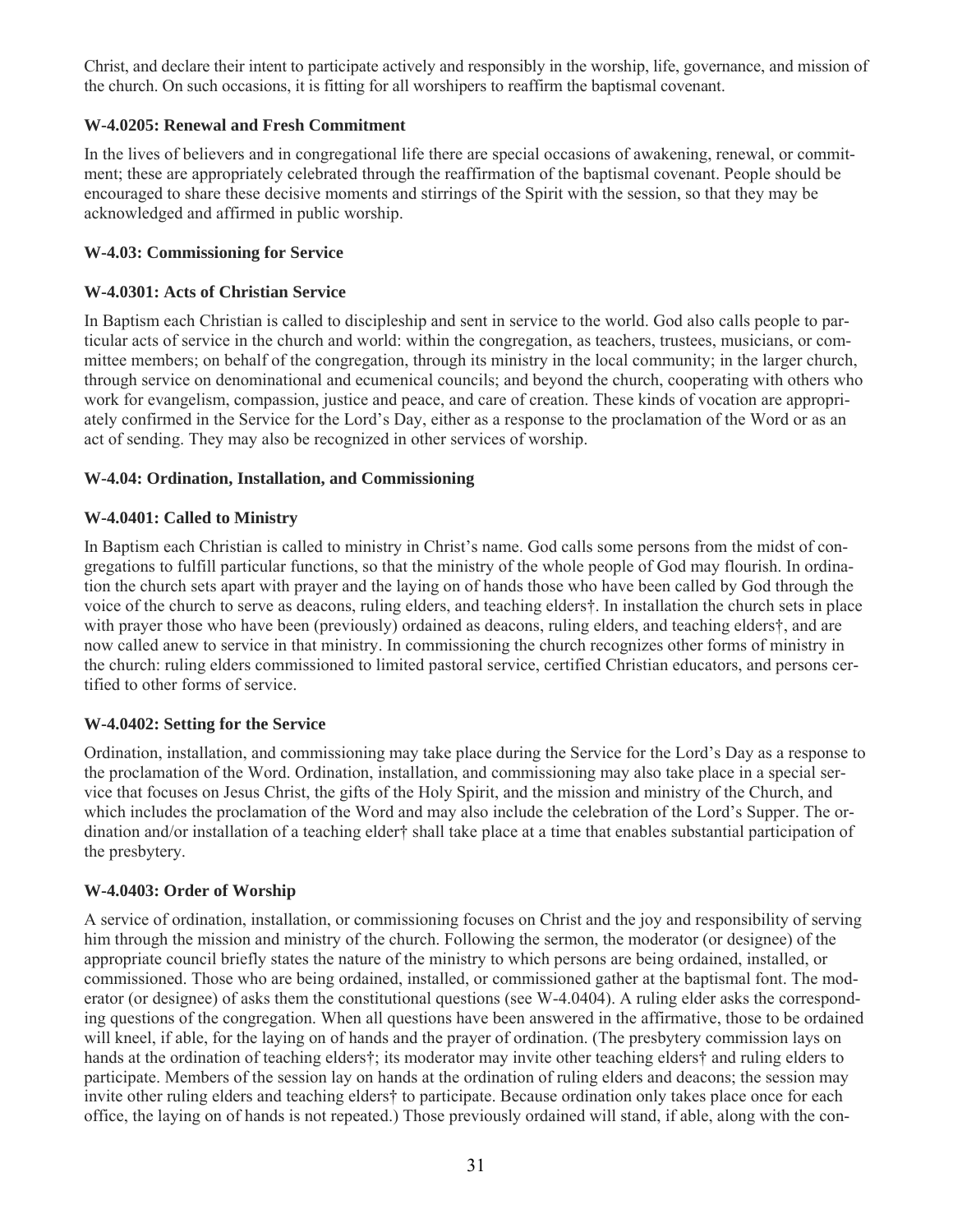gregation, for the prayer of installation. After this, the moderator makes the declaration of ordination, installation, or commissioning. Members of the session or presbytery welcome the newly ordained, installed, or commissioned person(s). In the case of the installation of a teaching elder†, persons may be invited to charge the teaching elder† and congregation to faithfulness in ministry and mutuality in relationship. When a teaching elder† is ordained or installed, it is appropriate for that person to preside at the Lord's Supper in the same service; she or he may also give the blessing at the conclusion of the service. When ruling elders or deacons are ordained or installed, it is appropriate for one or more of them to give the charge to the congregation at the conclusion of the service.

# **W-4.0404: Constitutional Questions**

The moderator of the council of those to be ordained, installed, or commissioned shall ask them to face the body of membership and to answer the following questions:

- a. Do you trust in Jesus Christ your Savior, acknowledge him Lord of all and Head of the Church, and through him believe in one God, Father, Son, and Holy Spirit?
- b. Do you accept the Scriptures of the Old and New Testaments to be, by the Holy Spirit, the unique and authoritative witness to Jesus Christ in the Church universal, and God's Word to you?
- c. Do you sincerely receive and adopt the essential tenets of the Reformed faith as expressed in the confessions of our church as authentic and reliable expositions of what Scripture leads us to believe and do, and will you be instructed and led by those confessions as you lead the people of God?
- d. Will you fulfill your ministry in obedience to Jesus Christ, under the authority of Scripture, and be continually guided by our confessions?
- e. Will you be governed by our church's polity, and will you abide by its discipline? Will you be a friend among your colleagues in ministry, working with them, subject to the ordering of God's Word and Spirit?
- f. Will you in your own life seek to follow the Lord Jesus Christ, love your neighbors, and work for the reconciliation of the world?
- g. Do you promise to further the peace, unity, and purity of the church?

h. Will you pray for and seek to serve the people with energy, intelligence, imagination, and love?

i. (1) (For ruling elder) Will you be a faithful ruling elder, watching over the people, providing for their worship, nurture, and service? Will you share in government and discipline, serving in councils of the church, and in your ministry will you try to show the love and justice of Jesus Christ?

(2) (For deacon) Will you be a faithful deacon, teaching charity, urging concern, and directing the people's help to the friendless and those in need, and in your ministry will you try to show the love and justice of Jesus Christ?

(3) (For teaching elder†) Will you be a faithful teaching elder†, proclaiming the good news in Word and Sacrament, teaching faith and caring for people? Will you be active in government and discipline, serving in the councils of the church; and in your ministry will you try to show the love and justice of Jesus Christ?

(4) (For ruling elder commissioned to particular pastoral service) Will you be a faithful ruling elder in this commission, serving the people by proclaiming the good news, teaching faith and caring for the people, and in your ministry will you try to show the love and justice of Jesus Christ?

(5) (For certified Christian educator) Will you be a faithful certified Christian educator, teaching faith and caring for people, and will you in your ministry try to show the love and justice of Jesus Christ?

At the installation of ruling elders and/or deacons: Following the affirmative answers to the questions asked of the person(s) being installed, a ruling elder shall face the congregation along with the ruling elders- and/or deacons-elect and ask the congregation to answer the following questions:

- a. Do we, the members of the church, accept [names] as ruling elders or deacons, chosen by God through the voice of this congregation to lead us in the way of Jesus Christ?
- b. Do we agree to pray for them, to encourage them, to respect their decisions, and to follow as they guide us, serving Jesus Christ, who alone is Head of the Church?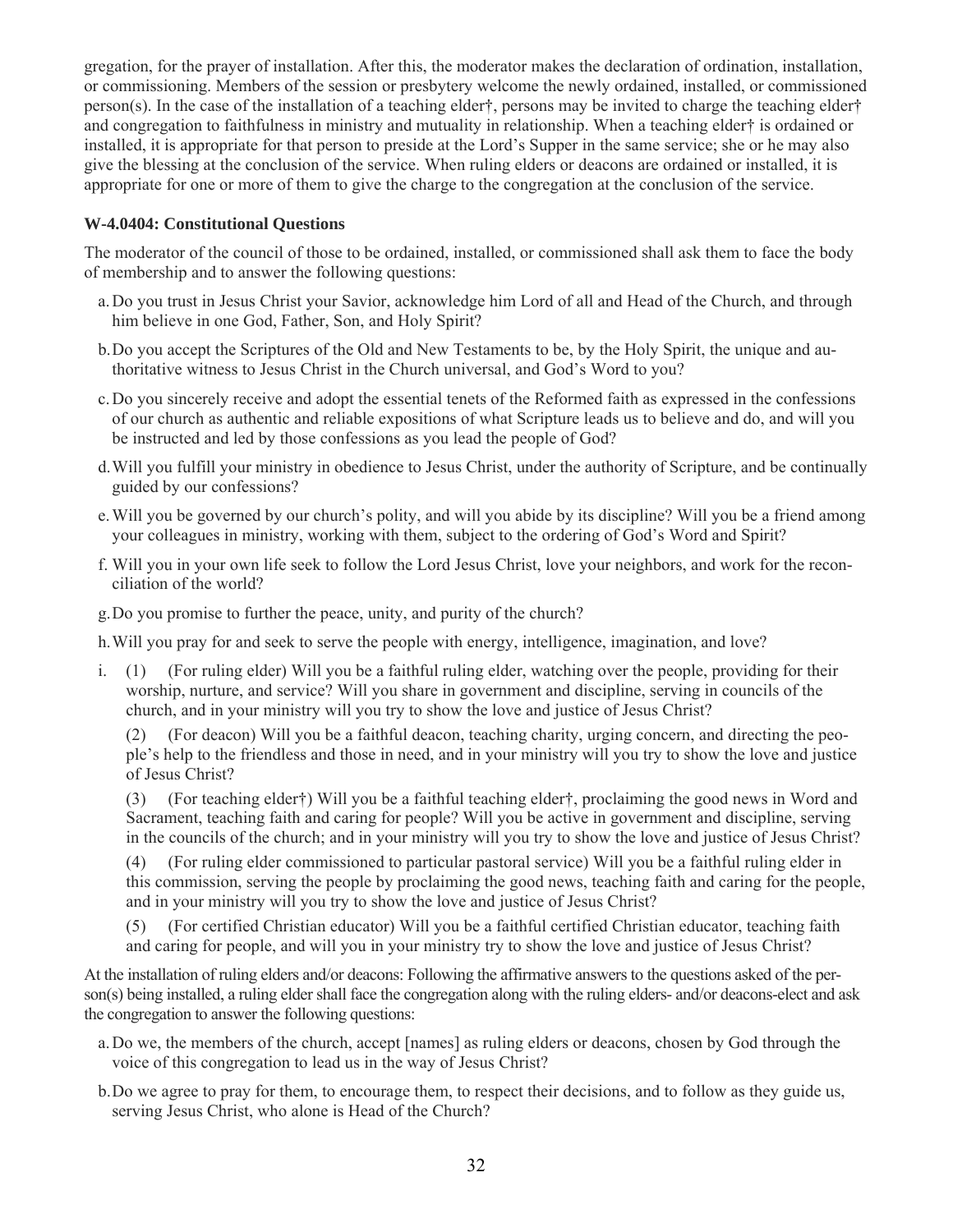At the installation to the ministry of the Word and Sacrament: Following the affirmative answers to the questions asked of the person(s) being installed, a ruling elder shall face the congregation along with the (associate) pastorelect and ask the congregation to answer the following questions:

- a. Do we, the members of the church, accept [name] as our (associate) pastor, chosen by God through the voice of this congregation to guide us in the way of Jesus Christ?
- b. Do we agree to pray for [her/him], to encourage [her/him], to respect [her/his] decisions, and to follow as [she/he] guides us, serving Jesus Christ, who alone is Head of the Church?
- c. Do we promise to pay [her/him] fairly and provide for [her/his] welfare as [she/he] works among us; to stand by [her/him] in trouble and share [her/his] joys? Will we listen to the Word [she/he] preaches, welcome [her/his] pastoral care, and honor [her/his] authority as [she/he] seeks to honor and obey Jesus Christ our Lord?

# **W-4.05: Marking Transitions**

# **W-4.0501: God's Constant Grace**

In Baptism each Christian is assured of God's constant grace and sustaining care through every transition, season, trial, and celebration of life. Services on occasions of transitions in ministry bear witness to this grace, and allow worshipers to express their thanksgiving, support, or concern.

# **W-4.0502: Departing Members**

The recognition of departing members appropriately takes place in the context of the Service for the Lord's Day, either as a response to the proclamation of the Word or as an act of sending. The service may include prayers of thanksgiving and intercession for those members who are departing: that they may remain in the grace of the Lord Jesus Christ, the love of God, and the communion of the Holy Spirit.

# **W-4.0503: Conclusion of Service**

It is appropriate to recognize the conclusion of a period of service, giving thanks for the gifts and calling of particular persons—whether through ordered ministry, as deacons, ruling elders, or teaching elders†; in specific acts of discipleship; or in other forms of service to the church, in the community, or in the world. This recognition may take place in the context of the Service for the Lord's Day, either as a response to the proclamation of the Word or as an act of sending, or in other services of worship. The service includes prayers of thanksgiving and intercession for those concluding their ministries. Other significant honors or accomplishments may also be celebrated in worship, always in the spirit of giving glory to God.

# **W-4.0504: Censure and Restoration**

The church administers discipline as an expression of the authority of Christ, for the sake of the welfare of the church, and toward the goal of redemption and reconciliation, by God's grace. Forms for censure and restoration are provided in the Rules of Discipline of this *Book of Order*. These occasions are to be observed in the spirit of prayer and pastoral concern, and in the context of worship within the appropriate community or council of the church.

# **W-4.06: The Covenant of Marriage**

# **W-4.0601: Christian Marriage**

In Baptism, each Christian is claimed in the covenant of God's faithful love. Marriage is a gift God has given to all humankind for the well-being of the entire human family. Marriage involves a unique commitment between two people, traditionally a man and a woman, to love and support each other for the rest of their lives. The sacrificial love that unites the couple sustains them as faithful and responsible members of the church and the wider community. In civil law, marriage is a contract that recognizes the rights and obligations of the married couple in society. In the Reformed tradition, marriage is also a covenant in which God has an active part, and which the community of faith publicly witnesses and acknowledges.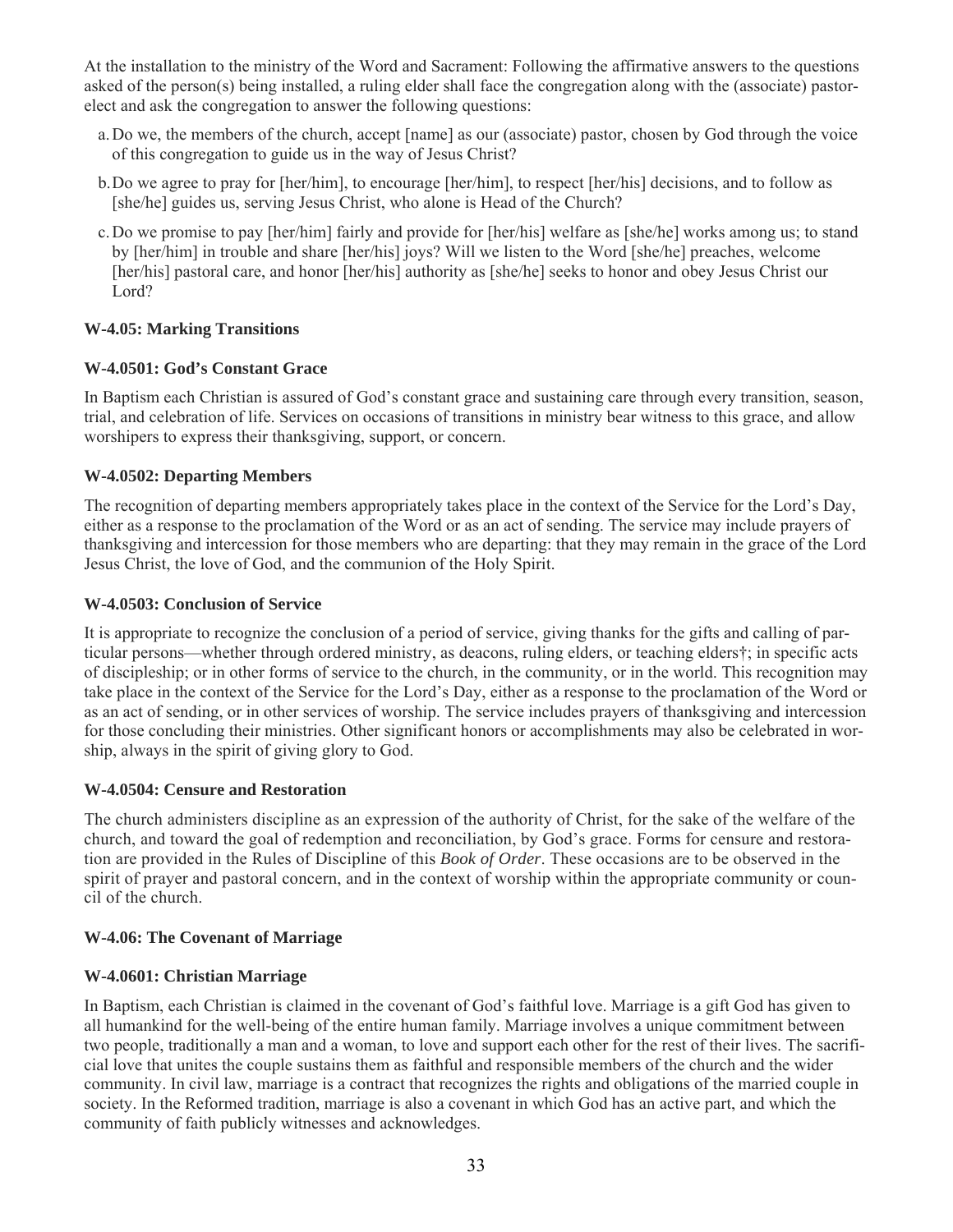#### **W-4.0602: Preparing for Marriage**

If they meet the requirements of the civil jurisdiction in which they intend to marry, a couple may request that a service of Christian marriage be conducted by a teaching elder† in the Presbyterian Church (U.S.A.), who is authorized, though not required, to act as an agent of the civil jurisdiction in recording the marriage contract. A couple requesting a service of Christian marriage shall receive instruction from the teaching elder†, who may agree to the couple's request only if, in the judgment of the teaching elder†, the couple demonstrate sufficient understanding of the nature of the marriage covenant and commitment to living their lives together according to its values. In making this decision, the teaching elder† may seek the counsel of the session, which has authority to permit or deny the use of church property for a marriage service.

# **W-4.0603: Order of Worship**

The marriage service shall be conducted in a manner appropriate to this covenant and to the forms of Reformed worship, under the direction of the teaching elder† and the supervision of the session (W-2.03). In a service of marriage, the couple marry each other by exchanging mutual promises. The teaching elder† witnesses the couple's promises and pronounces God's blessing upon their union. The community of faith pledges to support the couple in upholding their promises; prayers may be offered for the couple, for the communities that support them, and for all who seek to live in faithfulness.

# **W-4.0604: Recognizing Civil Marriage**

A service of worship recognizing a civil marriage and confirming it in the community of faith may be appropriate when requested by the couple. The service will be similar to the marriage service except that the statements made shall reflect the fact that the couple is already married to one another according to the laws of the civil jurisdiction.

#### **W-4.0605: Nothing Shall Compel**

Nothing herein shall compel a teaching elder† to perform nor compel a session to authorize the use of church property for a marriage service that the teaching elder† or the session believes is contrary to the teaching elder's† or the session's discernment of the Holy Spirit and their understanding of the Word of God.

# **W-4.07: Death and Resurrection**

#### **W-4.0701: Witness to the Resurrection**

In Baptism each Christian shares in Christ's dying and rising, and receives the promise of eternal and abundant life in him. We understand the Christian funeral to be the completion of Baptism. In the face of death, we affirm with tears and joy the good news of the gospel and the hope of the resurrection. We do not grieve in isolation, but are sustained by the power of the Holy Spirit and the community of faith.

#### **W-4.0702: Policies for Funerals**

The session may establish general policies concerning services on the occasion of death, providing for funerals that are simple, dignified, expressive of good stewardship, bear witness to resurrection hope, and convey the centrality of Christian community.

#### **W-4.0703: Setting for the Service**

The service of witness to the resurrection is most appropriately held in the congregation's usual place of worship, demonstrating continuity with the community's faith, life, and hope. When there are important reasons not to hold the service in the usual place of worship, it may be held in another place, such as a home, funeral home, crematorium, or graveside. It may be observed on any day, and may, with the approval of the session, occur as a part of the Service for the Lord's Day. The service may take place before or after the committal of the body. The service is under the direction of the teaching elder† of the congregation in which it is held. Others may be invited to share in leadership at the discretion of the teaching elder†.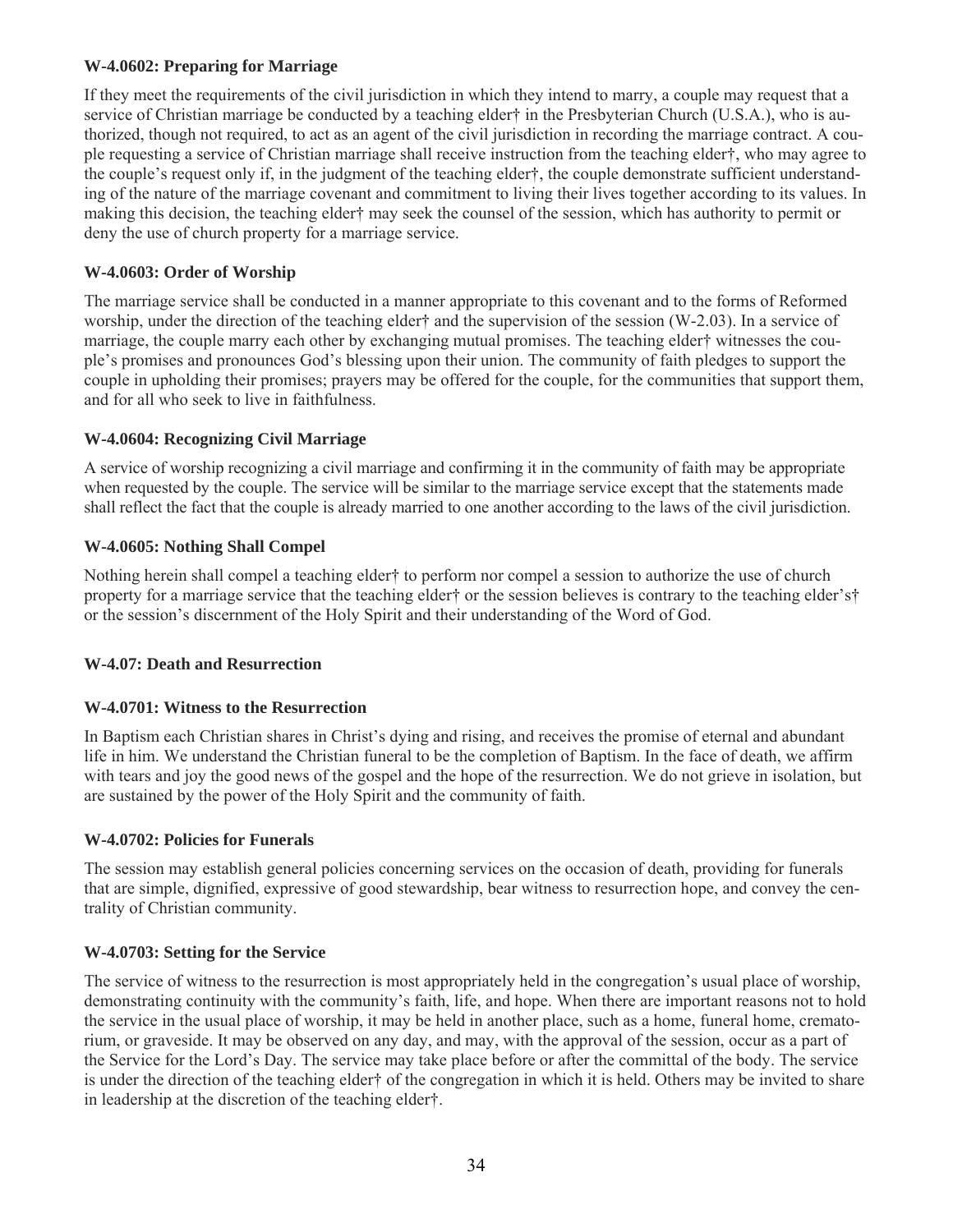# **W-4.0704: Order of Worship**

When a member of the community dies, the body of the deceased will be buried, cremated, donated for medical use, or otherwise disposed of in a responsible and reverent manner. Ordinarily the family of the deceased, members of the community, and the pastor(s) of the church will accompany the body of the deceased to the place of disposition, engaging in prayer, blessings, and other acts of worship.

As a part of accompanying the body to the place of disposition, or at another time before or after this takes place, a more full service of worship may be held. The service begins with sentences of Scripture, bearing witness to the resurrection and the living hope we have in Christ. Worshipers may sing hymns, psalms, and spiritual songs that affirm our faith in the resurrection, everlasting life, and the communion of saints. The act of confession and pardon may be included as an opportunity for healing and reconciliation. Scripture is read and the Word is proclaimed, expressing our trust in the risen Lord; an affirmation of faith may follow. Prayer is offered: giving thanks to God for life in Christ, the promise of the gospel, the life and witness of the one who has died, the comfort of the Holy Spirit, and the presence of the community of faith; making intercessions for those who grieve, those who minister to the bereaved, and all who suffer loss; asking for faith and grace in this time of loss; and concluding with the Lord's Prayer (if not included in the eucharistic liturgy). The Lord's Supper may be celebrated, with the approval of the session. The service ends by commending the one who has died to the care of the eternal God, committing the body of the deceased to the place of disposition (unless this is performed at another time), and sending the people forth with God's blessing.

The casket or urn may be covered with a pall, a symbol of being clothed with Christ in Baptism. The service may begin at the baptismal font. If using a paschal candle is part of the practice of the congregation, it may be placed near the casket. Music directs attention to God and expresses the faith of the church. Flowers and other decorations reflect the integrity and simplicity of Christian life. The service may include other actions common to the community of faith and its cultural context, provided that these actions do not distract from the Christian understanding of death and resurrection. Fraternal, civic, or military rites are to be conducted separately.

# **Chapter Five: Worship and Christian Life**

# **W-5.01: Worship and Personal Life**

#### **W-5.0101: Personal Life**

We respond to God's grace both in public worship and service and in personal acts of devotion and discipleship. Personal life and public worship are deeply connected. Christian life springs from Christian worship, where we find our identity as believers and discover our calling as disciples. Christian life flows back into worship as we present to God the prayers of our hearts and the offering of our lives.

In personal life we seek to live out our faith through daily disciplines of prayer, other practices of discipleship, household worship, and Christian vocation and service. Our lives as Christians are shaped by the Word and empowered by the Spirit as we grow more and more each day into the image of the Lord Jesus Christ.

#### **W-5.0102: Prayer in Daily Life**

We respond to God's grace through the gift of prayer. The Christian life is one of constant prayer, as the challenge of everyday discipleship requires daily disciplines of faith. Prayer is a way of opening ourselves to God, who desires communication and communion with us. Prayer may take a variety of forms, such as: conscious conversation with God; attentive and expectant silence; meditation on Scripture; the use of service books, devotional aids, and visual arts; and singing, dancing, labor, or physical exercise. The Church's pattern of daily prayer (W-5.0202) may be adopted as an individual practice of faith. Prayer may also be expressed in action, through public witness and protest, deeds of compassion, and other forms of disciplined service.

Prayer is meant to be a gracious gift from God, not a task or obligation. It is an opportunity to draw inspiration and strength from one's relationship with God in Jesus Christ. It is a way of continually seeking the gifts and guidance of the Holy Spirit for daily living. Prayer is a practice to cultivate throughout one's life, and one that will bear much fruit.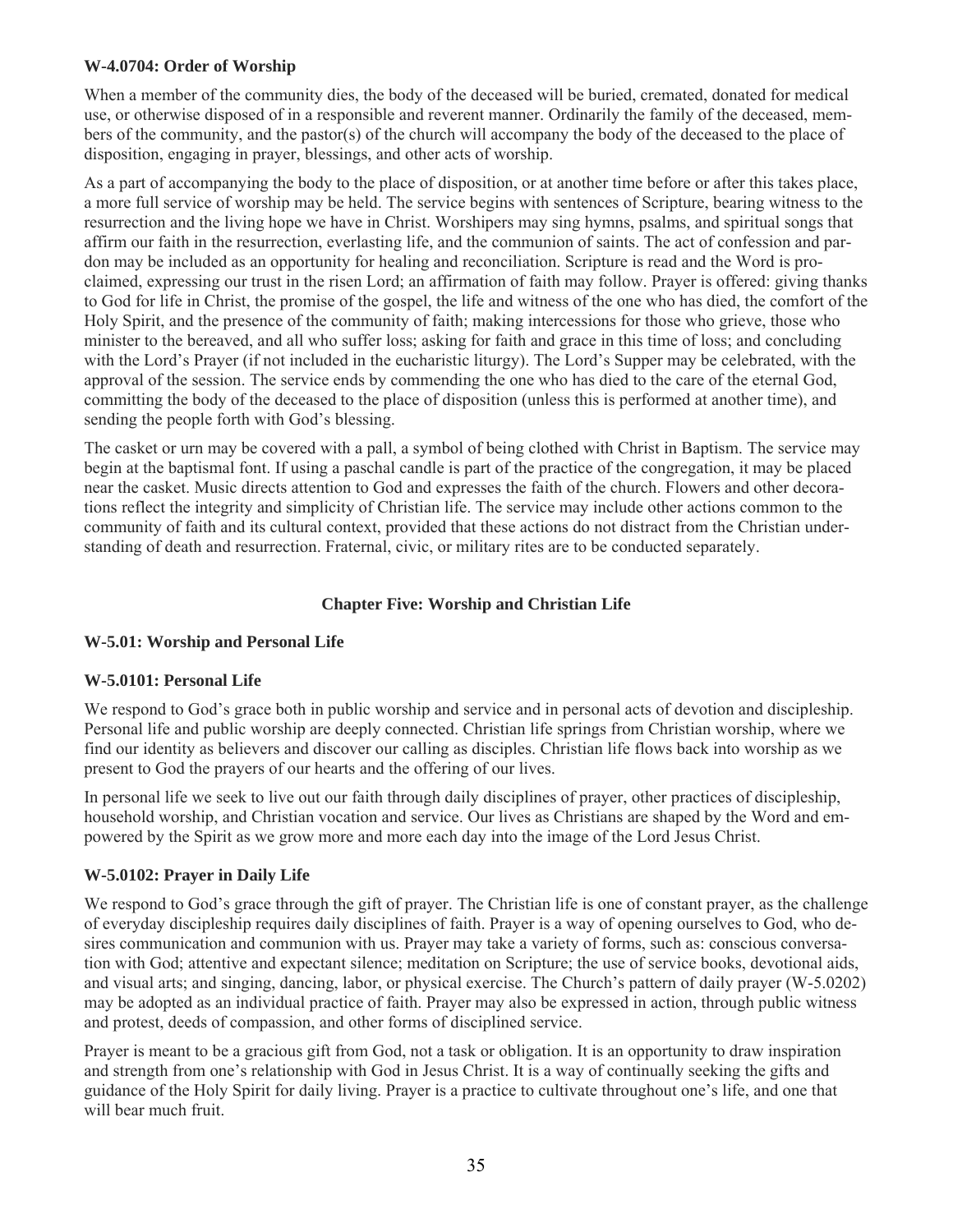#### **W-5.0103: Other Practices of Discipleship**

We respond to God's grace through other practices of discipleship: keeping sabbath, studying Scripture, contemplation and action, fasting and feasting, stewardship and self-offering. All of these practices are meant to help us attend to the presence and action of God in our lives.

God commands us to remember the sabbath day and keep it holy. Sabbath is God's gift to us, a time for worship, rest, and renewal; keeping sabbath is a way of honoring the God who has created and redeemed us. Since the earliest days of the Church, Christians have observed God's commandment by gathering for public worship on the Lord's Day (or Sunday). As the first day of the week, this day shapes our lives of discipleship. Therefore the Lord's Day is a time for participation in public worship; engagement in ministries of service, witness, and compassion; and activities of rest and recreation. Those who must work on Sunday are encouraged to find other ways to keep sabbath in the course of the week.

Through the Scriptures we hear the voice of God and find meaning, direction, comfort, and challenge for our lives. Regular, disciplined engagement with the Bible may include: simply reading the Word, praying with Scripture, studying commentaries, memorizing key passages, and putting the Word into action in our lives. One should seek to read a wide range of Scripture, always relying on the illumination of the Spirit and the help of the community of faith in deepening our understanding.

The practices of fasting and feasting are ancient expressions of lament and celebration. The festivals and seasons of the Christian year provide rhythms of fasting and feasting centered on the life of Christ and the events of salvation history. Events in the life of the world, nation, community, or individuals may also call for acts of thanksgiving, sorrow, penitence, or protest.

The disciplines of stewardship and self-offering are a grateful response to God's love for the world and selfgiving in Jesus Christ. As Christians, we are called to lives of simplicity, generosity, hospitality, compassion, and care for creation. Tithing is a primary practice of Christian stewardship and self-offering. We are accountable to God for how we use our material goods, spiritual gifts, and time in God's service.

#### **W-5.0104: Household Worship**

We respond to God's grace in the context of personal relationships, particularly when Christians who live together worship together. Opportunities for household or family worship include: sabbath-keeping and rhythms of daily prayer; Bible reading, study, or memorization; prayers before meals; singing hymns, psalms, and spiritual songs; and expressions of giving, sharing, and service to others. Congregations are encouraged to nurture and equip households and families for these practices.

Household worship offers a valuable opportunity to remember and anticipate the Lord's Day, studying appointed Scriptures and reflecting on and preparing for the Sacraments of Baptism and the Lord's Supper. The seasons of the Christian year, such as Advent, Christmas, Lent, and Easter, provide further shape and meaning for household worship. Worship in the household setting may include recognitions of birthdays, baptismal days, and other significant anniversaries, and may reflect the cycles of nature, civic observances, and events in the local, national, and global spheres.

Children come to know, trust, and worship God by worshiping and praying with their parents and others who care for them. Children may lead and participate in household worship by singing and praying, listening to and telling Bible stories, learning catechisms, and serving and sharing with others. Household worship provides an excellent opportunity to teach children the shape and elements of the Service for the Lord's Day, so that they may be full and active participants in the church's worship.

#### **W-5.0105: Christian Vocation**

We respond to God's grace through our Christian vocation. In Baptism we offer our whole lives in service to God, and are empowered by the Holy Spirit with gifts for ministry in Jesus' name. Therefore we are called to honor and serve God at all times and in all places: in our work and play, in our thought and action, and in our private and public engagements. Such service and love is an act of gratitude for God's grace. This has been a particularly important theme of the Reformed tradition: the life and work of every Christian can and should give glory to God. As we honor and serve God in our daily life and labor, we worship God. Whatever our situation, we have oppor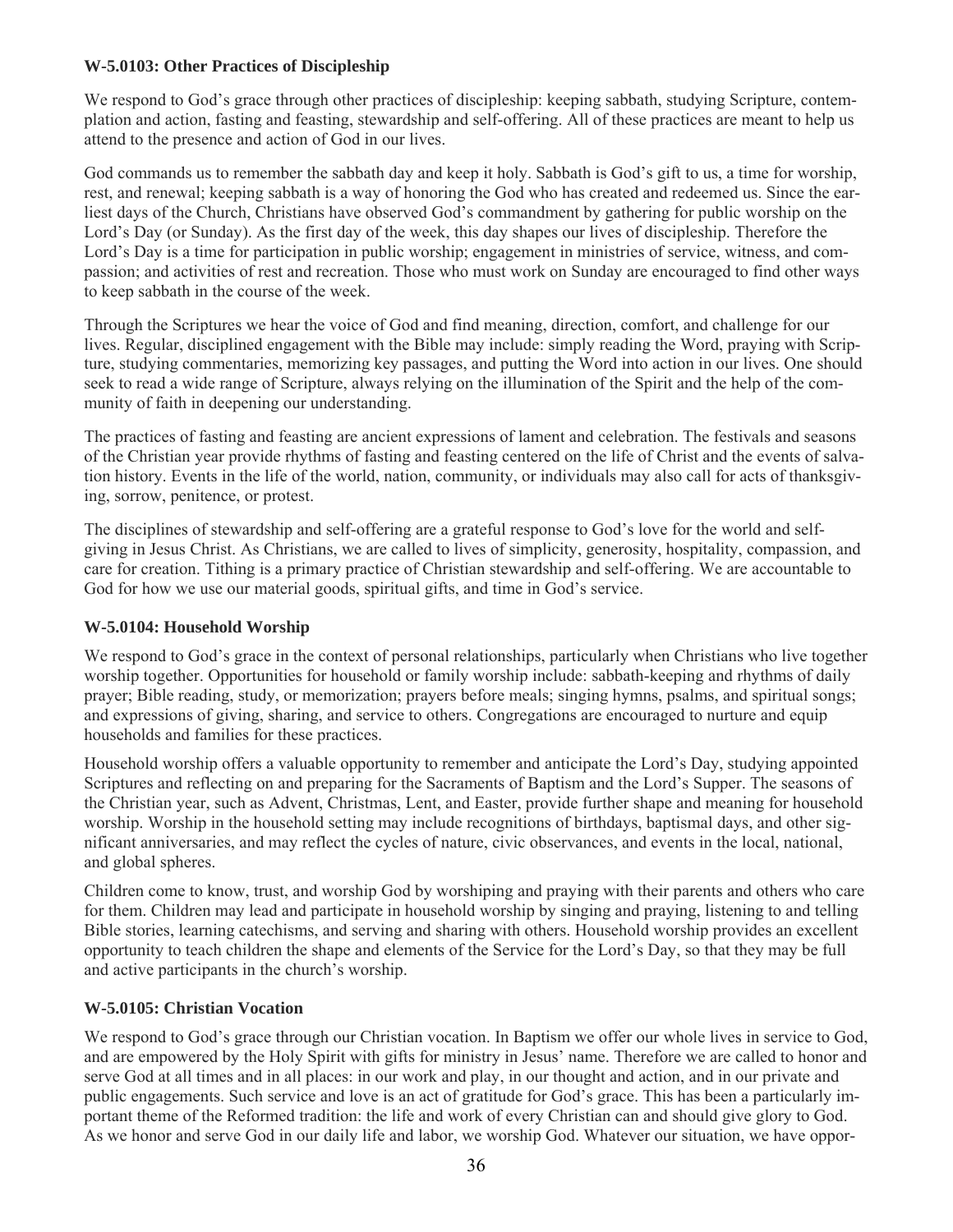tunities each day to bear witness to the power of God at work within us. Therefore, for Christians, worship, work, and witness cannot be separated.

# **W-5.02: Worship and the Church's Ministry within the Community of Faith**

# **W-5.0201: The Church's Ministry within the Community of Faith**

God calls the Church in the name of Jesus Christ to mutual love and service. Jesus' ministry and the church's worship are deeply connected; indeed, worship is ministry. The church's ministry springs from its worship, where God builds up the body of Christ through the gifts of the Holy Spirit. The church's ministry flows back into worship as we bring to God the celebrations and concerns of the community of faith.

Within the church, we seek to love and serve one another through the rhythm of daily prayer, the ministries of Christian education and pastoral care, the activities of councils of the church, and other gatherings of believers. The church's ministries are shaped and nourished by the Word and Sacraments, and are to be carried out in the spirit of constant prayer.

# **W-5.0202: Services of Daily Prayer**

God calls the Church to pray without ceasing in Jesus' name. Services of daily prayer offer us a way of joining Christ's ceaseless intercession for the Church and world. Such services typically include: the singing or praying of psalms; the reading of Scripture; and prayers of thanksgiving and intercession, concluding with the Lord's Prayer. Services of daily prayer may take place at appointed times throughout the day (such as morning, midday, evening, and close of day) or may follow other patterns according to the demands of daily life and the needs of the individual or community. Such services may occur in councils of the church, in the congregation, in small groups of believers, in households, or in private. In the congregational setting these services are to be authorized by the session, but they may be led by any member of the church.

#### **W-5.0203: Christian Education**

God calls the Church to continue the teaching ministry of Jesus Christ, guiding and nurturing one another through all the seasons and transitions of life. In particular, the church offers opportunities for education and formation as members enter the community of faith, discover Christian vocation, and assume responsibility in the world. The church's primary standard and resource for Christian nurture is the Word of God in Scripture, bearing witness to Christ's way of truth and life.

The central occasion for Christian nurture is the Service for the Lord's Day, where the Word is proclaimed and the Sacraments are celebrated. Beyond the process of Christian formation that takes place in public worship, the words and actions of the service can be a particularly fruitful source of study and reflection. Therefore all members should be encouraged to be present and participate in this assembly. Educational activities should not be scheduled so as to prevent or discourage participation in this service.

The educational ministries of the church are rooted in the promises of Baptism, in which the congregation pledges responsibility for Christian nurture. The session is responsible for the development and supervision of the church's educational programs, the instruction of ruling elders and deacons, and the discipleship of all members. The teaching elder† contributes to the nurture of the community through the ministries of Word and Sacrament, church school classes, the gift of prayer, and by example. Trained and certified Christian educators bring special skills and expertise in teaching to the church's ministries of nurture and formation. The session has a responsibility to identify, encourage, and equip others who have gifts for Christian education. The session also has a responsibility to support parents and others who seek to nurture the faith of children.

Church school gatherings offer opportunities for worship, including singing, praying, and hearing the Word. These gatherings may also include occasions for self-offering and service. However, worship in the church school is not a substitute for participation with the whole congregation in the Service for the Lord's Day.

The church provides other opportunities for Christian nurture, including: seminary instruction and continuing education; workshops on particular themes or topics; music programs and rehearsals; mission and program interpretation; meetings of committees, boards, and councils; and retreats, camps, and conferences.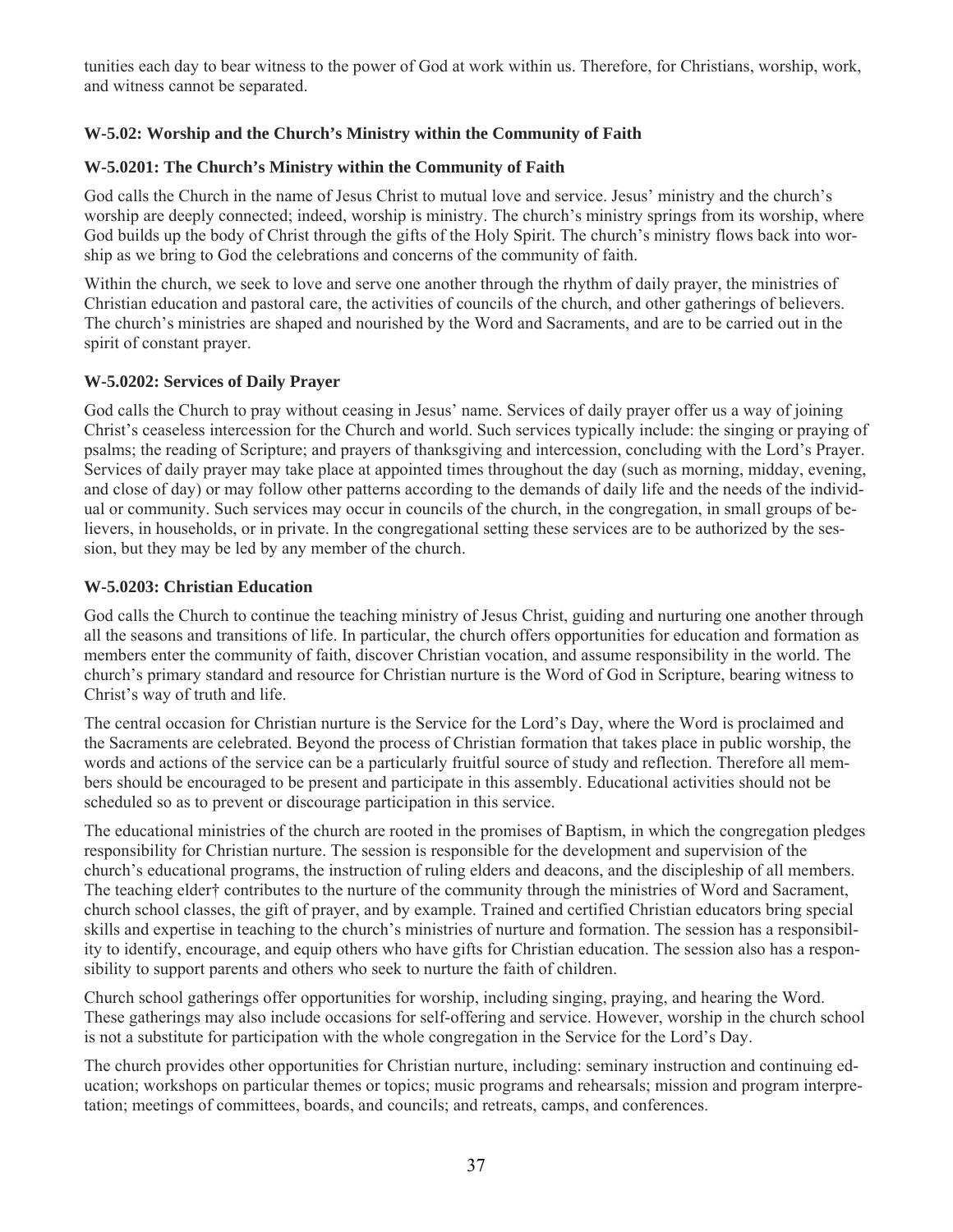# **W-5.0204: Pastoral Care**

God calls the Church to continue the healing ministry of Jesus Christ, caring for one another, sharing joys and sorrows, providing support in times of stress and need, and offering admonition, forgiveness, and reconciliation. Relying on Christ's grace and the Spirit's gifts, the church seeks to shepherd its members through times of danger and death, illness and loss, crisis and celebration, struggle and sin. In particular, these ministries flow from and are nourished by the Sacraments of Baptism and the Lord's Supper, signs and seals of our relationship in the body of Christ.

The worship of God in Christian community is the foundation and context for the ministry of pastoral care. Members draw on the resources of worship in their care for one another, sharing the grace and challenge of the Word, the gift and calling of the Sacraments, the presence and power of God's Spirit in prayer, and the fellowship and comfort of the community of faith. They take these resources with them, extending Christ's grace and peace in homes, hospitals, hospices, neighborhoods, schools, and workplaces.

All members are called to take part in the ministry of pastoral care, visiting the sick, supporting the weak, and comforting those who mourn. Ruling elders, deacons, and teaching elders† have particular responsibility for the exercise of pastoral care within the community of faith. Those with special gifts and appropriate training may be called to the ministries of pastoral counseling or chaplaincy. In certain circumstances, persons may need to be referred to other qualified and credentialed professionals to receive appropriate counseling and care.

Services of wholeness and healing are one way of enacting the church's ministry of pastoral care. The central element in these services is prayer, calling upon God's saving grace or giving thanks for healing received. A service of wholeness includes the proclamation of the Word, focusing on the promise of abundant life in Christ. Prayer may be enacted through the laying on of hands and anointing with oil, provided that these actions are carefully introduced and interpreted: healing always comes as a gift from God, not as a product of human prayer. The Lord's Supper is a fitting way to seal the promise of wholeness proclaimed in the Word. Services of wholeness are to be authorized by the session and are under the direction of the teaching elder†, but may involve leadership from ruling elders, deacons, and others with gifts for prayer. They may take place on a regular basis, as an occasional event, or as a part of the Service for the Lord's Day.

Services of acceptance and reconciliation acknowledge the reality of sin and suffering and seek the redeeming grace of God. They provide an appropriate way to acknowledge our involvement and responsibility in broken relationships and sinful social structures. The central element in these services is confession and pardon, along with appropriate signs of peace and reconciliation. They include readings from Scripture that reveal the grace of God, and may involve elements of prayer, expressions of thanksgiving, and enactments of commitment.

# **W-5.0205: Councils of the Church**

God calls the Church to seek the mind of Christ. Members of the Presbyterian Church (U.S.A.) seek Christ's mind together in councils, through meetings of the session, presbytery, synod, and general assembly. These councils worship regularly, in keeping with the teaching of Scripture, the witness of the Confessions, and the principles of this directory. Councils above the session make provision for the regular proclamation of the Word and celebration of the Lord's Supper. Meetings of councils open and close with prayer. Councils also provide other opportunities for praise, thanksgiving, confession, intercession, and supplication in the course of their discernment and deliberation.

# **W-5.0206: Other Gatherings**

God calls the Church to gather as the body of Christ at other times and places to learn, pray, serve, and enjoy Christian fellowship. Bible studies, prayer circles, covenant groups, and other meetings may take place throughout the week and various times of day, whether on the church grounds, at members' homes, or elsewhere. These gatherings present valuable opportunities for: reading, studying, and discussing the Scriptures; Christian formation and nurture; praying for one another, the Church, and the world; sharing personal stories, celebrations, and concerns; common work, meals, fellowship, and recreation; and living out the gospel through acts of witness and service.

Christians also gather at retreats, camps, and conferences for learning, worship, service, and recreation. Services of worship in these places are to be authorized by an appropriate council, and are guided by the principles of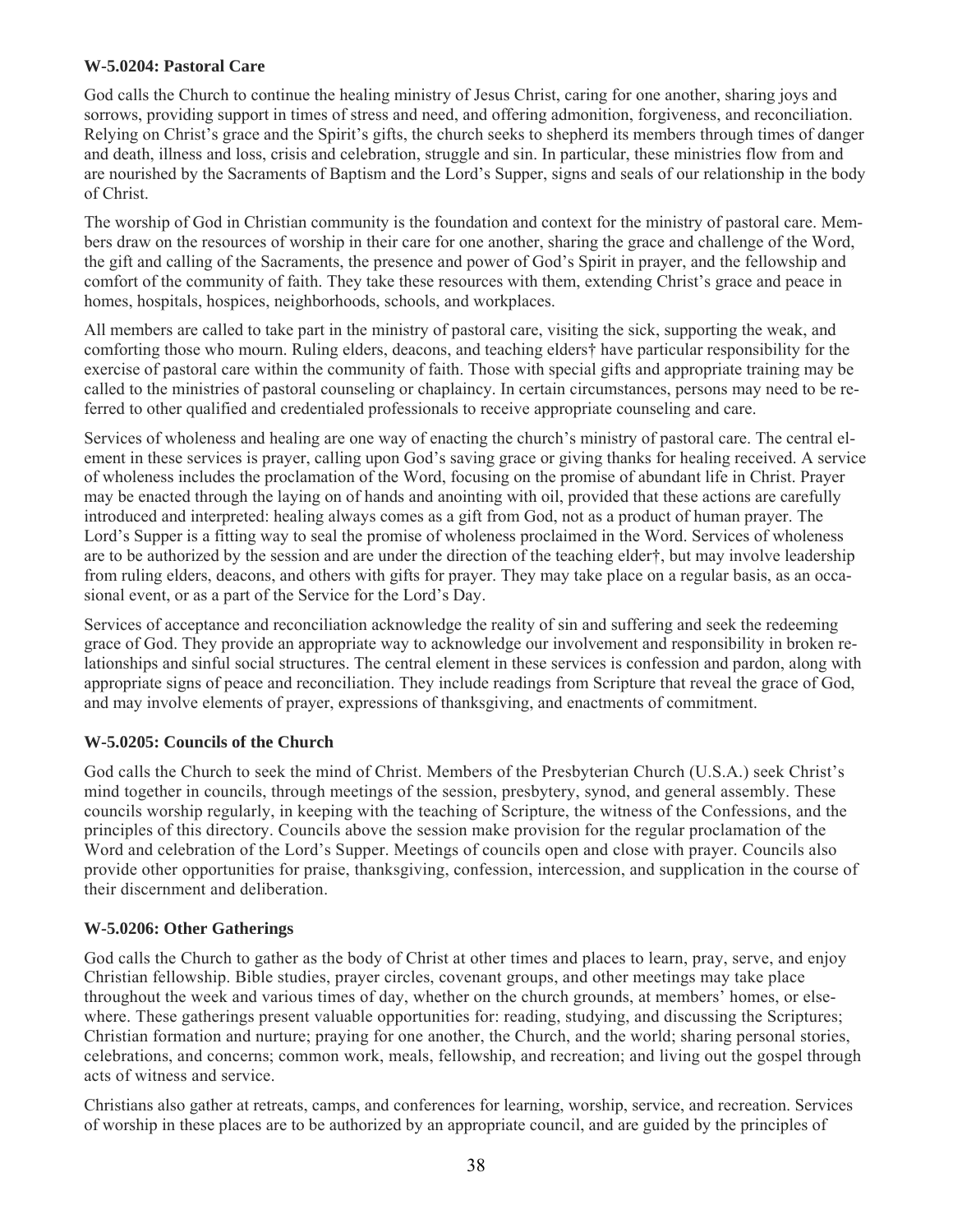Scripture, the Confessions, and this directory. Depending on the nature of the event, orders of worship may be adapted from the services for daily prayer, the Service for the Lord's Day, or other services described in this directory. Celebrations of the Lord's Supper are to be approved by the council overseeing the event or in whose bounds it takes place.

We bear witness to the unity of the body of Christ when we gather in ecumenical groups for the worship of the triune God. Such services are rooted, despite denominational differences, in the Baptism we share. Teaching elders† invited to participate in the celebration of the Lord's Supper in such gatherings may do so, provided that their participation is consistent with the Reformed understanding of the Sacrament.

We bear witness to the good news of Jesus Christ when we pray in the presence of others, particularly at interfaith gatherings. Such gatherings are opportunities to live and share our faith, even as we listen to and learn from our neighbors. Participants in interfaith events are to reflect the Christian faith in their words and actions, while respecting the autonomy, integrity, and diversity of others' beliefs and practices.

# **W-5.03: Worship and the Church's Mission in the World**

# **W-5.0301: The Church's Mission in the World**

God sends the Church in the power of the Holy Spirit to join the mission of Jesus Christ in service to the world. Jesus' mission and the church's worship are deeply connected; indeed, worship is mission. The church's mission springs from its worship, where we glimpse the reality and the promise of God's eternal realm. The church's mission flows back into worship as we bring to God the joy and suffering of the world.

Through its mission in the world, the church seeks to bear witness to God's reign through the proclamation of the gospel, acts of compassion, work for justice and peace, and the care of creation. The church's mission is shaped and nourished by the Word and Sacraments, and represents the living out of our prayer for the world.

# **W-5.0302: Evangelism**

God sends the Church to proclaim the gospel in the world: announcing the good news of God's liberating love; calling all people to repent and trust in Jesus Christ as Lord and Savior; baptizing, teaching, and making disciples in Jesus' name; and offering the promise of eternal and abundant life in Christ.

In the Service for the Lord's Day, we hear the proclamation of the gospel and have the opportunity to respond in faith, committing and recommitting our lives to Jesus Christ. Accordingly, an invitation to prepare for Baptism and live out baptismal discipleship is to be a regular part of Sunday worship. Christian worship also prepares believers to go forth, in the power of the Spirit, to share with others the good news they have received, inviting them to join in following Christ's way.

Special services for evangelism may be authorized by the session. The central element in these services is the proclamation of the Word with emphasis on the saving grace of God in Christ, Jesus' claim upon our lives, and his invitation to discipleship. This act of proclamation is surrounded by prayer. Those who respond to Christ's invitation are to receive nurture and support from the community of faith, equipping them for Christian discipleship. If they have not been baptized, they make a public profession of faith and receive the Sacrament of Baptism in the Service for the Lord's Day. Those who were previously baptized are given the opportunity to express their renewed commitment to Christ through the reaffirmation of Baptism.

# **W-5.0303: Compassion**

God sends the Church to show compassion in the world: feeding the hungry, caring for the sick, visiting prisoners, freeing captives, sheltering the homeless, welcoming strangers, comforting those who mourn, and being present with all who are in need. These acts of compassion, done corporately or individually, are the work of the Church as the body of Christ. We are called to minister directly to people's immediate hurts and needs. We are also called to confront and challenge systems that perpetuate human misery. We participate in Christ's compassionate ministry through local acts of witness and advocacy, through the programs of the larger church, and in cooperation with other agencies and organizations committed to human welfare.

In the Service for the Lord's Day, God's call to compassion is proclaimed in the Word and enacted through the Sacraments. We confess our complicity in oppressive structures, pray for those who are hurting, offer our re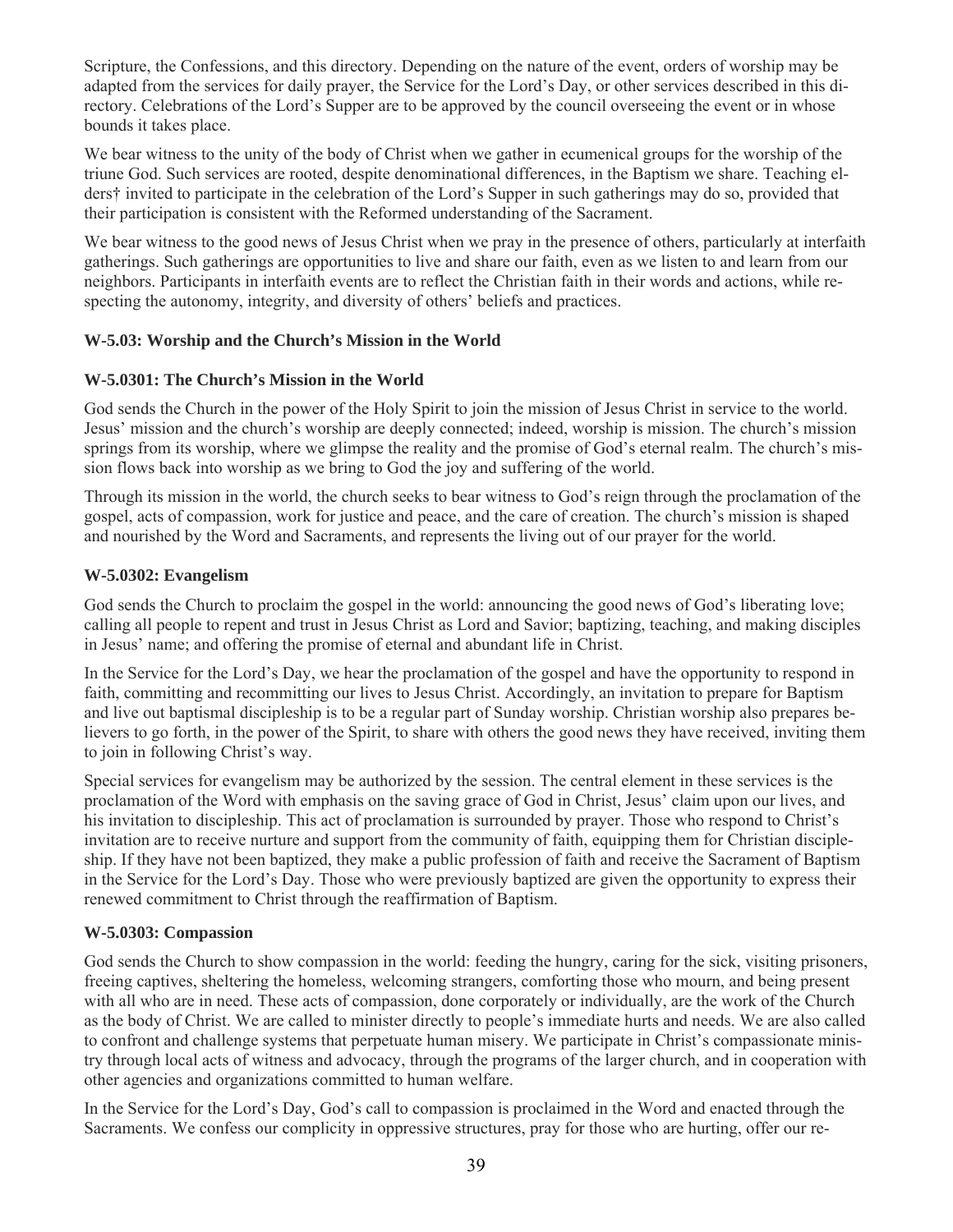sources to alleviate suffering, and commit our time and energy to care for those in need. Following the example of Jesus Christ, we pledge that we will respect the dignity of all, reach out to those judged undeserving, receive as well as give, and even risk our lives to show Christ's love.

# **W-5.0304: Justice and Peace**

God sends the Church to work for justice in the world: exercising its power for the common good; dealing honestly in personal and public spheres; seeking dignity and freedom for all people; welcoming strangers in the land; promoting justice and fairness in the law; overcoming disparities between rich and poor; bearing witness against systems of violence and oppression; and redressing wrongs against individuals, groups, and peoples. God also sends the Church to seek peace: in the Church universal, within denominations, and at the congregational level; in the world, where nations and religious or ethnic groups make war against one another; and in local communities, schools, workplaces, neighborhoods, and homes. These acts of peacemaking and justice are established upon God's gracious act of reconciliation with us in Jesus Christ, and are a way of participating in Christ's priestly intercession or advocacy for the world.

In the Service for the Lord's Day we proclaim, receive, and enact reconciliation with God in Christ. Through the proclamation of the Word we are given the assurance of freedom and peace in Christ and are inspired to share these gifts with others. Through Baptism and the Lord's Supper we are united with Christ, made one in the Spirit, and empowered to break down the dividing walls of hostility that still separate us from one another. We confess our participation in unjust systems, pray for an end to violence and injustice, offer our gifts to support Christ's liberating work, and commit ourselves to pursue peace and justice in Jesus' name.

# **W-5.0305: Care of Creation**

God sends the Church to share in the stewardship of creation, preserving the goodness and glory of the earth God has made. God cares for us through the gifts of creation, providing all that we need in abundance. As caretakers of God's creation, we are called to: tend the land, water, and air with awe and wonder at God's gifts; use the earth's resources wisely, without plundering, polluting, or destroying; use technology in ways that preserve and enhance life; measure our production and consumption in order to provide for the needs of all; foster responsible practices of procreation and reproduction; and seek beauty, order, health, harmony, and peace for all God's creatures.

In the Service for the Lord's Day we express our care for creation by: giving thanks for God's creative power and sustaining care; acknowledging God's call to stewardship of the earth and confessing our failure to care for creation; rejoicing in the promise of redemption and renewal in Jesus Christ proclaimed in the Word and Sacraments; offering our lives and resources in service to the creator of all; and committing ourselves to live as good stewards of creation until the day when God will make all things new. One way in which the church demonstrates integrity in caring for God's creation is through responsible choices about materials for worship, including the use of paper, sacramental elements, the construction of worship space, and other resources.

#### **W-5.04: Worship and the Reign of God**

#### **W-5.0401: The Reign of God**

The Church in its worship and service is a living sign of the reign of God, which is both a present reality and a future promise. The Church's activities do not bring about God's realm; they are our grateful response to the grace of God at work in the world. We seek to worship and serve God faithfully, with the confidence that God's reign has already been established and the hope that it will soon be revealed in fullness and glory.

We do all of this in the name of Jesus, looking for the day when "every knee should bend, in heaven and on earth and under the earth, and every tongue should confess that Jesus Christ is Lord, to the glory of God the Father" (Phil. 2:10–11).

Amen! Blessing and glory and wisdom and thanksgiving and honor and power and might be to our God forever and ever! Amen. (Rev. 7:12)